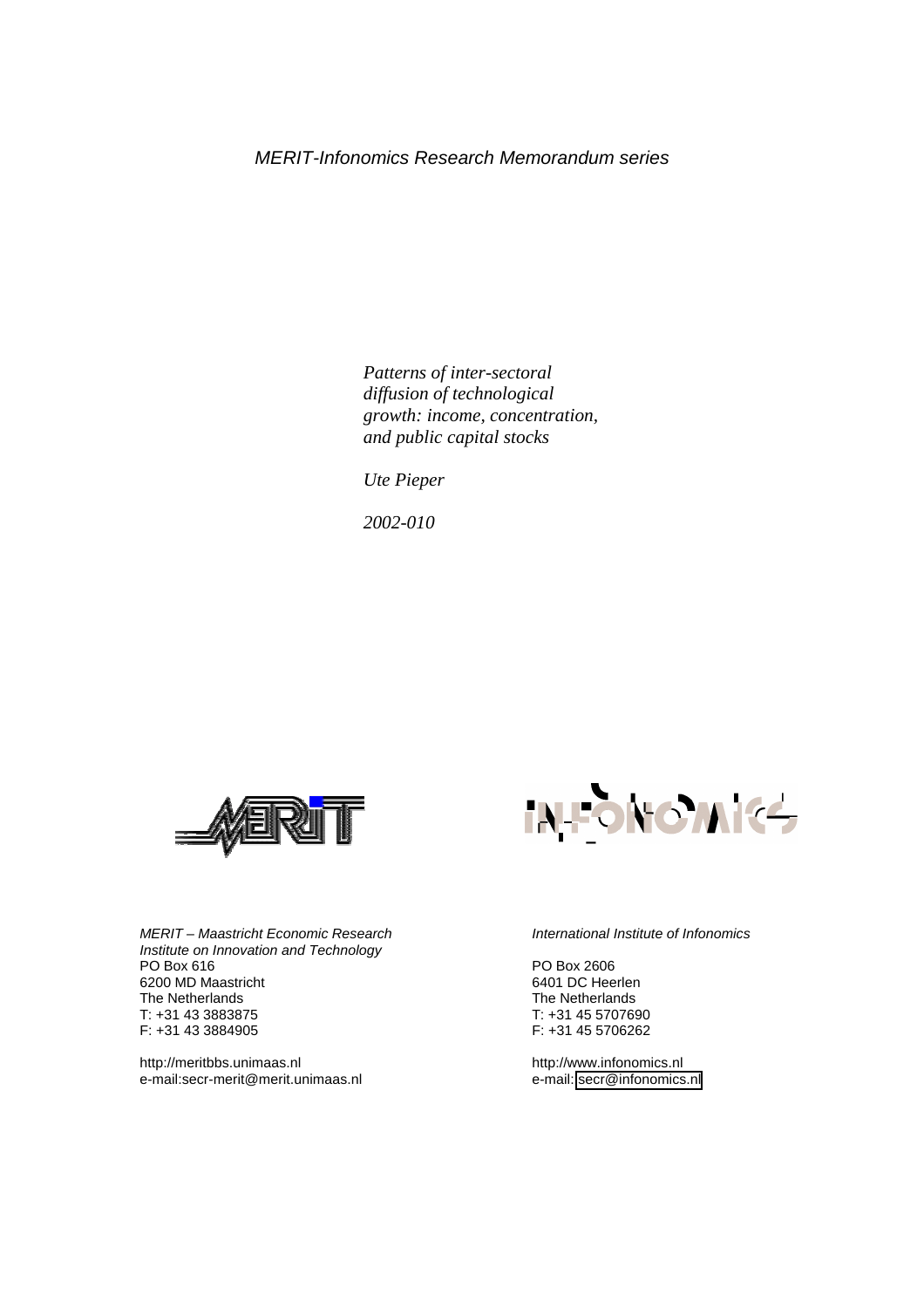# **Patterns of inter-sectoral diffusion of technological growth: income, concentration, and public capital stocks**

## **Ute Pieper**\*

## June 2002 (revised version)

Paper prepared for the conference on "The Future of Innovation Studies" at the Eindhoven Centre for Innovation Studies (ECIS), Technische Universiteit Eindhoven, from September 21-23, 2001.

Keywords: technological growth, inter-sectoral diffusion, structural demand composition, income distribution, public capital stock JEL: O110, O140, O300

## Abstract

This paper investigates the existence and character of technological growth diffusion in form of learning spillovers at the sector level of the economy. Based on panel data for 47 countries during the postwar period the evidence suggests robust statistical regularities of inter-sectoral learning resulting from a changing structure of demand. The findings further show differences in the magnitude of productivity spillovers across sectors. In particular, the patterns reveal a distinctive role for upstream production activities esp. manufacturing as a source of diffusion. When the technological growth potential of sectors in low-income economies is compared to high-income countries the empirical evidence does not show a tendency for catching up to occur. However, higher potential for inter-sectoral diffusion of technological growth is associated with (i) low income concentration, and (ii) high public (human and physical) capital stocks.

\*MERIT, Economics Department, Maastricht University P.O. Box 616, 6200 MD Maastricht, The Netherlands Email: [ute.pieper@merit.unimaas.nl](mailto:ute.pieper@merit.unimaas.nl)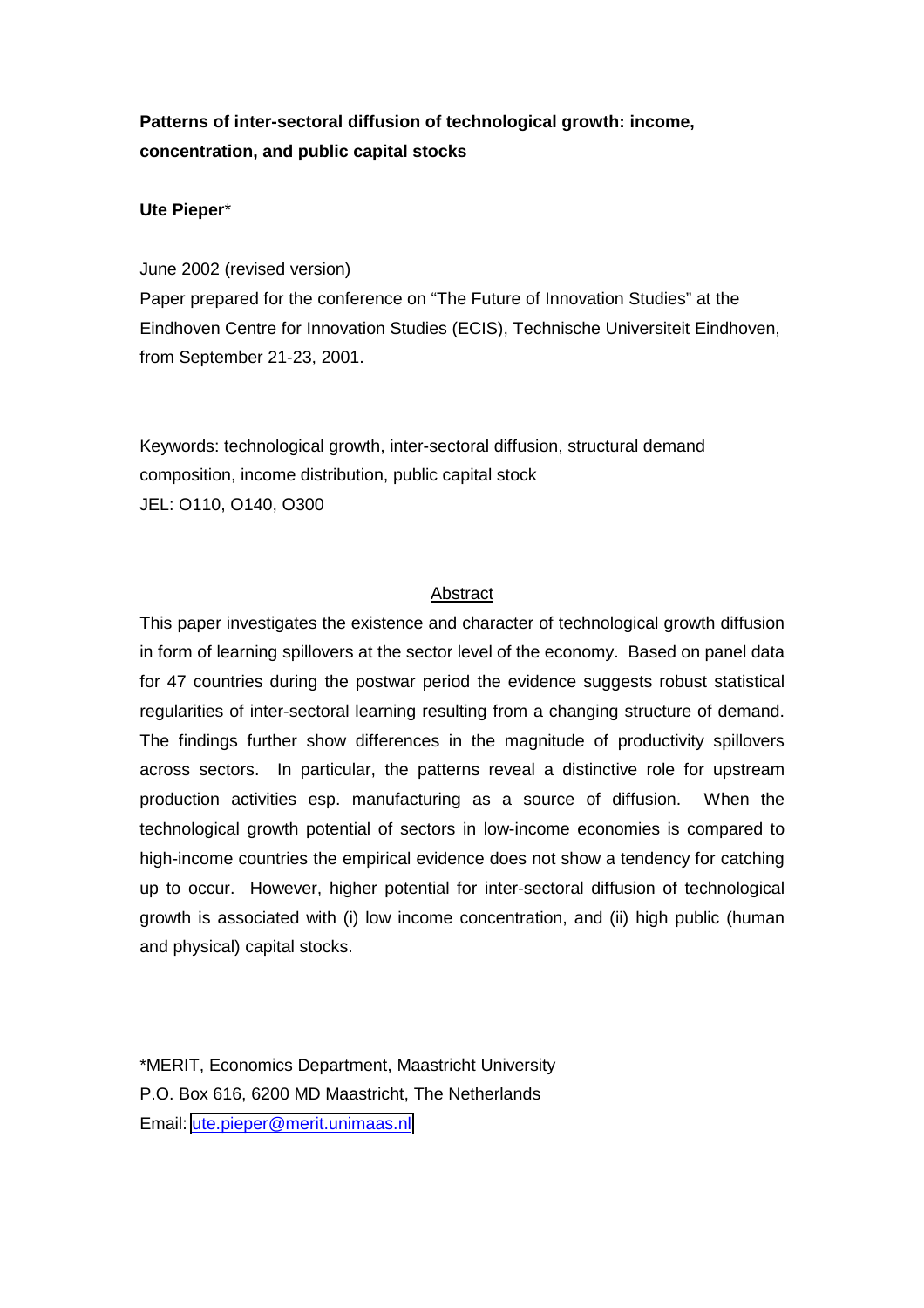## **ACKNOWLEDGEMENTS**

Comments by Thorsten Block, Duncan Foley, Catherine Saget, Eddy Szirmai, Nick von Tunzelmann, and participants at the Eindhoven Centre for Innovation Studies conference, "The Future of Innovation Studies," September 21-23, 2001, are gratefully acknowledged. I also wish to thank Duncan Campbell, Eugene Canjels, Philippe Egger, Ajit Ghose, Rolph van der Hoeven, and Pierre Mohnen for helpful discussions and suggestions. Many friends and colleagues have supported this study by providing country data, I am indebted to all of them, especially Luciano Amaral, Matti Hannikainen, Adalmir Marquetti, the Austrian Trade Commission and Österreichisches Statistisches Zentralamt, and last but not least the International Labour Office in Geneva. This research was supported by a *Marie Curie* Fellowship of the European Commission under contract no. HPMF-CT-1999-00204.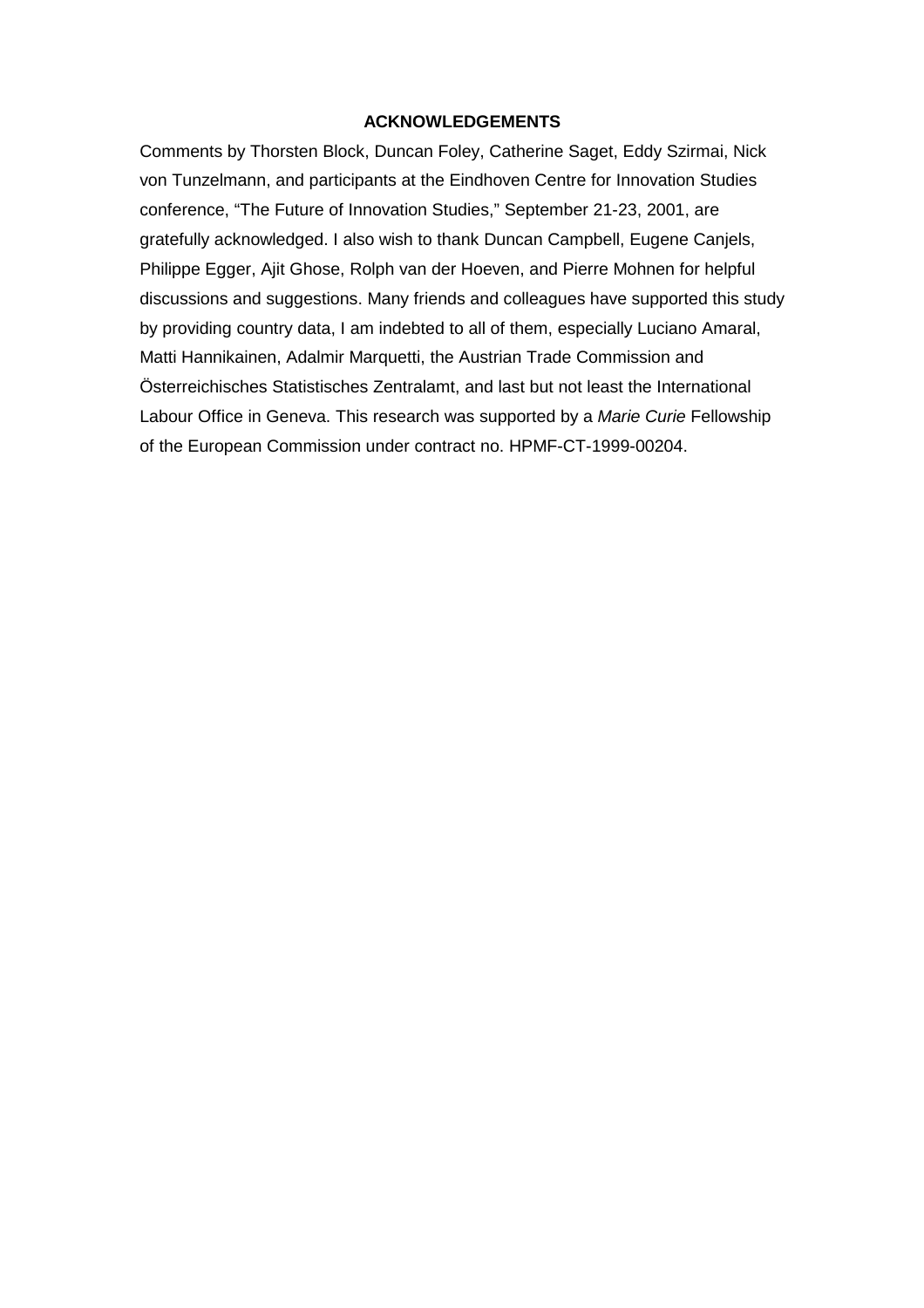## **Contents**

| 1.  |                                                                            |
|-----|----------------------------------------------------------------------------|
| 2.  |                                                                            |
| 2.1 | Diffusion, productivity spillovers, and technological growth 3             |
| 2.2 | Conceptualizing the process of technological growth diffusion 6            |
| 2.3 |                                                                            |
| 3.  |                                                                            |
| 3.1 |                                                                            |
| 3.2 |                                                                            |
| 4.  | Inter-sectoral productivity spillovers, income level, and concentration 15 |
| 4.1 |                                                                            |
| 4.2 | Manufacturing activities as source for growth diffusion 20                 |
| 4.3 |                                                                            |
| 5.  |                                                                            |
| 5.1 |                                                                            |
| 5.2 |                                                                            |
| 6.  |                                                                            |
|     | Data Appendix<br>38.                                                       |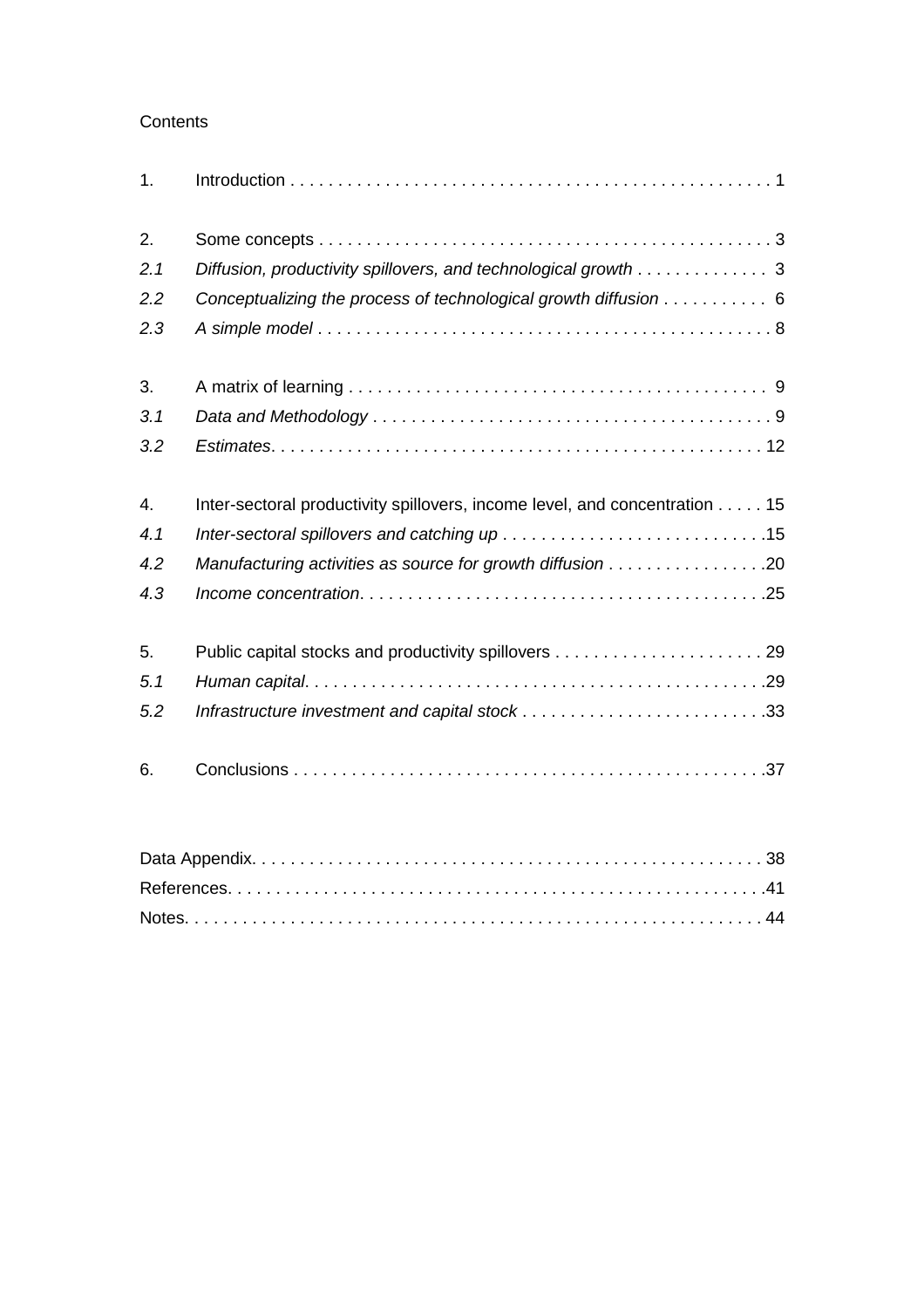## 1. Introduction

Doubtless, technological change and its diffusion across time and space is one of the most important factors in understanding long-run economic development and persistent divergence of particularly income per capita. Corresponding stylized facts that have been identified in the growth literature during the past two to three decades further suggest to be more consistent with a technology explanation of growth and income distribution rather than economic models of decreasing returns to capital. $1$  Essentially, innovation in firms alone cannot explain observed differences in growth performances across countries. So while the capacity to innovate and to realize the potential of new technologies is one of the main sources of economic growth, it is the diffusion of these new products and processes across firms, industries, and countries that leads to widespread increases in productivity and economic welfare. The economic field of technology spillover, and diffusion more generally, remains under-explored, which may explain in part why recent efforts have not been successful at providing a more fundamental understanding of the processes underlying economic growth.

Similarly, recent attempts of the so-called new growth literature have made an important contribution by emphasizing the importance of the sources of economic growth. However, their success in modeling experienced growth has been limited both for cross-sectional and timeseries evidence (Durlauf and Quah, 1999; Jones, 1998; Temple, 1999). As Nelson (1998) has pointed out, this *puzzle* between the predictions of the theory and observed growth may be a consequence of the level of aggregation of (mostly macro-) economic variables under investigation. As a result scholars have recently focused their research efforts on a more disaggregated analysis of the patterns of technical change.<sup>[2](#page-48-0)</sup> Most of the work, however, has been directed at the study of one particular aspect in the process of technological growth namely the generation of new products and processes—inventions and innovations—rather than the spread of novel ideas.

Over long periods it can be expected that productivity improvements are associated with technological growth. The diffusion of technological growth across economic activities can be conceptualized as a process based on learning that leads to positive externalities. In other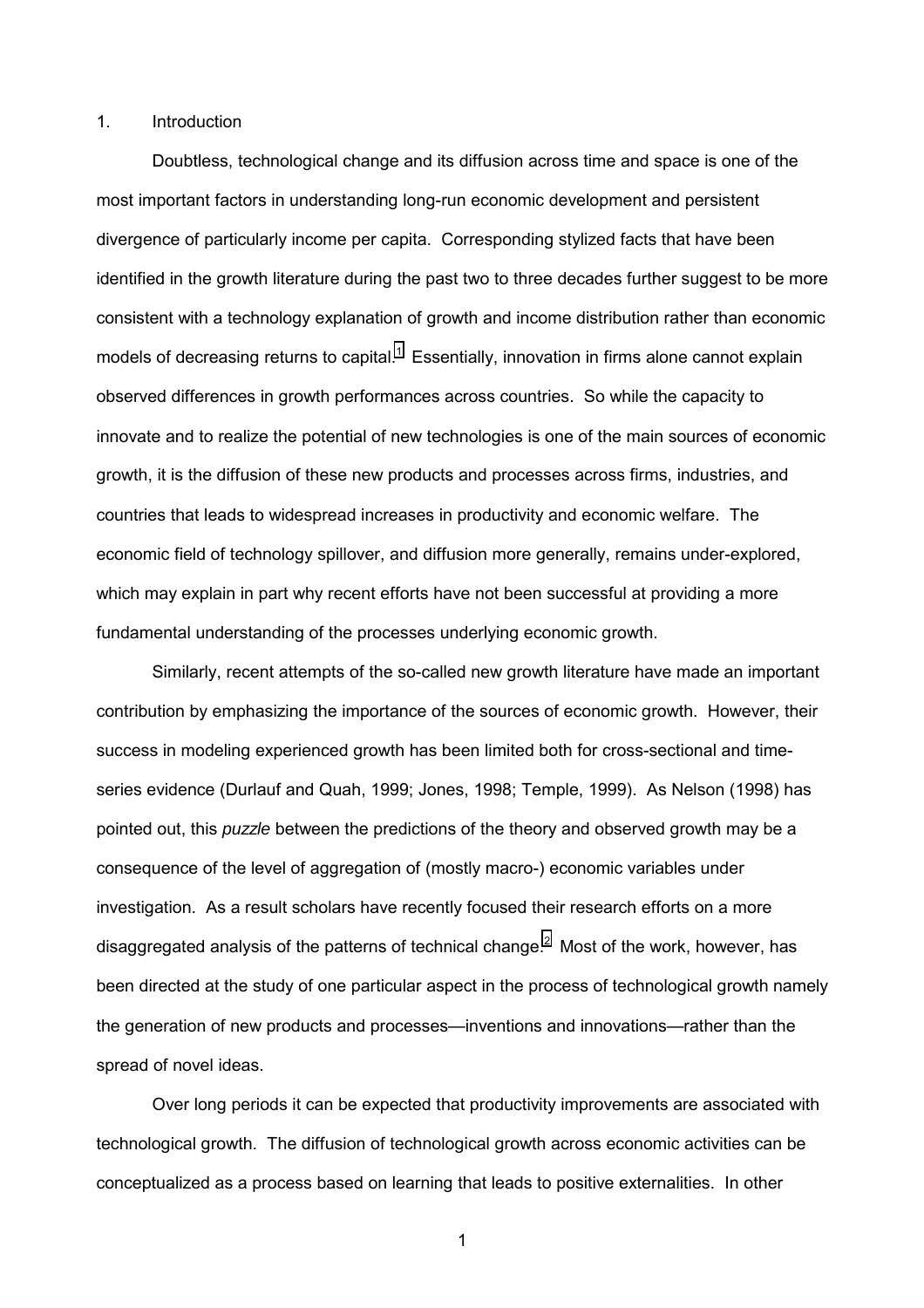words, the diffusion of new products and processes throughout the economy by way of learning generates productivity-increasing effects that are realized in economic activities outside the source activity. This argument was first motivated by Allyn Young (1928) and Nicholas Kaldor (1966, 1975) who hypothesized that increasing returns due to learning by doing are a macroeconomic phenomenon as opposed to being restricted to specific (industrial) activity alone.

It is our understanding of the existence of technology diffusion over space and time, that has motivated investigations into underlying processes and their impact on the creation of welfare, the distribution of income and long-term growth and development. In a first step this study attempts to identify statistical regularities of productivity spillover or the diffusion of technological growth between sectors of the economy. More specifically, the question will be asked if changes in the composition of demand (or output) are responsible for observed patterns of sectoral technological growth. A model which essentially represents a modification of the socalled Kaldor-Verdoorn law is proposed and applied to a cross-country panel data set of 47 economies compiled from internationally compatible time-series data at the one-digit level of the *International Standard Industry Classification* (ISIC) codes. In the empirical analysis both parametric as well as nonlinear statistical techniques will be used to identify sectoral regularities of technology spillover and to ensure robustness of the results.

The findings suggest the prevalence of technological growth diffusion at the sector level of the economy. In particular, the evidence confirms a distinctive role for upstream economic activities like manufacturing in generating positive productivity spillovers into all other main sectors of the economy. Most importantly, however, when income levels are accounted for, the estimates do not suggest catching up as a result of technological growth diffusion to occur in low-income economies.

These findings based on the modified Verdoorn model allow for the identification of the diffusion of technological growth that is due to changes in demand and its composition in the economy. In addition to a changing structure of the economy, other factors are expected to influence further the spillover potential of individual sectors. These factors can be thought of as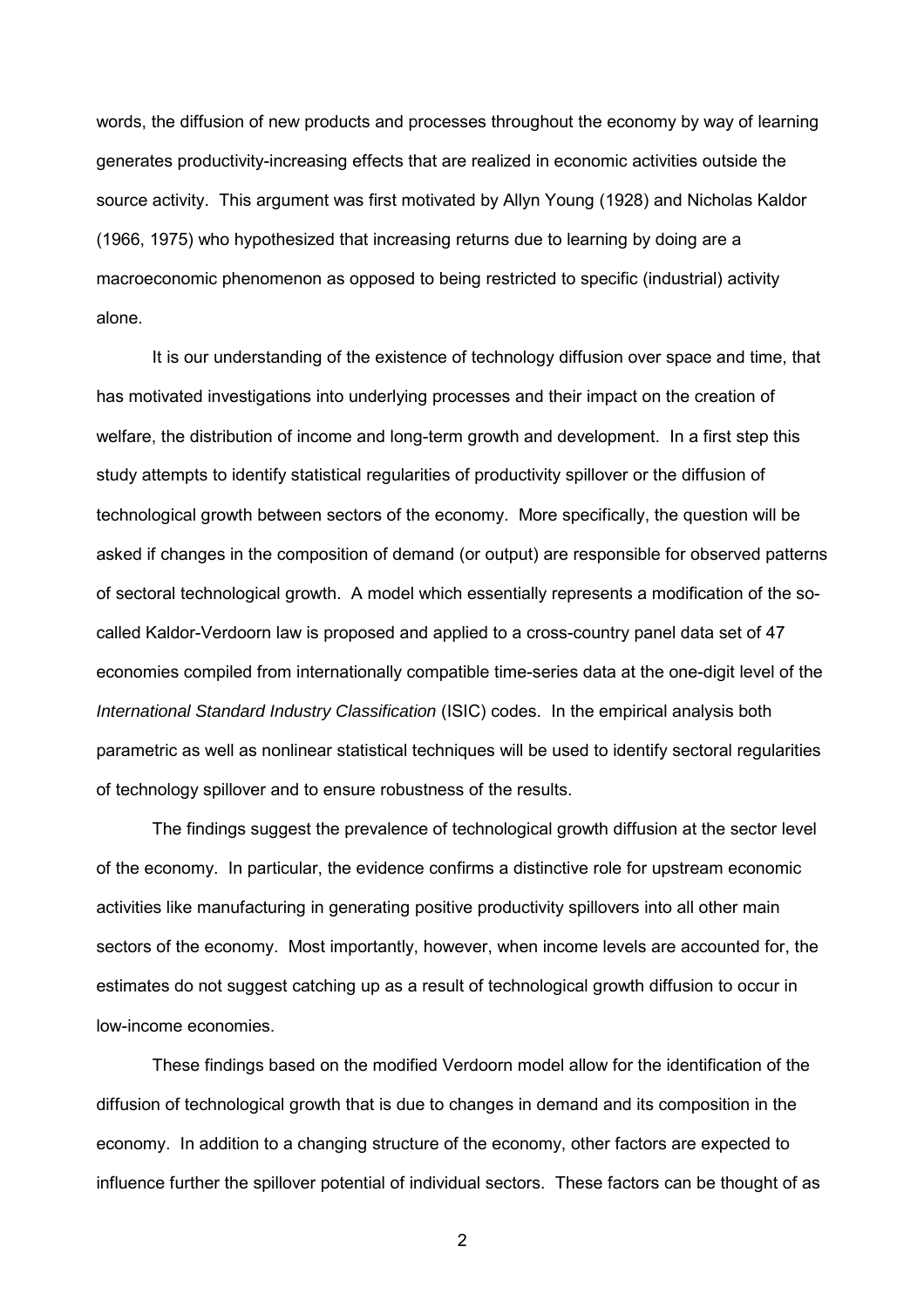either facilitating or hindering the diffusion of technological growth. In a second step, hypotheses with respect to these types of factors were identified and tested in order to nest the empirical results in more theoretical applications. For instance, criticism has been directed particularly at standard growth accounting exercises that assume perfect substitutability between factors of production and thereby neglect to investigate the fundamentally complementary character of technological change (Felipe, 1999; Nelson and Pack, 1999). Similarly, current work in the field of economic history of technological change by e.g. David et al. (2000) informs us of the necessity to explore the nature of complementarities in understanding the complexity of technologies.

In a first approximation, factors that can be hypothesized as influencing the process of the diffusion of technological growth due to being complementary in their nature are income concentration, human capital and its mobility, and public investment and/or infrastructure capital stocks. This attempt to identify empirical regularities of the behavior of complementary factors that impact on productivity spillover at the sector level of the economy may then help in the modeling of deterministic relationships underlying the development process, and therefore may inform more proactive policy-making.

## 2. Some concepts

## *2.1 Diffusion, productivity spillovers, and technological growth*

It is, however, not an easy task to conceptualize analytically and measure and test empirically the phenomena that are associated with the process of technology diffusion. At a methodological level the challenge is to disentangle the influences of different factors that are associated with technical change in general and technology diffusion in particular, like e.g. the effects of changing physical and human capital or changes in the structure and organization of production in the economy. This may explain why there has been a recent wave of research activities in the area of technology diffusion, and figure 1 illustrates main concepts and their relationships.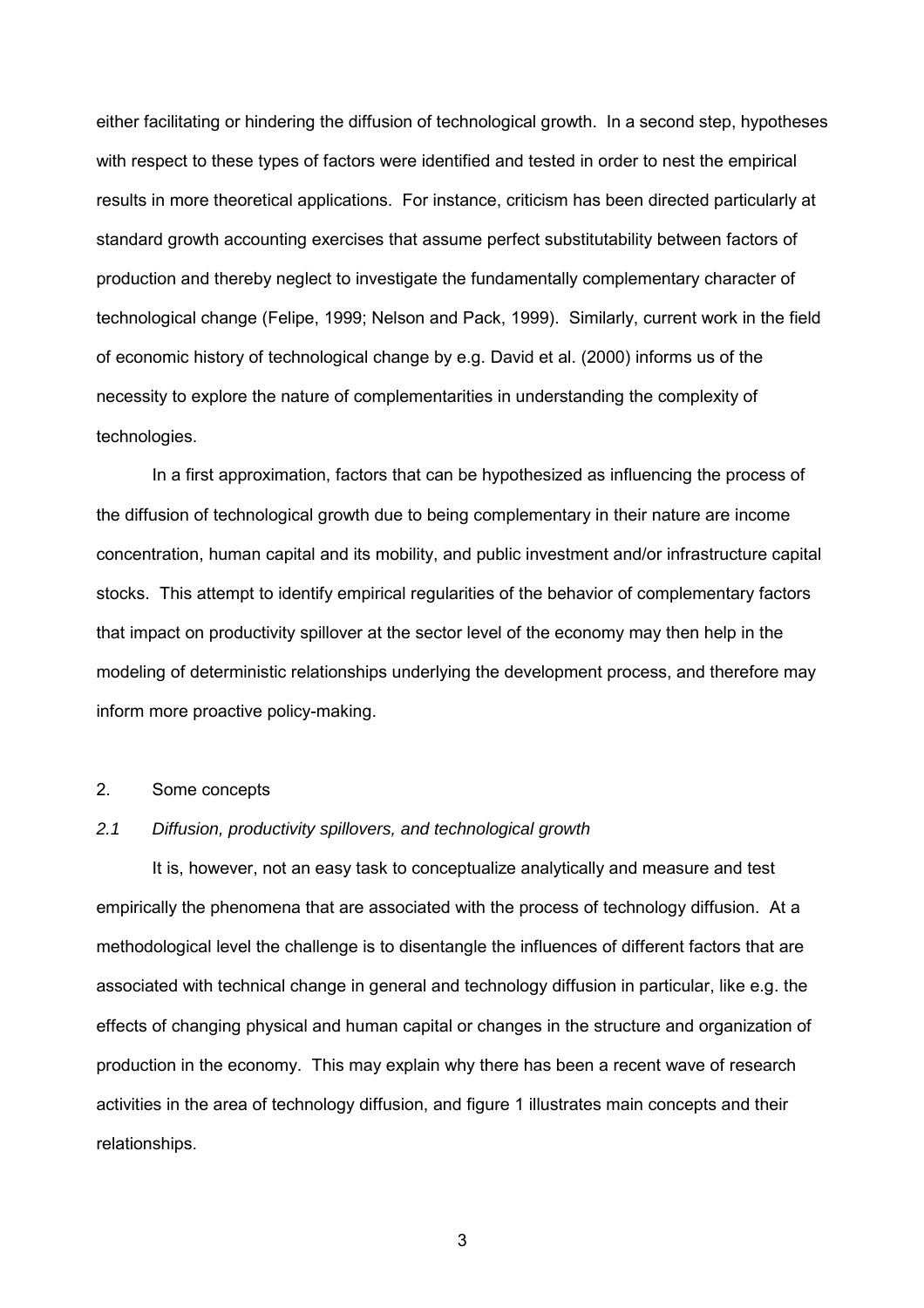In the original mainstream approach to economic growth, new technologies diffuse instantaneously across total capital, while in later formulations, technology and technical change is limited by its embodiment in capital and therefore determined by the rate of investment (Nelson, 1981). The result is that technological growth is transitory, and for long-run growth to occur exogenous impulses of new technologies are necessary.

But until very recently even outside these mainstream formulations, economists and historians alike have focused their attention foremost on the aspect of invention when studying the question of technical progress. Rosenberg (1982, p. 19) writes: "Indeed, the diffusion process [of new technologies] has often been assumed out of existence. This has been done by identifying the economic impact of an invention with the first date of its demonstrated technological feasibility or—what is hardly the same thing—the securing of a patent." Not surprisingly, in response to this criticism most research initiatives were directed at the inquiry into the diffusion of innovations, which by its nature required a better understanding of the flow of information and learning processes in the economy.

As a result one major strand of research activities in the field of technical change is concerned with explaining the characteristic functional form of observed technology diffusion processes over time, i.e., the so-called S-shaped curve or logistic function. This class of models takes the agent or firm as unit of analysis, and formulations are derived from population dynamics modeling information flows (Geroski, 2000).<sup>[3](#page-48-0)</sup>

Out of a criticism of the mainstream growth literature that not all inventions and/or innovations are adopted successfully, the second major strand of research is concerned with explicitly modeling the inherently uncertain nature of technical change. This class of models in the tradition of evolutionary growth theory, however, does not treat the diffusion process of innovations or more generally technologies explicitly. In fact, in Nelson and Winter's (1982) classical model once a new technology is chosen, the old technology of a firm (or industry) is transformed instantaneously.[4](#page-48-0)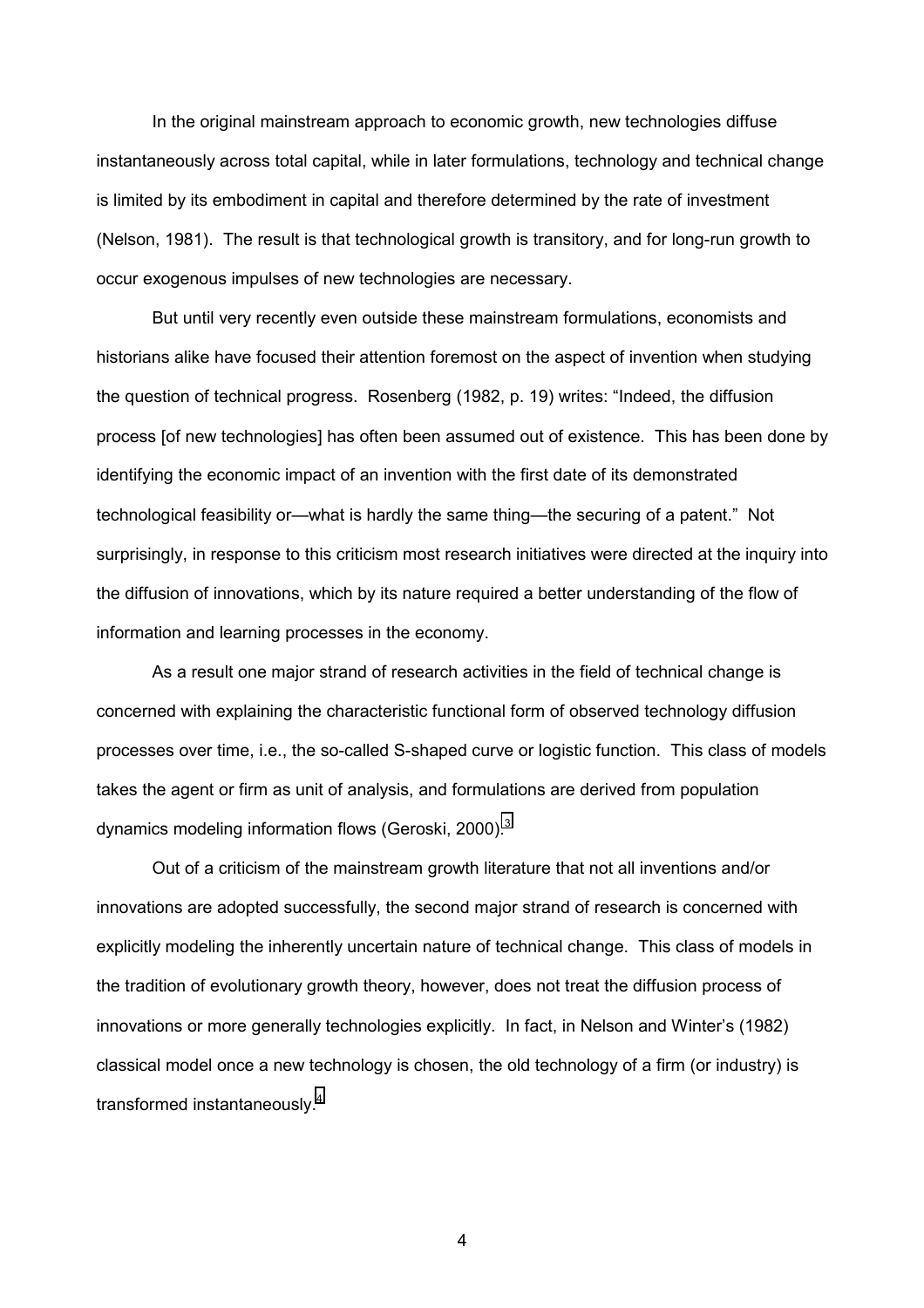Figure 1: The relationship between technology, demand composition, and economic growth



Source: Author.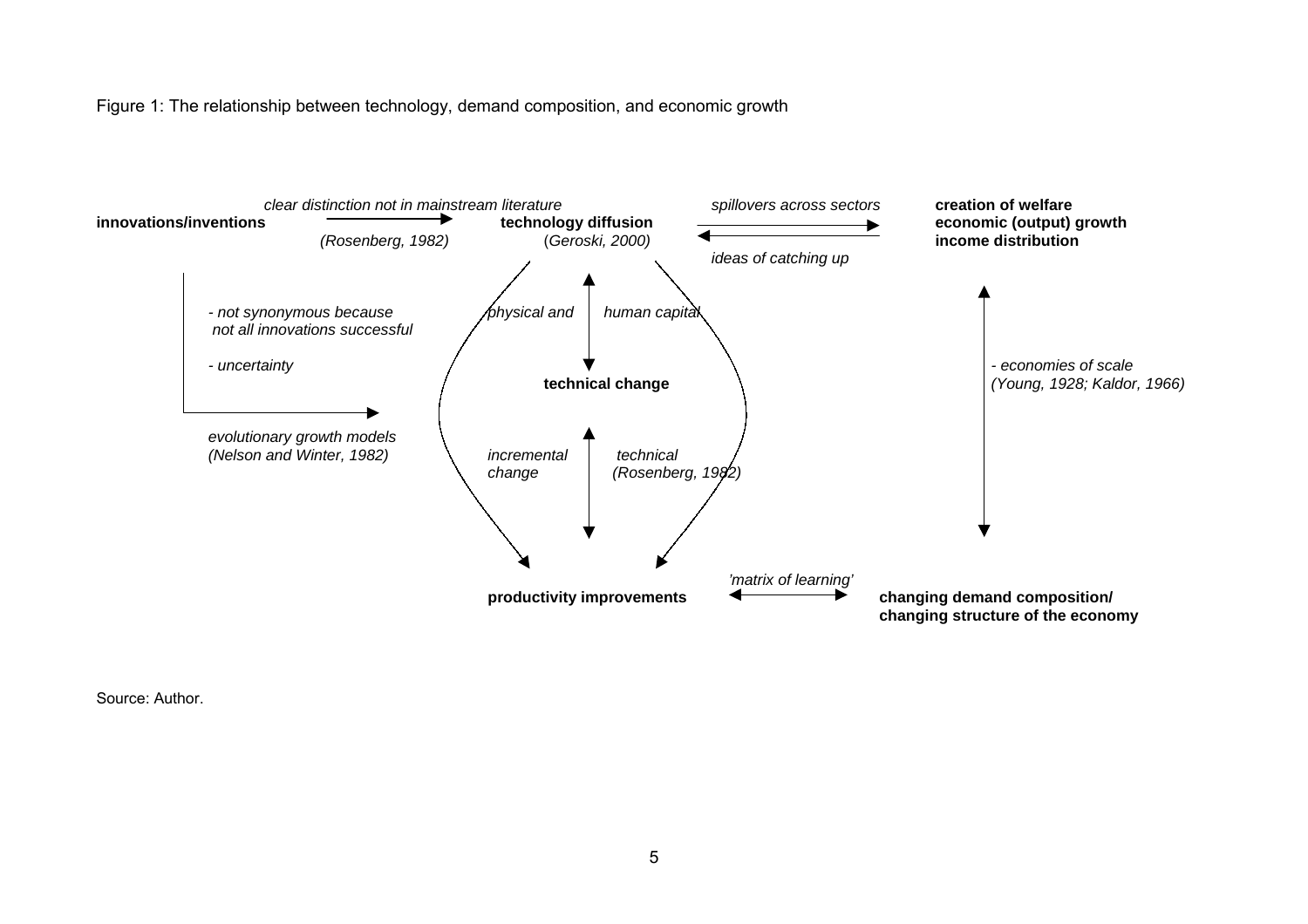Where technology diffusion has entered into evolutionary growth modeling it is usually in the form of embodied technical change and (only) in this sense similar to mainstream formulations. This approach utilizes the information of observed patterns of technology diffusion, in which vintage capital is replaced by new equipment and machinery according to Goodwin-type macro-dynamics, to show that stochastic processes of innovation are sufficient to generate long waves of economic activity (Silverberg and Lehnert, 1993). But overwhelmingly, the different approaches have been less clear with respect to the economic frameworks that are implicit in the investigations, and much work in this area of research remains to be done.

## *2.2 Conceptualizing the process of technological growth diffusion*

This studyís approach to the question of inter-sectoral diffusion of technological growth takes two concepts as its starting point that are not completely separate. First, it explores the impact of changes in the composition of demand (or output) in the economy on the diffusion of technological growth. Observed changes in production structures of the economy donít behave randomly but rather exhibit systematic behavior associated with the process of economic growth. The empirical investigation therefore proposes to utilize the information underlying changing structural demand specifically at the sector level of the economy.

Second, the so-called Kaldor-Verdoorn law (Kaldor, 1966) will be modified and applied to this information which will generate a matrix of inter-sectoral learning spillovers. The Law in its original presentation identifies a close long-run relationship between the rate of growth of output and productivity growth in a given industry or sector of the economy. When interpreted in light of the classical idea of the reserve army of labor the robust observed patterns suggest a technology explanation of growth due to externalities that are associated with learning by doing. These aspects of learning have long been highlighted in the development literature, and were first reemphasized by Arrowís seminal article *The*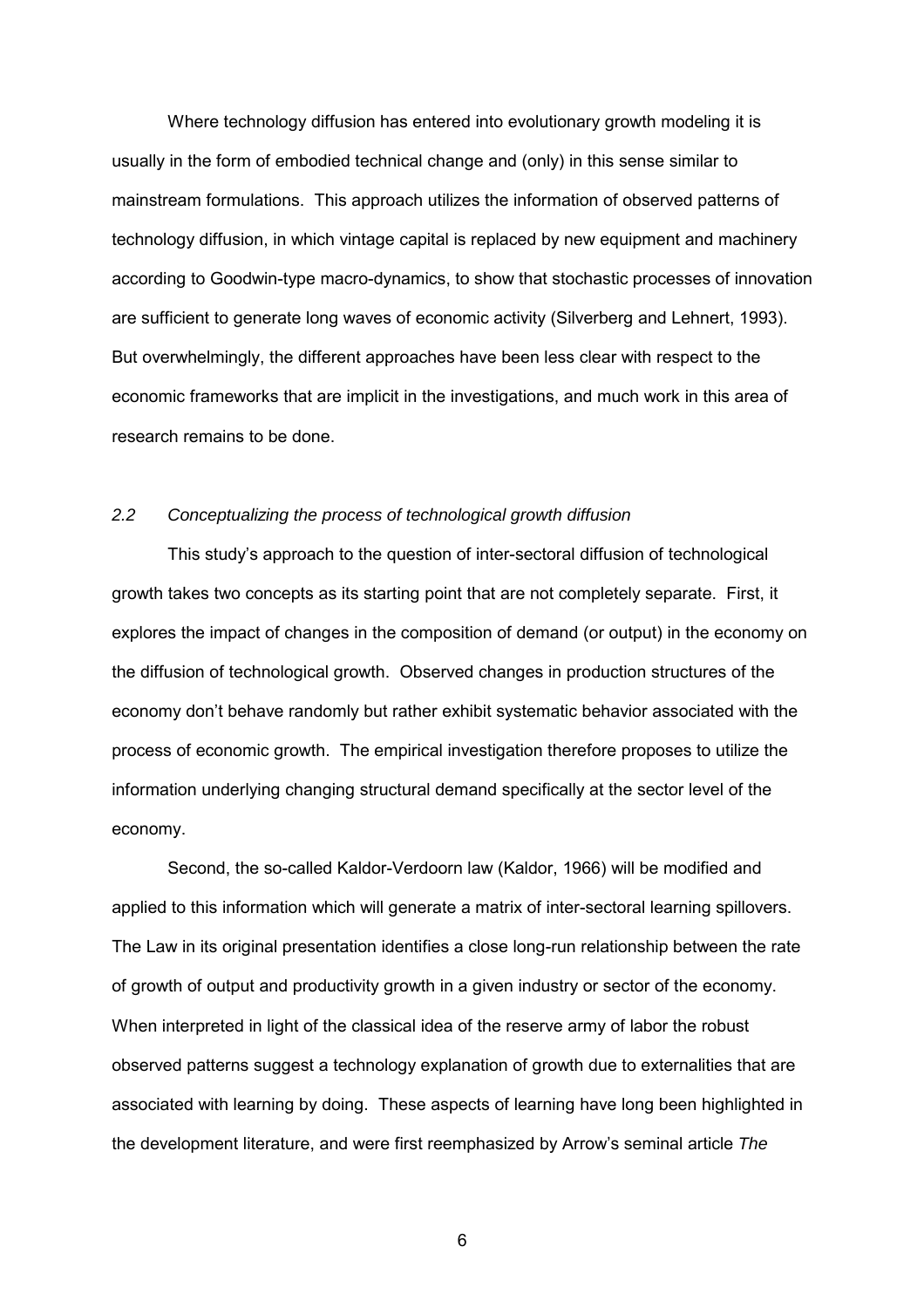*Economic Implications of Learning by Doing* (1962). Arrow argued that externalities arising from learning by doing and knowledge spillover positively affect aggregate labor productivity.

A catalog of different forms of learning can be found in Rosenberg (1982). He classified learning by doing as "a form of learning that takes place at the manufacturing stage after the product has been designed, that is, after the learning in the R&D stages [..] has been completed. Learning at this stage, as described by Arrow and others, consists of developing increasing skill in production. This has the effect of reducing real labor costs per unit of output. The significance of this process has been documented in several industries, including airframe production, shipbuilding, machine tools, and textiles" (ibid., p. 121).

Rosenberg further distinguished a related form of learning by doing which again occurs as a by-product of productive activity. This form of learning has recently received a lot of attention and came to be better known as incremental technological change. Direct involvement in the productive process leads to many kinds of productivity improvements that are often individually small but cumulatively very large. It is probably these two types of learning by doing that Kaldor and many authors after him had in mind when applying the Verdoorn law in their empirical investigations.<sup>[5](#page-48-0)</sup>

While the productivity gains from these types of learning activities will be felt where they are undertaken so that they are internal to the productive activity of the firm or industry, there is another form of learning generated in the process of *utilization*. The learning-byusing experience generates two very different kinds of useful knowledge that may either be *embodied* or *disembodied*. Rosenberg (1982, p. 123) writes: "In the former, the early experience with a new technology leads to better understanding of the relationship between specific design characteristics and performance that permit subsequent improvements in design. In the case of disembodied knowledge, the knowledge generated leads to certain alterations in use that require no (or only trivial) modifications in hardware design. Here, prolonged experience with the hardware reveals information about performance and operation characteristics that, in turn, leads to new practices that increase the productivity of the hardware—either by lengthening its useful life or by reducing the operating costs."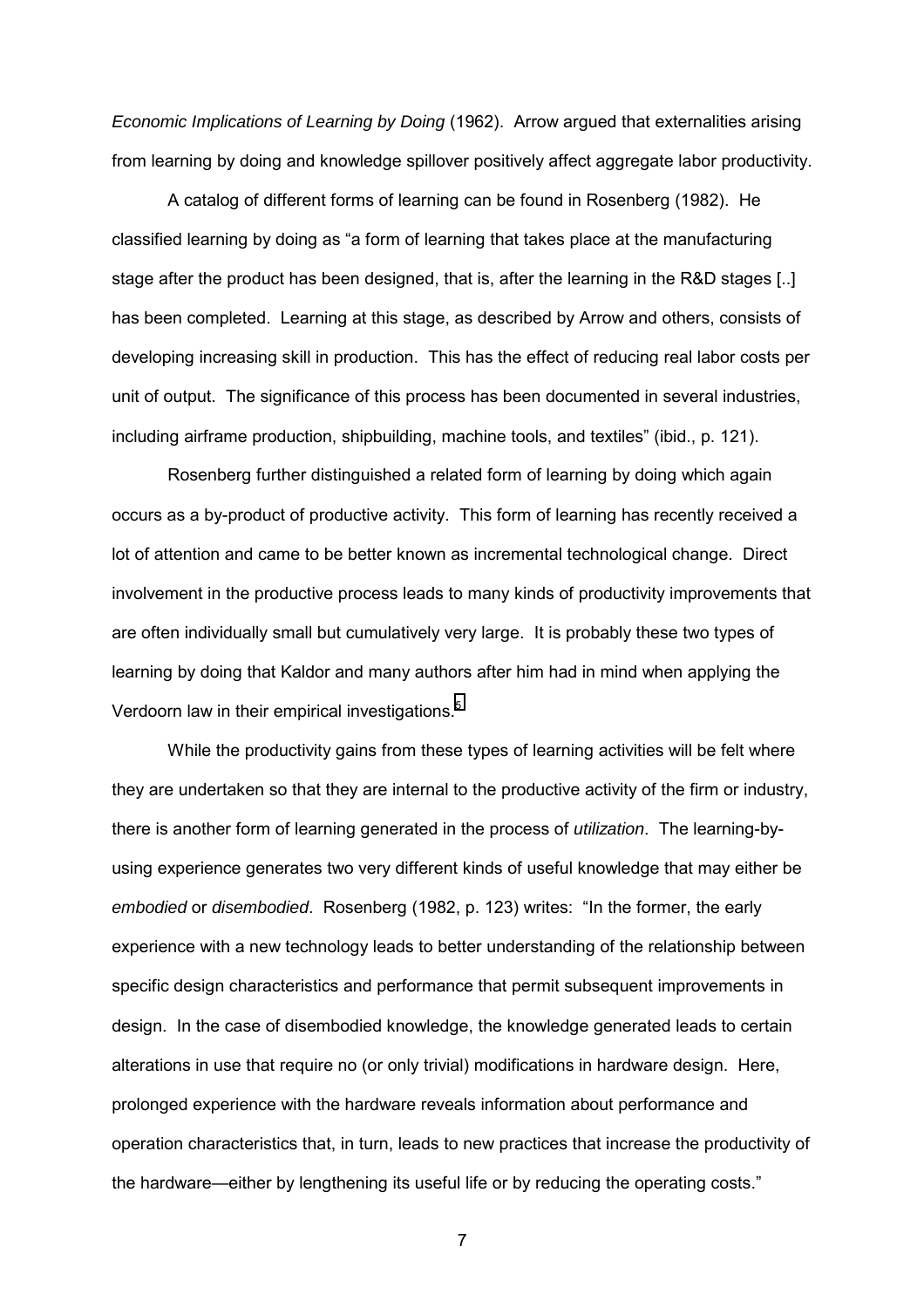These modifications are simultaneously fed by downstream and upstream sources that lie outside the economic activity—say industry or sector—that absorbs them. The steady flow of small improvements will show up as efficiency increases in the production of the absorbing sector. It can be further expected that any one economic activity represents a source as well as an absorber of the consequences of learning by using, which taken together will yield a matrix of inter-sectoral learning. The following section will propose a model that attempts to capture observed patterns of the diffusion of learning between sectors in the economy.

## *2.3 A simple model*

First, it is hypothesized that the Verdoorn law, which in its simplest form states a positive statistical relationship between output growth and the rate of growth of labor productivity over the long run, also extends to inter-sectoral or inter-industry diffusion of learning. In other words, demand or output growth in one sector of the economy positively affects another sectorís productivity growth as a result of learning spillovers. In essence, this model therefore captures the impact of technological growth that originates with a changing composition of demand or structure of production in the economy.

Estimations of the modified Verdoorn model are based on three main variables: value added, employment and labor productivity at the sector or industry level of the postwar economy. The relationship is specified as:

$$
p_{jkt} = \alpha_0 + \beta q_{ikt}, \text{ with expectation } \beta > 0 \tag{1}
$$
\n
$$
q = \text{output growth},
$$
\n
$$
p = \text{productivity growth},
$$
\n
$$
i, j = \text{sector},
$$
\n
$$
k = \text{country}, \text{ and}
$$
\n
$$
t = \text{time}.
$$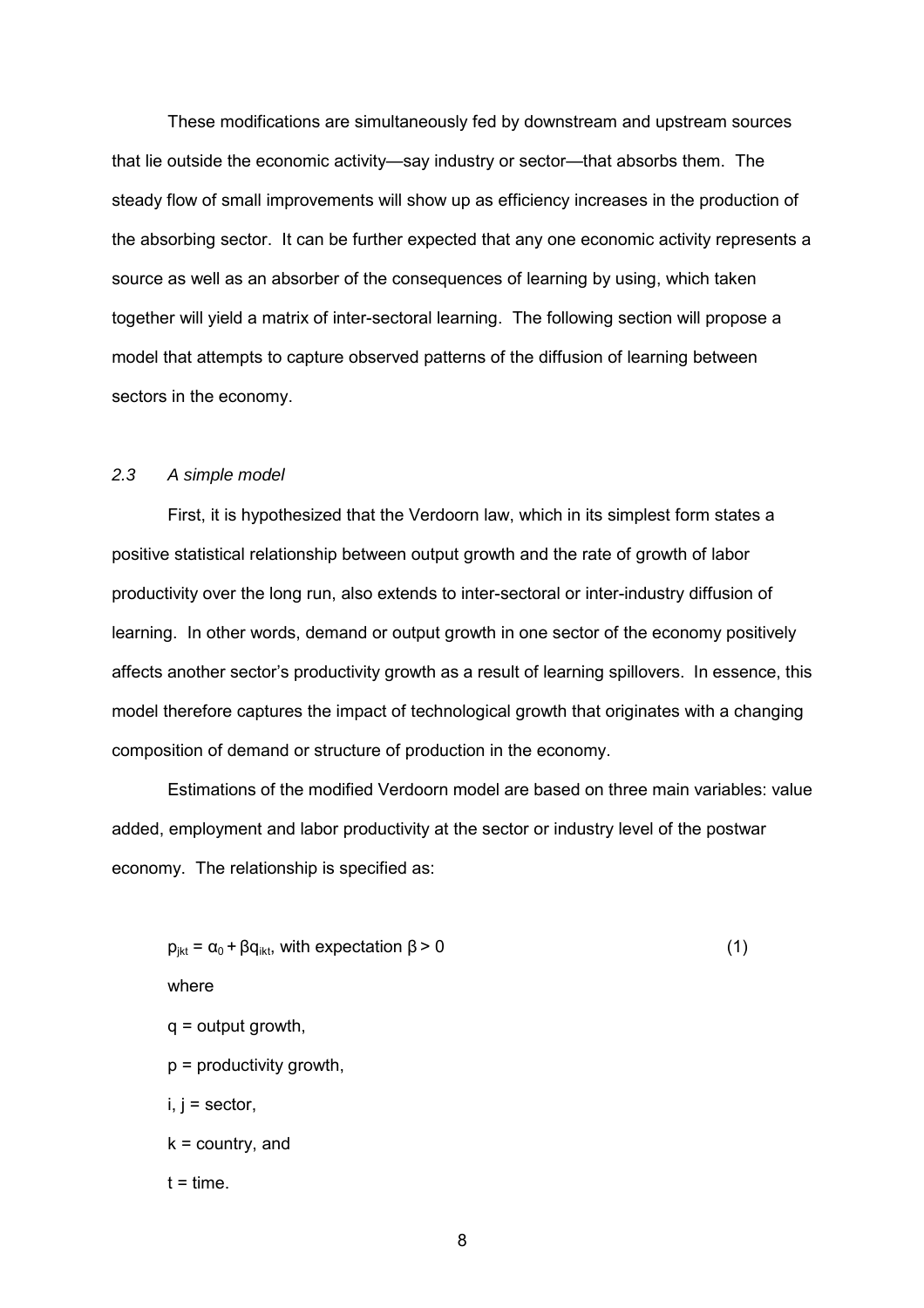In words, the output growth in sector i is expected to show a positive relationship with the rate of growth of productivity in sector j over the long run. The estimations of the relationship will provide a matrix of coefficients that measures every sector's potential as source of technological growth resulting from sectoral learning spillover as well as its potential to "absorb" the spillovers from all the other sectors in the economy.

It is necessary to control for the influence of own-sector output growth on the rate of growth of productivity of sector j, that is, the original specification of Verdoorn's (1949) relationship. In order to circumvent the problem of multicollinearity between sectoral output growth rates, the so-called Rowthorn formulation of the Verdoorn law was introduced to the specification. Rowthorn (1975) proposed this formulation of using changes in employment as the regressor on productivity in his debate with Kaldor (1966, 1975) over the accuracy of his interpretation of the Verdoorn law of increasing returns.<sup>[6](#page-48-0)</sup> Mathematically speaking, multiple formulations of the production relation are possible based on the productivity identity (P≡Q/E). After differentiating the change in productivity is equal to the difference between output growth and the rate of growth of employment. In fact, estimates of alternative formulations would give equivalent results if the association measured is exact or a close fit.

In addition to the hypothesis of a positive long-run relationship between the rate of growth of productivity in sector j and output growth in sector i, it can be expected that the observed behavior of different sectors can be distinguished from one another. Thus further statistical testing is directed at the question of significant differences in spillover potentials of individual sectors.

## 3. A matrix of learning

## *3.1 Data and methodology*

Estimations of the model are based on a panel data set for the postwar period with a breakdown at the one-digit level of the *ISIC* codes, i.e., 9-10 main economic activities or sectors depending on country data availability. The data sets consist of two main time series on sectoral value added and employment, and sectoral labor productivity levels and growth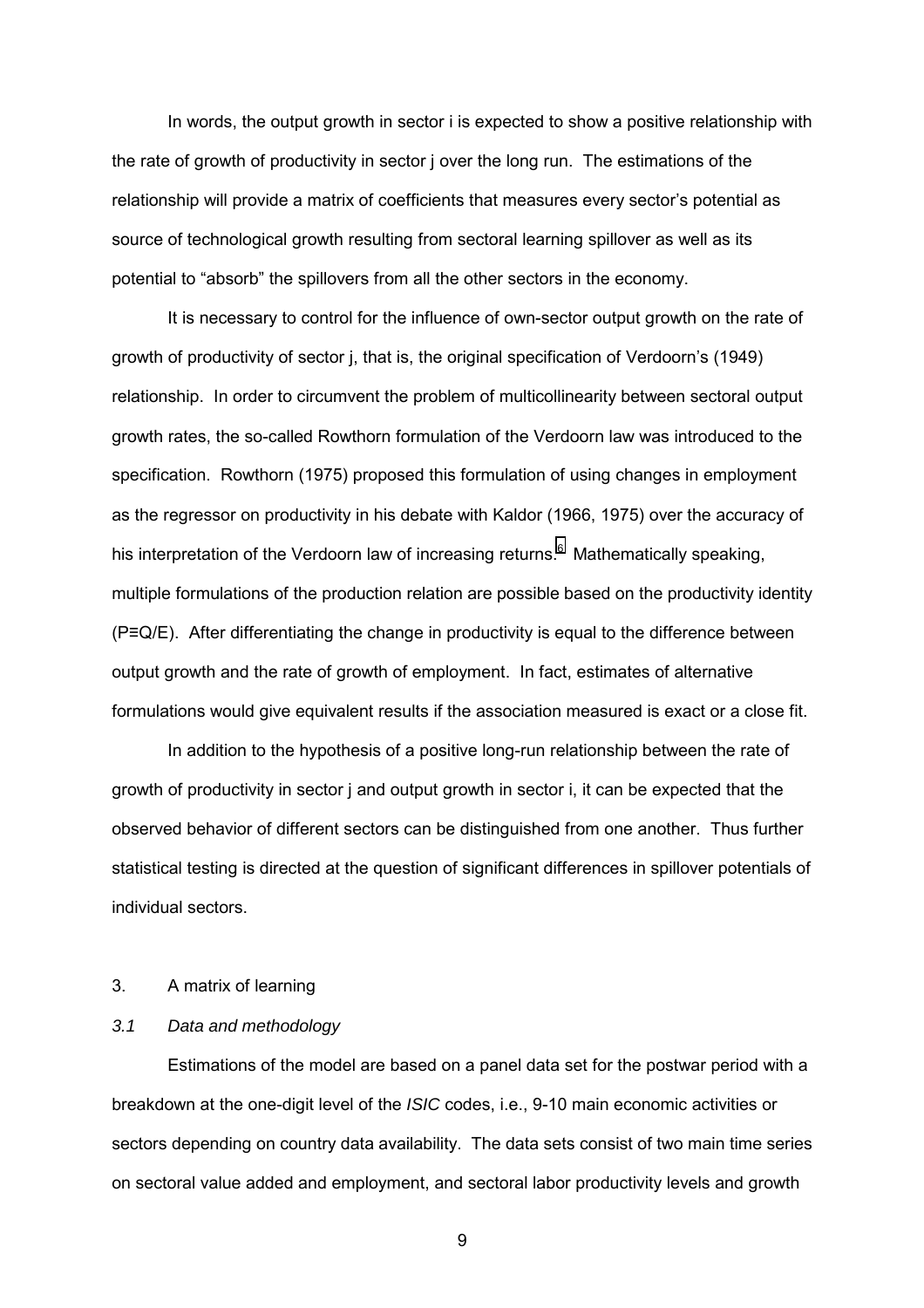rates are computed based on the former two data series. The main economic activities covered are: (1) agriculture, forestry and fishing, (2) mining and quarrying, (3) manufacturing, (4) public utilities, (5) construction, (6) wholesale and retail trade and hotel and restaurants (henceforth "commerce"),  $(7)$  transport and communication,  $(8)$  finance, insurance and real estate ("FIRE"), (9) community, social personal services, and (10) government services.

The panel data set was compiled based on three main international sources which yielded consistent series for 30 low-income and 17 high-income countries. First, the time series for low-income countries come from (1) the *International Labour Office* for sectoral employment data, and (2) *UN National Accounts* for value added with the same sector breakdown. For additional low-income countries national data sources were used (see data appendix for details). The 30 low-income countries cover sub-Saharan Africa, Latin America, South and East Asia for the period from 1975 to the early 1990s.

Since the 1970s the U.N. system of statistics has devised detailed survey guidelines for its collection of national data to ensure consistency for international comparison. This is why the two sets of sectoral data series can be considered to be consistent over time and space. Most importantly for the investigations at hand, however, the two sets of employment and output series are compatible with respect to the sector breakdown according to ISIC codes.

Additionally, a considerable effort was spent in particular on the raw series of the ILO to work on consistency of the sectoral employment data. The majority of the data is from national household or establishment surveys, and was further classified according to its quality based on criteria like for example changing definitions, discrepancies between figures for aggregate employment and the sum of sectoral employment, and obvious measurement errors. Then only country series of medium or high data quality were selected for inclusion in the study. Ultimately it was the sectoral employment series due to overall availability and exclusion based on poor quality that limited the size of the developing country sample to 30 (while consistent value added series at the sector level are more widely available).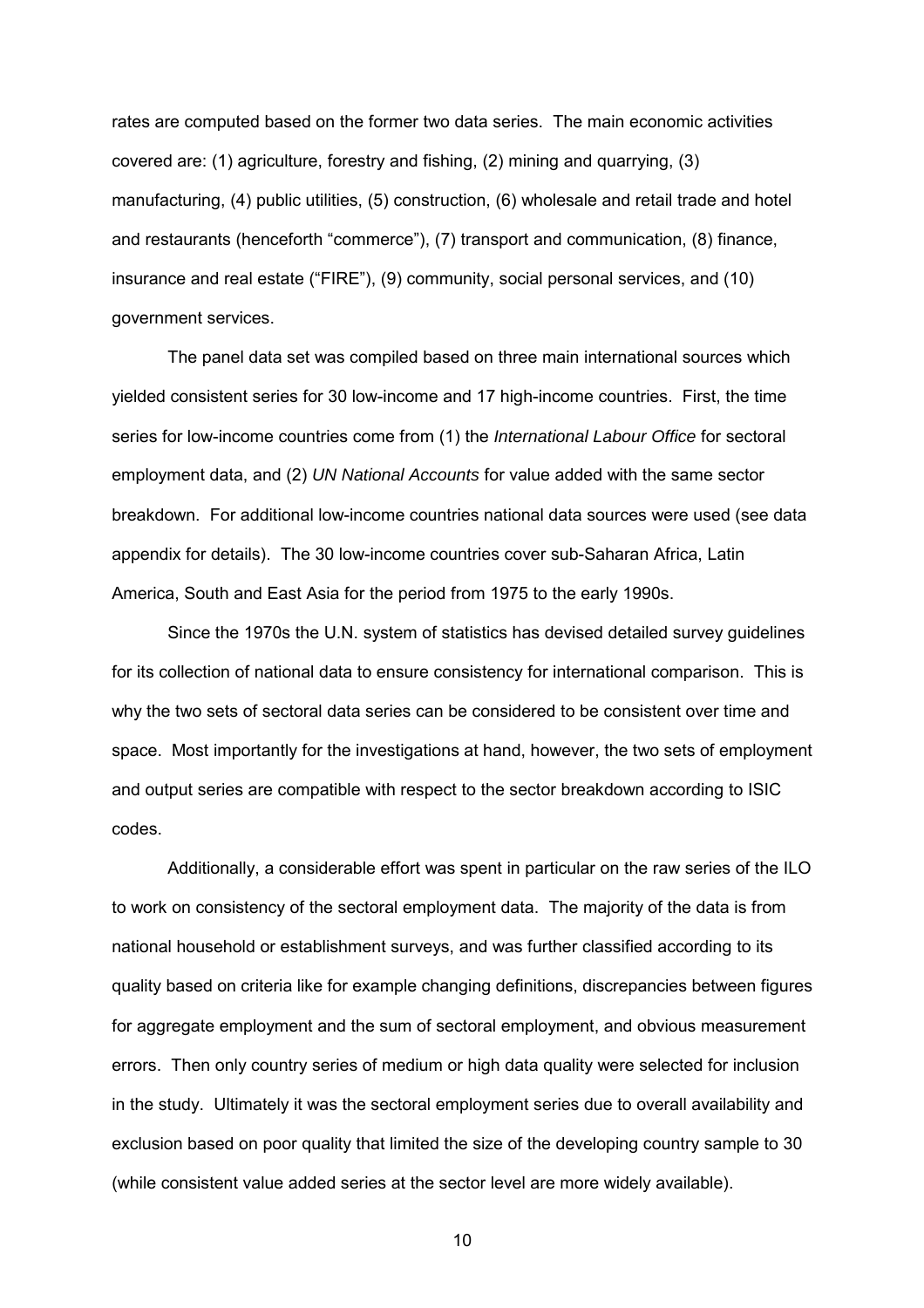Nevertheless, it should be pointed out that it probably represents the best time-series data available for developing country employment at this time.

| <b>OECD</b>                | Australia, Austria, Belgium, Canada, Denmark, Finland, France,          |
|----------------------------|-------------------------------------------------------------------------|
|                            | Germany, Italy, Japan, Netherlands, Norway, Portugal, Spain, Sweden,    |
|                            | United Kingdom, United States                                           |
| Sub-Saharan Africa         | Botswana, Ghana, Kenya, Malawi, Sierra Leone, South Africa, Zambia,     |
|                            | Zimbabwe                                                                |
| Latin America and the      | Bolivia, Brazil, Chile, Colombia, Costa Rica, Guatemala, Mexico,        |
| Caribbean                  | Panama, Peru, Puerto Rico, Venezuela                                    |
| <b>South and East Asia</b> | India, Indonesia, Korea, Malaysia, Myanmar, Philippines, Singapore, Sri |
|                            | Lanka, Thailand                                                         |
| <b>Other</b>               | Turkey, Jordan                                                          |

Table 1: Data coverage of regions and countries

Source: See data appendix for details.

Second, for high-income countries the majority of the historical evidence is from the OECDís *International Sectoral Data Base (ISDB) 1998*; and was supplemented by Leacy and Urquhart (1983), Pilat (1994), Banco de Portugal (1997), and van Ark and Crafts (1996) for data on Canada, Japan, Portugal, and Spain, respectively. For most of the OECD countries data is available from 1950 to the late 1990s. Table 1 shows the regional and country coverage of the resulting country panel.

The time series of value added, employment, and labor productivity were smoothed by taking 5-year log growth rates, which leaves about 100-130 observations per sector sample. It was necessary to eliminate cyclical fluctuations because the modified Kaldor-Verdoorn model is concerned with the long-run relationship of technological growth diffusion between sectors, and it is in this sense not a "proper" panel set up of the data.<sup>[7](#page-48-0)</sup>

The second part of the empirical analysis investigates the question if factors such as income level and concentration, and human and public capital stocks influence the different sectors potential to absorb spillovers from the other sectors in the economy. The theoretical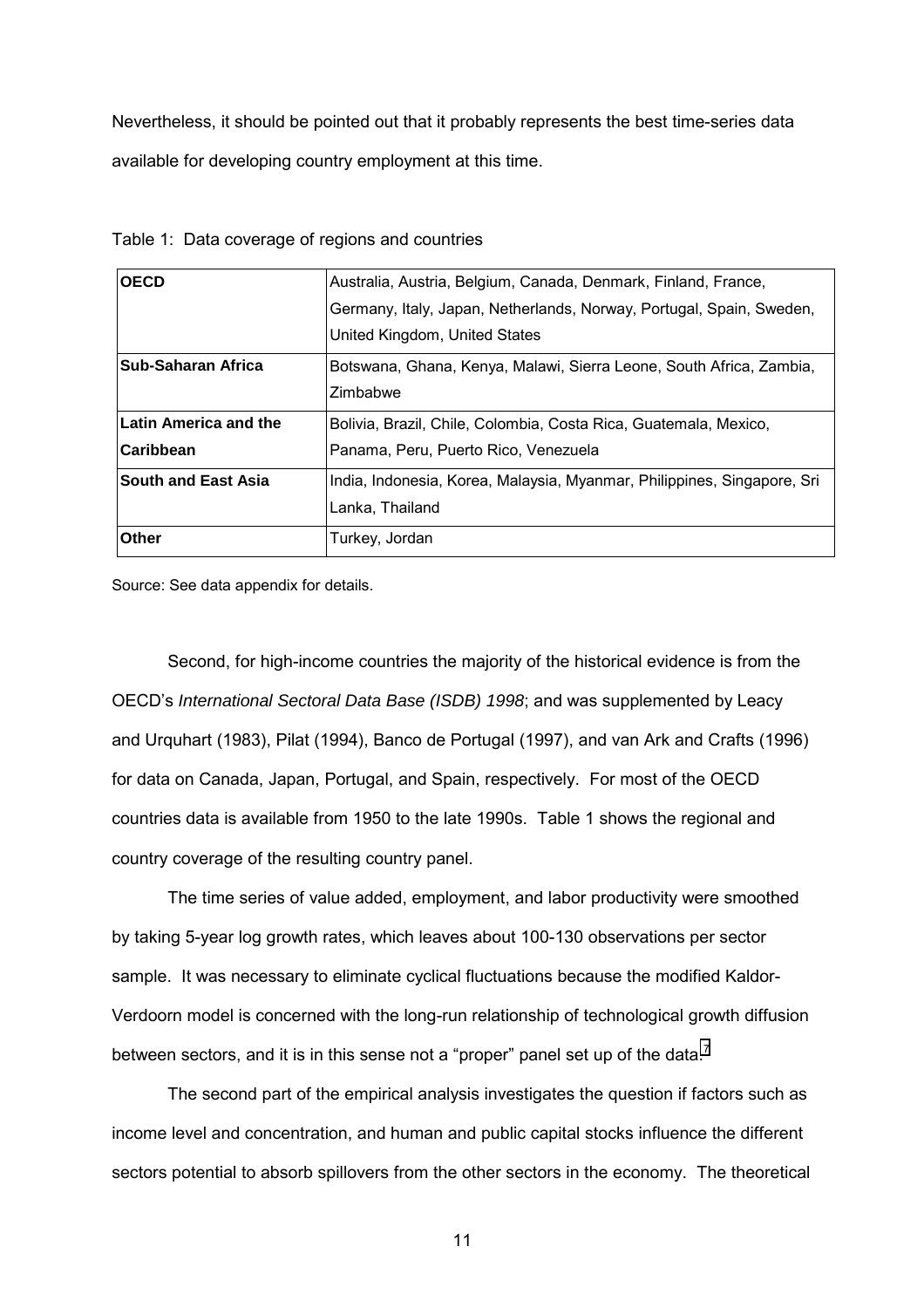and methodological issues involved are discussed in detail in sections 4 and 5. Additional country data was collected on three main indicators: (i) income inequality, (ii) educational attainment, and (iii) public investment or infrastructure stock variables (see data appendix for sources and coverage).

### *3.2 Estimates*

The results from estimating the modified Kaldor-Verdoorn model which capture the effects of a changing sectoral composition of demand on technological growth diffusion are summarized in table 2. The estimates are based on data for 47 countries after influential outliers were removed from the sample (see table notes for details on techniques used to identify outliers). The left-hand column lists the "source" sector of the technological growth spillover, while the top row indicates the sector receiving or "absorbing" the spillover. The cells of the matrix show the estimates of the partial coefficients ( $\beta_{ii}$ ) on sector i's output growth rate and t-statistics.

In accordance with the model's expectation the  $\beta_{ii}$ -coefficient is positive and statistically significant for the majority of cases. The estimates suggest a positive relationship between the rate of growth of output of the source sector and productivity growth in the absorbing sector, and thus support the hypothesis of the prevalence of inter-sectoral diffusion of technological growth.

The findings further show differences in the magnitude of the growth spillover across sectors. The patterns reveal three distinctive groups or classes of sectors that allow us to develop a taxonomy based on their diffusion potential. Most strikingly, *upstream* sectors, i.e., manufacturing, public utilities, construction, and transport and communication, tend to have a higher spillover coefficient than the other sectoral activities. On the other hand, natural resource exploiting or *downstream* sectors (agriculture and mining) show very small potential for technological growth diffusion. Services, like e.g. commerce, FIRE and social and government services, appear to form a third intermediate class of sectoral activities. On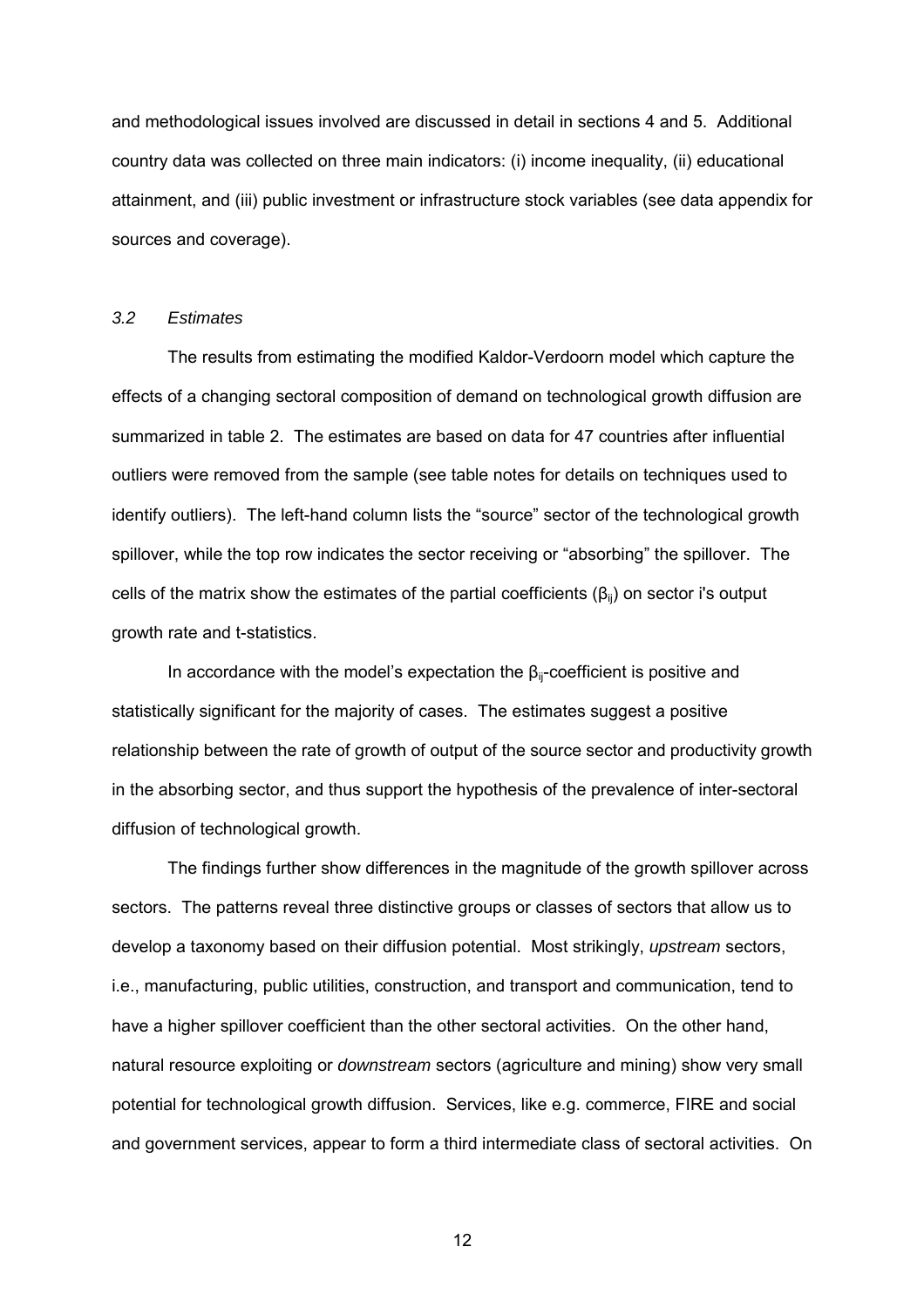average they are not as weak a source for spillover as the downstream sectors yet they are not as strong as compared to upstream sectors.

The estimates suggest similar statistical regularities when the sectors are considered in terms of their capacity to absorb technological spillover from other sectors. Again the natural resource exploiting sectors seem to have a relatively smaller absorptive capacity, while the upstream sectors are not only better sources for spillover but are also better at absorbing them. Services activities particularly social and government services absorb a relatively higher spillover from other services upstream (e.g. commerce, transport and FIRE) than from upstream production activities such as construction and manufacturing.

The finding of stronger learning spillovers being associated with upstream economic activities further suggests an interpretation of the β-coefficient that is more consistent with an explanation of sectoral growth that is due to the diffusion of technological growth. A simple pulling along of downstream activities would show up in a relatively higher β-coefficient to the left of the diagonal in the matrix of table 2 considering that the sectors are arranged from downstream to upstream from left to right. However, higher values of β-coefficients are found on the right hand side of the diagonal of the matrix.

These results remain robust when fixed country and time effects are included in the estimations. One way of interpreting the changes in some of the estimates for individual βcoefficients as compared to the model without fixed effects is that other factors which are important for the diffusion behavior of sectors besides a changing composition of demand have not yet been accounted for. The following sections will take up some of these factors.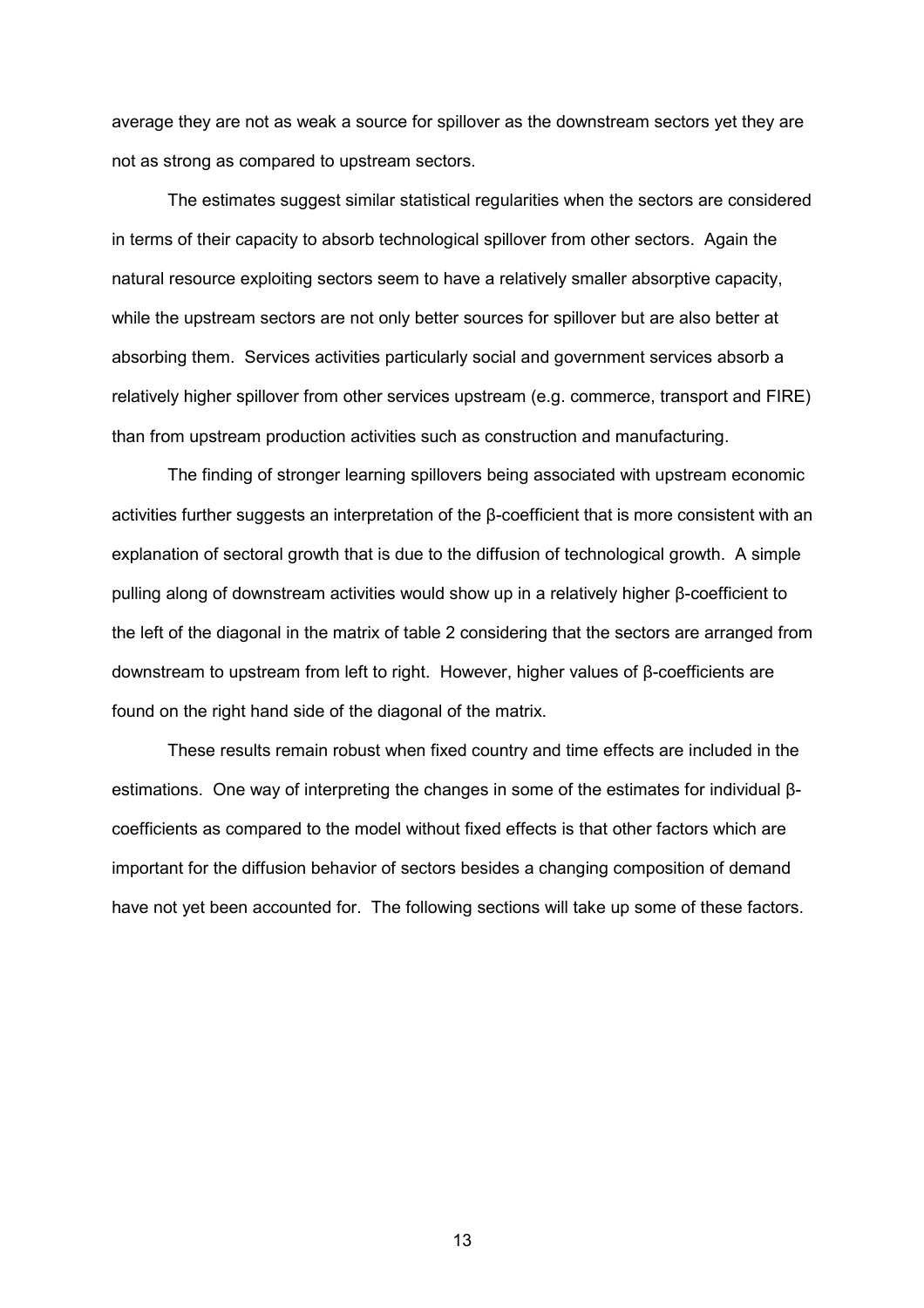|                        |                                         |                         | <b>Absorbing sector</b> |                        |                       |                        |                        |                        |                        |                        |                        |  |  |  |  |
|------------------------|-----------------------------------------|-------------------------|-------------------------|------------------------|-----------------------|------------------------|------------------------|------------------------|------------------------|------------------------|------------------------|--|--|--|--|
| Source sector          | fixed time<br>and<br>country<br>effects | agriculture             | mining                  | manufacturing          | public<br>utilities   | construction           | commerce               | transport              | <b>FIRE</b>            | social<br>services     | government<br>services |  |  |  |  |
|                        | without                                 | <b>NA</b>               | 0.105<br>(0.603)        | 0.069<br>(0.893)       | 0.031<br>(0.325)      | $0.312***$<br>(3.164)  | 0.092<br>(1.209)       | $-0.102$<br>$(-1.457)$ | $0.128*$<br>(1.820)    | $-0.026$<br>$(-0.391)$ | 0.047<br>(0.816)       |  |  |  |  |
| agriculture            | included                                | <b>NA</b>               | 0.294<br>(1.583)        | $0.247***$<br>(3.705)  | 0.008<br>(0.091)      | $0.260***$<br>(2.517)  | $0.185***$<br>(2.582)  | 0.024<br>(0.327)       | 0.102<br>(1.348)       | 0.060<br>(0.838)       | $0.104*$<br>(1.763)    |  |  |  |  |
|                        | without                                 | 0.017<br>(0.879)        | <b>NA</b>               | 0.011<br>(0.467)       | 0.033<br>(0.998)      | 0.012<br>(0.356)       | $0.040*$<br>(1.650)    | 0.021<br>(0.899)       | 0.020<br>(0.812)       | 0.008<br>(0.384)       | 0.020<br>(1.578)       |  |  |  |  |
| mining                 | included                                | 0.035<br>(1.608)        | NA                      | 0.026<br>(1.160)       | 0.029<br>(0.969)      | 0.029<br>(0.867)       | $0.052**$<br>(2.383)   | $-0.002$<br>$(-0.083)$ | 0.027<br>(1.113)       | 0.016<br>(0.698)       | $0.027**$<br>(2.085)   |  |  |  |  |
|                        | without                                 | $0.102***$<br>(2.478)   | $0.297***$<br>(2.609)   | NA                     | $0.523***$<br>(8.840) | $0.450***$<br>(6.387)  | $0.526***$<br>(12.080) | $0.436***$<br>(10.444) | $0.379***$<br>(7.426)  | $0.262***$<br>(6.273)  | $0.188***$<br>(4.657)  |  |  |  |  |
| manufacturing          | included                                | $0.246***$<br>(3.844)   | 0.154<br>(0.855)        | <b>NA</b>              | $0.235***$<br>(2.745) | $0.268***$<br>(2.716)  | $0.453***$<br>(7.166)  | $0.367***$<br>(6.044)  | $0.256***$<br>(3.418)  | $0.242***$<br>(3.736)  | $0.115**$<br>(2.073)   |  |  |  |  |
| public utilities       | without                                 | 0.034<br>(0.867)        | $0.341***$<br>(3.278)   | $0.324***$<br>(7.151)  | <b>NA</b>             | $0.320***$<br>(4.975)  | $0.300***$<br>(6.710)  | $0.146***$<br>(3.269)  | $0.254***$<br>(5.855)  | $0.145***$<br>(3.522)  | $0.156***$<br>(4.856)  |  |  |  |  |
|                        | included                                | 0.004<br>(0.007)        | $0.445***$<br>(3.677)   | $0.114**$<br>(2.369)   | <b>NA</b>             | 0.043<br>(0.572)       | $0.159***$<br>(3.112)  | 0.034<br>(0.649)       | $0.120**$<br>(2.246)   | $0.103**$<br>(2.014)   | $0.101**$<br>(2.270)   |  |  |  |  |
|                        | without                                 | $0.092***$<br>(3.950)   | $0.211***$<br>(2.636)   | $0.236***$<br>(8.201)  | $0.177***$<br>(4.876) | <b>NA</b>              | $0.262***$<br>(9.423)  | $0.171***$<br>(6.346)  | $0.185***$<br>(6.394)  | $0.113***$<br>(4.489)  | $0.113***$<br>(3.729)  |  |  |  |  |
| construction           | included                                | $0.119***$<br>(4.290)   | 0.142<br>(1.360)        | $0.151***$<br>(5.707)  | 0.013<br>(0.336)      | <b>NA</b>              | $0.191***$<br>(6.534)  | $0.139***$<br>(4.946)  | $0.133***$<br>(4.213)  | $0.106***$<br>(3.781)  | $0.094**$<br>(2.371)   |  |  |  |  |
|                        | without                                 | 0.063<br>(1.259)        | $0.325***$<br>(2.927)   | $0.447***$<br>(10.266) | $0.242***$<br>(3.910) | $0.422***$<br>(6.207)  | NA                     | $0.311***$<br>(7.198)  | $0.225***$<br>(4.684)  | $0.278***$<br>(5.367)  | $0.155***$<br>(3.006)  |  |  |  |  |
| commerce               | included                                | $0.154**$<br>(2.108)    | $0.288**$<br>(2.161)    | $0.373***$<br>(8.670)  | $0.133**$<br>(2.069)  | $0.309***$<br>(3.589)  | <b>NA</b>              | $0.231***$<br>(4.695)  | $0.182***$<br>(3.298)  | $0.240***$<br>(3.410)  | $0.153***$<br>(2.873)  |  |  |  |  |
|                        | without                                 | 0.028<br>(0.575)        | $0.466***$<br>(3.348)   | $0.568***$<br>(9.290)  | $0.481***$<br>(6.340) | $0.328***$<br>(3.602)  | $0.521***$<br>(8.519)  | NA                     | $0.387***$<br>(6.270)  | $0.390***$<br>(8.107)  | $0.098*$<br>(1.736)    |  |  |  |  |
| transport              | included                                | $0.160**$<br>(2.240)    | $0.369**$<br>(2.038)    | $0.349***$<br>(4.969)  | $0.201**$<br>(2.052)  | 0.368***<br>(3.274)    | 0.366***<br>(4.921)    | NA                     | $0.256***$<br>(3.305)  | $0.424***$<br>(6.608)  | 0.058<br>(0.915)       |  |  |  |  |
|                        | without                                 | $0.135***$<br>(3.248)   | $0.231**$<br>(2.092)    | $0.349***$<br>(7.177)  | $0.380***$<br>(6.404) | $0.170**$<br>(2.281)   | $0.329***$<br>(7.052)  | $0.274***$<br>(5.973)  | <b>NA</b>              | $0.115***$<br>(2.617)  | $0.103*$<br>(1.698)    |  |  |  |  |
| <b>FIRE</b>            | included                                | $0.170***$<br>(3.581)   | 0.159<br>(1.326)        | $0.198***$<br>(4.461)  | $0.193***$<br>(3.301) | 0.056<br>(0.758)       | $0.183***$<br>(3.839)  | $0.145***$<br>(3.021)  | <b>NA</b>              | 0.006<br>(0.125)       | 0.062<br>(1.067)       |  |  |  |  |
|                        | without                                 | $-0.0002$<br>$(-0.004)$ | 0.127<br>(0.934)        | $0.335***$<br>(5.241)  | $0.271***$<br>(3.371) | 0.137<br>(1.595)       | $0.254***$<br>(3.889)  | 0.389***<br>(7.340)    | 0.076<br>(1.240)       | <b>NA</b>              | $0.114**$<br>(2.353)   |  |  |  |  |
| social<br>services     | included                                | 0.048<br>(0.772)        | 0.076<br>(0.507)        | $0.242***$<br>(4.022)  | 0.125<br>(1.498)      | $0.200**$<br>(2.347)   | $0.156**$<br>(2.420)   | $0.321***$<br>(5.859)  | $-0.041$<br>$(-0.663)$ | NA                     | $0.108**$<br>(2.228)   |  |  |  |  |
|                        | without                                 | 0.055<br>(0.557)        | $0.573*$<br>(1.915)     | $0.214**$<br>(2.060)   | $0.841***$<br>(6.147) | $0.330***$<br>(2.810)  | $0.218**$<br>(2.415)   | 0.070<br>(0.679)       | $0.249***$<br>(2.863)  | $0.354***$<br>(4.281)  | NA                     |  |  |  |  |
| government<br>services | included                                | 0.151<br>(1.036)        | 0.442<br>(0.889)        | $-0.132$<br>$(-0.940)$ | $0.342**$<br>(1.802)  | $-0.022$<br>$(-0.131)$ | 0.183<br>(1.179)       | $-0.206$<br>$(-1.352)$ | 0.055<br>(0.365)       | 0.174<br>(1.304)       | <b>NA</b>              |  |  |  |  |

## Table 2: Inter-sectoral spillovers:  $\beta_{ij}$ -coefficients<sup>a</sup> for 47 countries (t-statistics)

## Notes:

<sup>a</sup>After removing outliers above 3 standard deviations. The estimates were robust when alternative techniques were applied in identifying influential observations. For instance, *Cook's Distance* was used which tests for the change in an OLS estimate resulting from omitting the i<sup>th</sup> observation.

\*Significant at the 0.10 level (2-tailed).

\*\*Significant at the 0.05 level (2-tailed).

\*\*\*Significant at the 0.01 level (2-tailed).

Source: Author's calculations. See data appendix for details.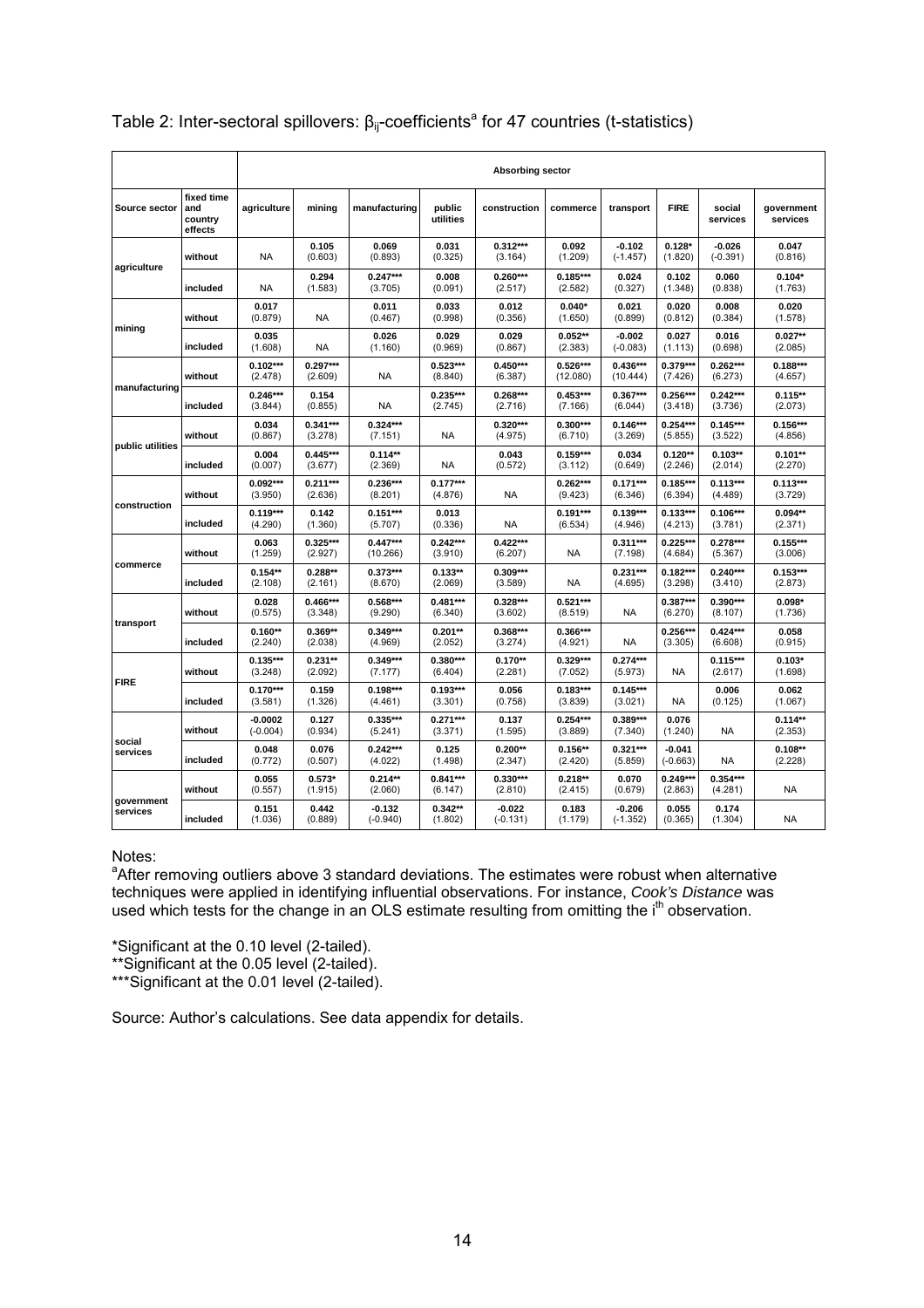4. Inter-sectoral productivity spillovers, income level, and concentration

### *4.1 Inter-sectoral spillovers and catching up*

The estimation results suggest a substantial role for diffusion of learning across sectors as a source for economic growth, which thus may help in explaining differences in per capita income levels. The applied growth literature identifies a tendency for less developed countries to catch up to the world technological leaders, which implies that productivity growth across countries will be inversely related to their initial productivity levels or income per capita. Convergence of countries to a shared long-run growth path therefore results from productivity to increase faster in countries that are furthest away from the technological frontier than in countries that are already close to it (Abramovitz, 19[8](#page-48-0)6).<sup>8</sup>

If there is a general tendency for convergence then it can be further hypothesized that low-income countries show a higher potential for sectoral learning spillovers than highincome countries. In order to test this hypothesis the data sample of 47 countries was divided into two groups according to the World Bank country classification.<sup>[9](#page-48-0)</sup> The two groups consist of 17 high-income and 30 low-income countries where the former happens to coincide with the group labeled OECD countries in table 1.

Table 3 summarizes the results from estimating the modified Kaldor-Verdoorn model for the two country groups. The set up of the table is essentially the same as before where for every source sector the estimates for the low-income and high-income groups are shown in the first and second rows, respectively. Just like the findings from the estimations for the whole sample, when income levels are accounted for the β-coefficient for both country groups support the hypothesis of a positive long-run relationship between the rate of growth of output in sector i and productivity growth of sector j.

Moreover, the estimates show again differences in the magnitude of the learning spillovers across sectors for both country groups. The main findings can be summarized as follows. First and most importantly, the same taxonomy between upstream production activities and downstream natural resource exploiting sectors (agriculture and mining) that are characterized by substantially lower spillover coefficients remains clearly identifiable.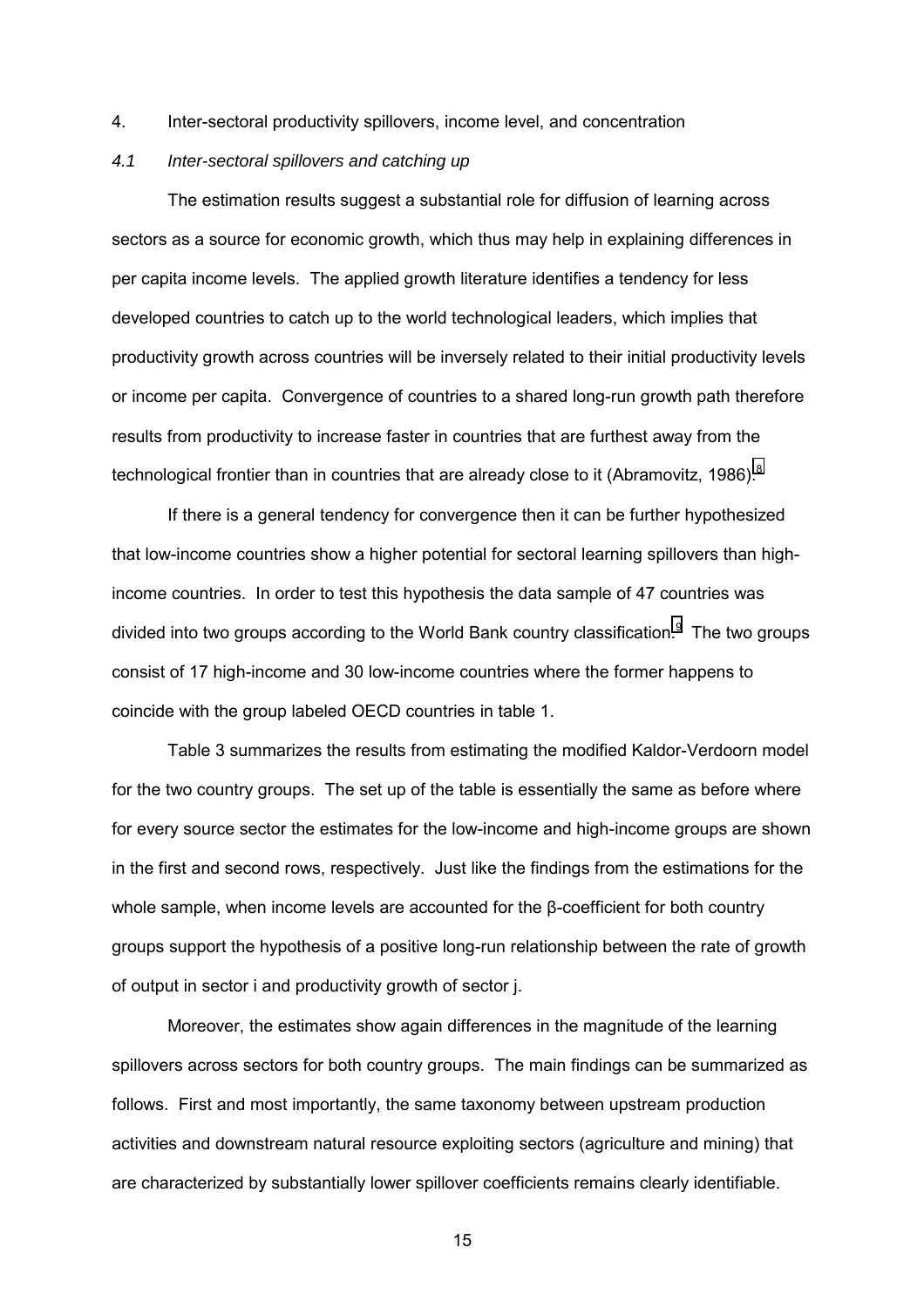Second, with income levels accounted for an additional distinction can be made between the spillovers from upstream services, i.e. commerce and FIRE, and downstream services (social and government services). Downstream services' spillovers tend to be relatively lower compared to upstream services for the high-income group. The estimates, however, do not suggest a similar distinction for the group of low-income countries.

Third, there is also a difference with respect to the statistical regularities of the absorptive capacity of sectors when income levels are accounted for. As before the natural resource exploiting sectors perform relatively poorly at absorbing spillovers. A notable exception is the mining sector, which shows a high absorptive capacity in the low-income country group. Moreover, upstream production activities, i.e., manufacturing, public utilities, construction and transport and communication, reveal again the highest capacity to absorb spillovers as compared to the other sectoral activities.

Fourth, maybe not surprisingly out of this group of upstream production activities the statistical regularities for learning spillovers are most consistent for manufacturing both as source and absorbing sector. In section 4.2 the question of manufacturing activities as a source for the diffusion of technological growth will be examined in more detail.

Finally, in order to examine the question of cross-country convergence the two country samples are compared based on the taxonomy of inter-sectoral diffusion. On the one hand, there is no apparent difference between low and high-income countries in the magnitude of learning spillovers of both types of downstream activities—natural resource exploitation and social services. On the other hand, an overall tendency for the spillover coefficient to be higher in the high-income group can be found for the two types of upstream activities—services and particularly production sectors. A noteworthy exception among the latter is the transport and communication sector, which tends to generate higher spillovers in low-income countries.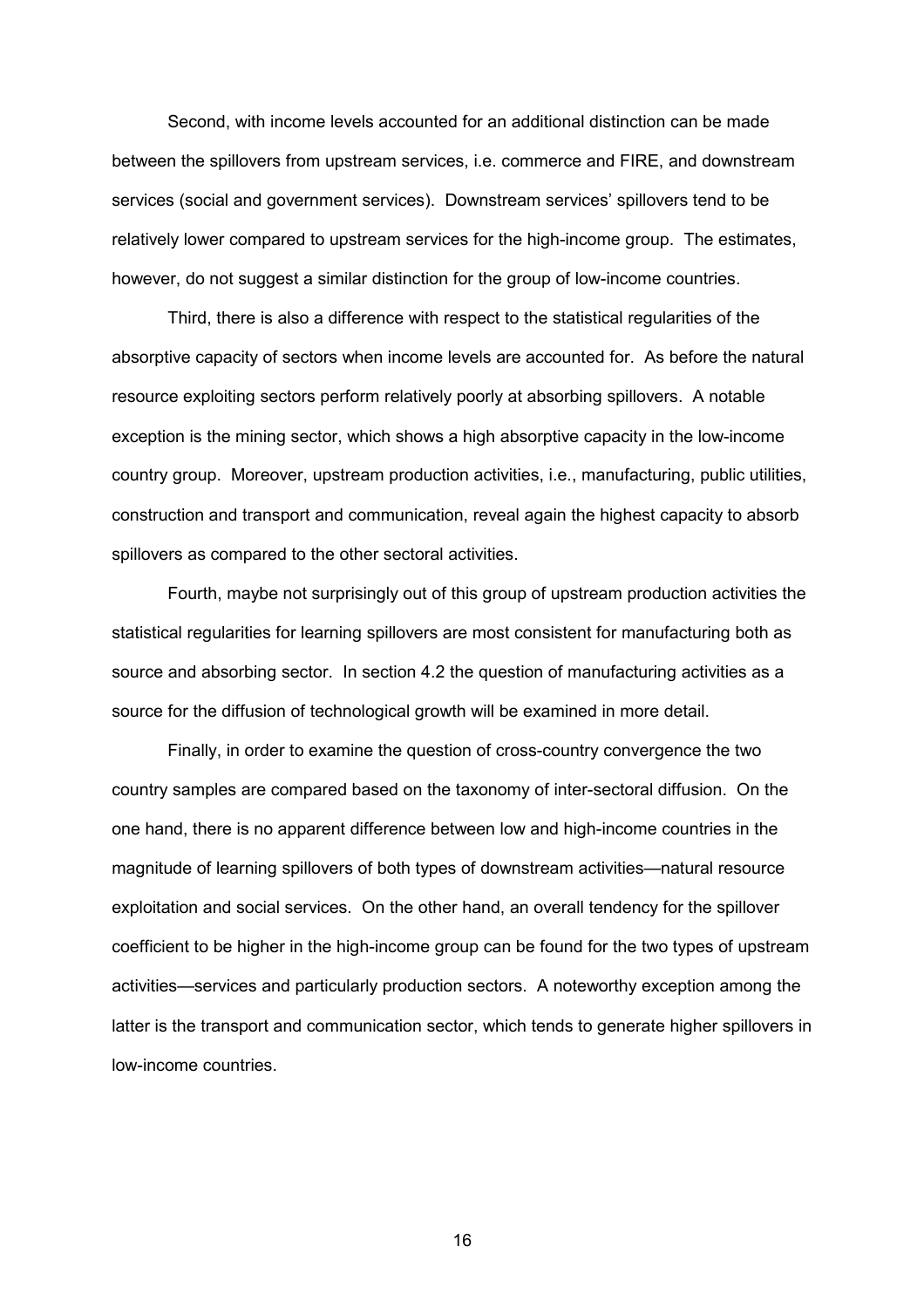|                      |                 | Absorbing sector       |                        |                        |                       |                        |                        |                        |                        |                        |                                     |  |  |
|----------------------|-----------------|------------------------|------------------------|------------------------|-----------------------|------------------------|------------------------|------------------------|------------------------|------------------------|-------------------------------------|--|--|
| <b>Source sector</b> | income<br>level | agriculture            | mining                 | manufacturing          | public<br>utilities   | construction           | commerce               | transport              | <b>FIRE</b>            | social<br>services     | government<br>services <sup>b</sup> |  |  |
|                      | low             | NA                     | 0.091<br>(0.386)       | 0.127<br>(1.076)       | 0.002<br>(0.010)      | $0.425***$<br>(2.619)  | 0.181<br>(1.588)       | $-0.097$<br>$(-0.839)$ | 0.135<br>(1.101)       | $-0.107$<br>$(-1.006)$ |                                     |  |  |
| agriculture          | high            | <b>NA</b>              | 0.160<br>(0.578)       | 0.018<br>(0.214)       | 0.107<br>(0.823)      | $0.226**$<br>(2.066)   | $-0.005$<br>$(-0.055)$ | $-0.113$<br>$(-1.234)$ | $0.156**$<br>(2.017)   | 0.092<br>(1.144)       | 0.047<br>(0.816)                    |  |  |
|                      | low             | 0.031<br>(0.911)       | <b>NA</b>              | 0.068<br>(1.512)       | 0.084<br>(1.379)      | $0.131*$<br>(1.746)    | $0.110**$<br>(2.494)   | 0.031<br>(0.627)       | $0.094*$<br>(1.738)    | 0.006<br>(0.131)       |                                     |  |  |
| mining               | high            | 0.003<br>(0.149)       | <b>NA</b>              | $-0.026$<br>$(-1.163)$ | 0.003<br>(0.074)      | $-0.038$<br>$(-1.335)$ | 0.007<br>(0.296)       | 0.018<br>(0.798)       | $-0.023$<br>$(-1.183)$ | 0.007<br>(0.321)       | 0.020<br>(1.578)                    |  |  |
| manufacturing        | low             | $0.105*$<br>(1.753)    | $0.393**$<br>(2.502)   | NA                     | $0.473***$<br>(4.876) | $0.321***$<br>(2.654)  | $0.473***$<br>(7.145)  | $0.489***$<br>(7.550)  | $0.448***$<br>(4.881)  | $0.255***$<br>(3.714)  |                                     |  |  |
|                      | high            | 0.090<br>(1.502)       | 0.126<br>(0.731)       | <b>NA</b>              | 0.588***<br>(8.143)   | $0.582***$<br>(8.516)  | $0.578***$<br>(10.285) | $0.358***$<br>(6.121)  | $0.297***$<br>(5.741)  | $0.279***$<br>(5.590)  | $0.188***$<br>(4.657)               |  |  |
| public utilities     | low             | $-0.034$<br>$(-0.574)$ | $0.503***$<br>(3.718)  | $0.293***$<br>(4.216)  | <b>NA</b>             | $0.242**$<br>(2.175)   | $0.276***$<br>(3.979)  | $0.151**$<br>(2.047)   | $0.286***$<br>(3.722)  | 0.098<br>(1.390)       |                                     |  |  |
|                      | high            | $0.118**$<br>(2.253)   | 0.087<br>(0.512)       | $0.266***$<br>(4.708)  | <b>NA</b>             | $0.410***$<br>(6.476)  | $0.301***$<br>(5.388)  | $0.123**$<br>(2.231)   | $0.219***$<br>(4.970)  | $0.210***$<br>(4.623)  | $0.156***$<br>(4.856)               |  |  |
|                      | low             | $0.091***$<br>(3.067)  | $0.262***$<br>(2.605)  | $0.201***$<br>(5.309)  | $0.115**$<br>(2.272)  | <b>NA</b>              | $0.218***$<br>(5.923)  | $0.162***$<br>(4.226)  | $0.182***$<br>(4.107)  | $0.109***$<br>(3.014)  |                                     |  |  |
| construction         | high            | $0.089**$<br>(1.967)   | 0.060<br>(0.406)       | $0.247***$<br>(4.101)  | $0.405***$<br>(6.623) | <b>NA</b>              | $0.425***$<br>(8.148)  | $0.200***$<br>(4.151)  | $0.203***$<br>(4.933)  | $0.127***$<br>(3.109)  | $0.113***$<br>(3.729)               |  |  |
|                      | low             | 0.102<br>(1.313)       | 0.373***<br>(2.713)    | 0.376***<br>(6.203)    | 0.135<br>(1.491)      | $0.311***$<br>(2.993)  | <b>NA</b>              | $0.280***$<br>(4.332)  | $0.214***$<br>(2.797)  | $0.321***$<br>(3.649)  | $\overline{a}$                      |  |  |
| commerce             | high            | 0.011<br>(0.171)       | 0.167<br>(0.804)       | $0.498***$<br>(6.322)  | $0.513***$<br>(5.612) | $0.632***$<br>(6.918)  | <b>NA</b>              | $0.445***$<br>(6.253)  | $0.260***$<br>(4.234)  | $0.222***$<br>(3.793)  | $0.155***$<br>(3.006)               |  |  |
|                      | low             | 0.070<br>(0.983)       | $0.618***$<br>(3.587)  | $0.600***$<br>(7.210)  | 0.480***<br>(4.198)   | $0.337**$<br>(2.336)   | $0.496***$<br>(5.766)  | <b>NA</b>              | $0.494***$<br>(5.153)  | $0.416***$<br>(5.528)  | $\overline{a}$                      |  |  |
| transport            | high            | $-0.039$<br>$(-0.492)$ | 0.167<br>(0.667)       | $0.347***$<br>(4.042)  | $0.473***$<br>(4.307) | $0.359***$<br>(3.374)  | $0.549***$<br>(6.118)  | NA                     | $0.155**$<br>(2.000)   | $0.351***$<br>(5.286)  | $0.098*$<br>(1.736)                 |  |  |
| <b>FIRE</b>          | low             | $0.152***$<br>(2.816)  | $0.300**$<br>(2.392)   | $0.326***$<br>(5.356)  | $0.349***$<br>(4.381) | 0.113<br>(1.055)       | $0.311***$<br>(5.226)  | $0.287***$<br>(4.601)  | <b>NA</b>              | 0.083<br>(1.292)       |                                     |  |  |
|                      | high            | 0.127<br>(1.472)       | $-0.027$<br>$(-0.105)$ | $0.313***$<br>(3.370)  | $0.503***$<br>(4.123) | $0.448***$<br>(3.922)  | $0.362***$<br>(3.681)  | $0.183**$<br>(2.031)   | NA                     | $0.242***$<br>(3.155)  | $0.103*$<br>(1.698)                 |  |  |
|                      | low             | $-0.011$<br>$(-0.147)$ | 0.068<br>(0.383)       | $0.367***$<br>(3.909)  | $0.236*$<br>(1.895)   | 0.143<br>(1.047)       | $0.300***$<br>(3.171)  | $0.443***$<br>(5.615)  | 0.057<br>(0.548)       | <b>NA</b>              |                                     |  |  |
| social services      | high            | 0.035<br>(0.461)       | 0.336<br>(1.432)       | $0.242***$<br>(3.259)  | $0.352***$<br>(3.282) | $0.174*$<br>(1.771)    | $0.172**$<br>(1.969)   | $0.267***$<br>(3.572)  | $0.160**$<br>(2.364)   | <b>NA</b>              | $0.114**$<br>(2.353)                |  |  |
| government           | low             | $\overline{a}$         |                        |                        |                       | Ξ.                     | --                     | Ш,                     |                        | --                     | <b>NA</b>                           |  |  |
| services             | high            | 0.055<br>(0.557)       | $0.573*$<br>(1.915)    | $0.214**$<br>(2.060)   | $0.841***$<br>(6.147) | 0.330***<br>(2.810)    | $0.218**$<br>(2.415)   | 0.070<br>(0.679)       | $0.249***$<br>(2.863)  | $0.354***$<br>(4.281)  | <b>NA</b>                           |  |  |

## Table 3: Low vs. high per capita income levels ( $\beta_{ij}$ -coefficients<sup>a</sup> and t-statistics)

## Notes:

<sup>a</sup>See table 2.

<sup>b</sup>No government services data available for low-income countries.

Source: Author's calculations. See data appendix for details.

The upstream production activities esp. manufacturing, public utilities and construction also perform relatively better as absorbing sectors in high-income countries. Transport and communication is again an exception with higher absorptive capacity in lowincome countries. Regarding the downstream natural resource exploiting sectors there is no difference in the absorption of learning spillovers for agriculture. However, mining receives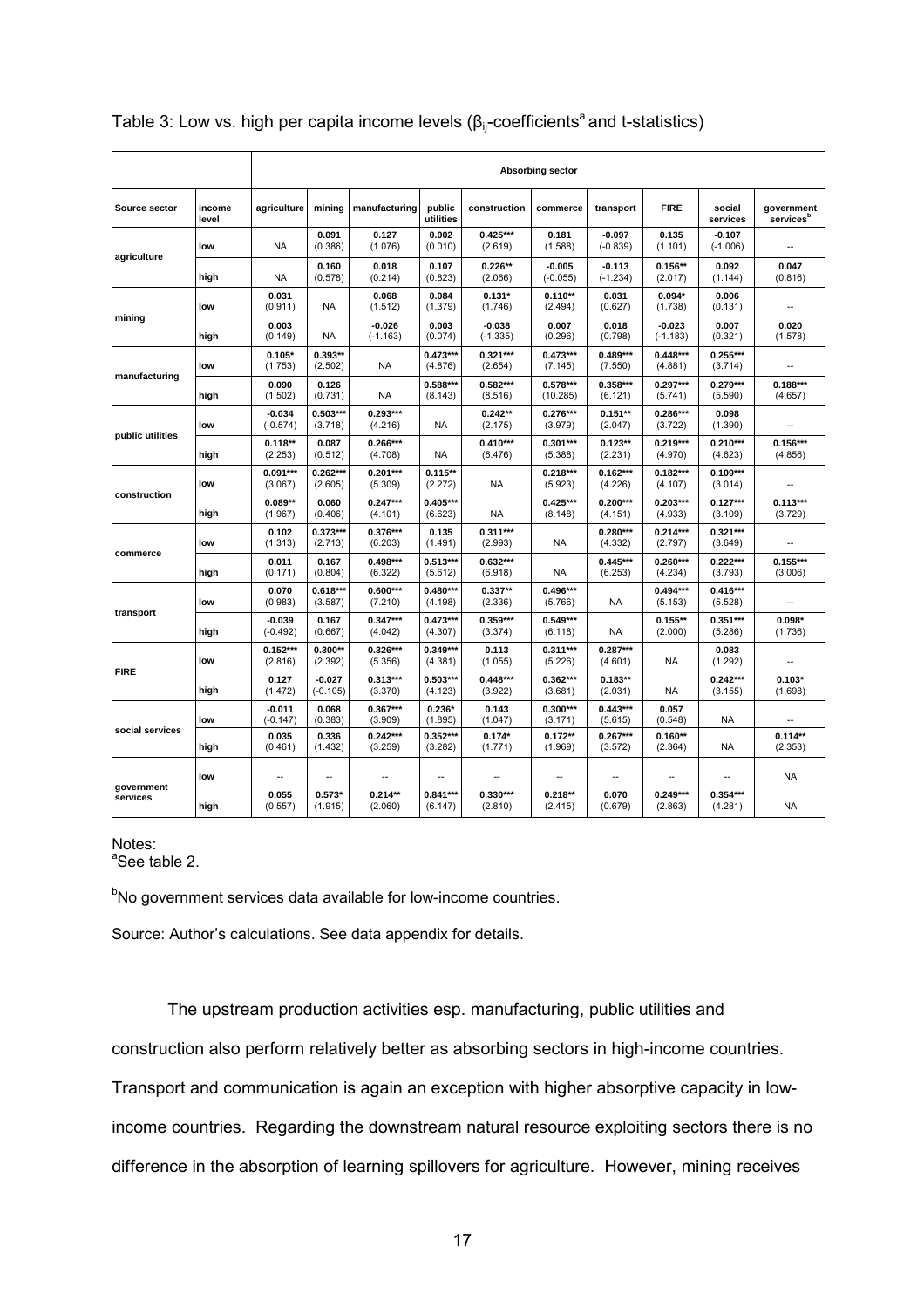substantially more spillover in low-income countries. With respect to downstream and upstream services the estimates do not show a clear tendency for better absorption of spillovers in both country groups.

Based on these findings there appears to be no evidence supporting the hypothesis of low-income country convergence. In fact, the identified diffusion patterns in particular of upstream activities are more consistent with a tendency for low-income economies to fall behind the group of high-income countries. Stated slightly differently it appears that low per capita income is associated with relatively lower potential for the diffusion of technological growth.

Next in order to test for statistical robustness of this tendency the pairs of estimates of sectoral β-coefficients were compared for the two income groups. The results from testing for statistically significant differences between sector estimates are shown in table 4a. Critical values were calculated to test the null hypothesis of equality between a pair of βcoefficients for the same source sector i in the two country groups. The findings can be summarized following the identified taxonomy of sectoral learning spillovers. For downstream service activities the null hypothesis of equality between coefficients on output growth of sector i could not be rejected for the majority of sector pairs. Similarly, the test results show no statistically significant differences for agriculture in the class of downstream natural resource exploiting sectors. On the other hand, when income levels are controlled for mining as source sector for learning spillovers shows significant differences for four out of eight absorbing sectors with bigger (though low in magnitude) coefficients for the group of low-income countries. As mentioned above mining performs also better as absorbing sector in low-income countries.

Out of the class of upstream production activities about half of the sector pairs show significantly higher spillover coefficients for high-income countries. Moreover, the results from testing for significantly higher β-coefficients of upstream service activities are also in favor of the high-income group. The transport and communications sector is an exception in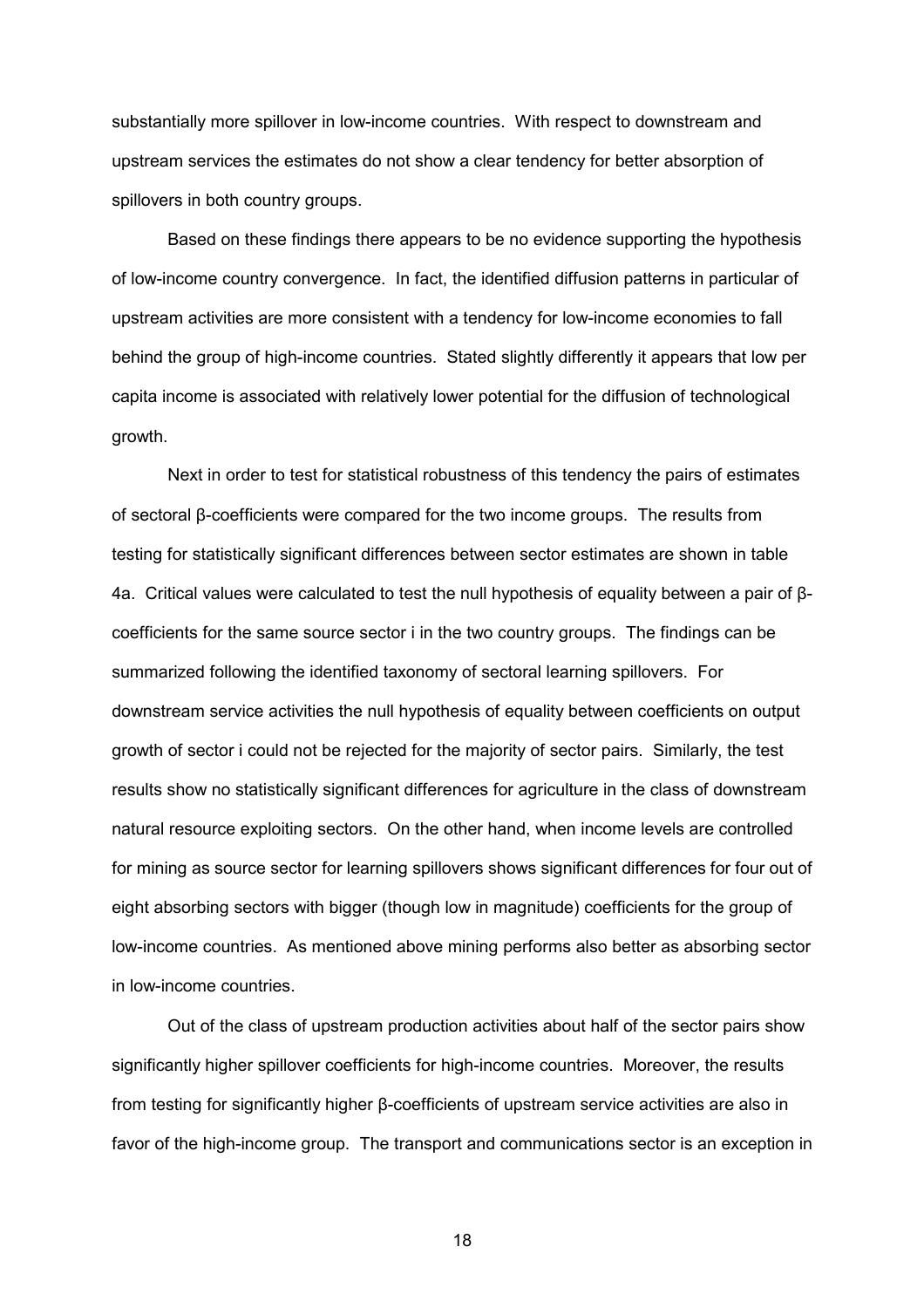the class of upstream production activities because the learning spillovers are substantially higher for the low-income group in three out of eight sector pairs.

In sum, the statistical tests found significant differences in spillover coefficients between sector pairs of the two income groups. These differences, however, do not lend support to the hypothesis of cross-country convergence in income per capita levels because there is no general tendency for low-income countries to have higher learning spillovers. Instead, based on our understanding of the importance of upstream production activities where high-income countries tend to have significantly higher inter-sectoral learning spillovers the findings suggest the possibility of falling behind due to comparatively less diffusion of technological growth across sectors in low-income countries.

|                                |             | Absorbing sector |               |                     |              |           |           |             |                    |                                     |  |  |  |
|--------------------------------|-------------|------------------|---------------|---------------------|--------------|-----------|-----------|-------------|--------------------|-------------------------------------|--|--|--|
| Source sector                  | agriculture | mining           | manufacturing | public<br>utilities | construction | commerce  | transport | <b>FIRE</b> | social<br>services | government<br>services <sup>b</sup> |  |  |  |
| agriculture                    | <b>NA</b>   | --               | --            |                     |              | ۰.        |           | --          | $1.50*$            | ٠.                                  |  |  |  |
| mining                         | --          | <b>NA</b>        | $1.88**$      | --                  | $2.11**$     | $2.04**$  | --        | $2.03**$    | --                 | --                                  |  |  |  |
| manufacturing                  |             | --               | <b>NA</b>     | --                  | $1.88**$     | --        | $1.50*$   | $1.43*$     | --                 |                                     |  |  |  |
| public utilities               | $1.91**$    | $1.92**$         | --            | <b>NA</b>           | $1.32*$      | --        |           | --          | $1.34*$            | --                                  |  |  |  |
| construction                   |             |                  | --            | $3.65***$           | <b>NA</b>    | $3.24***$ | --        |             |                    | --                                  |  |  |  |
| commerce                       |             | --               | --            | $2.94***$           | $2.32**$     | <b>NA</b> | $1.71**$  |             |                    | --                                  |  |  |  |
| transport and<br>communication |             | $1.49*$          | $2.12**$      | --                  |              | --        | <b>NA</b> | $2.75***$   | --                 | --                                  |  |  |  |
| <b>FIRE</b>                    |             | --               |               | --                  | $2.14***$    | --        | --        | <b>NA</b>   | $1.59*$            | --                                  |  |  |  |
| social services                |             |                  |               |                     |              | ۰.        | $1.62*$   | --          | <b>NA</b>          |                                     |  |  |  |
| government services            |             |                  |               |                     |              |           |           |             | --                 | <b>NA</b>                           |  |  |  |

(a) comparing country groups with low vs. high per capita income levels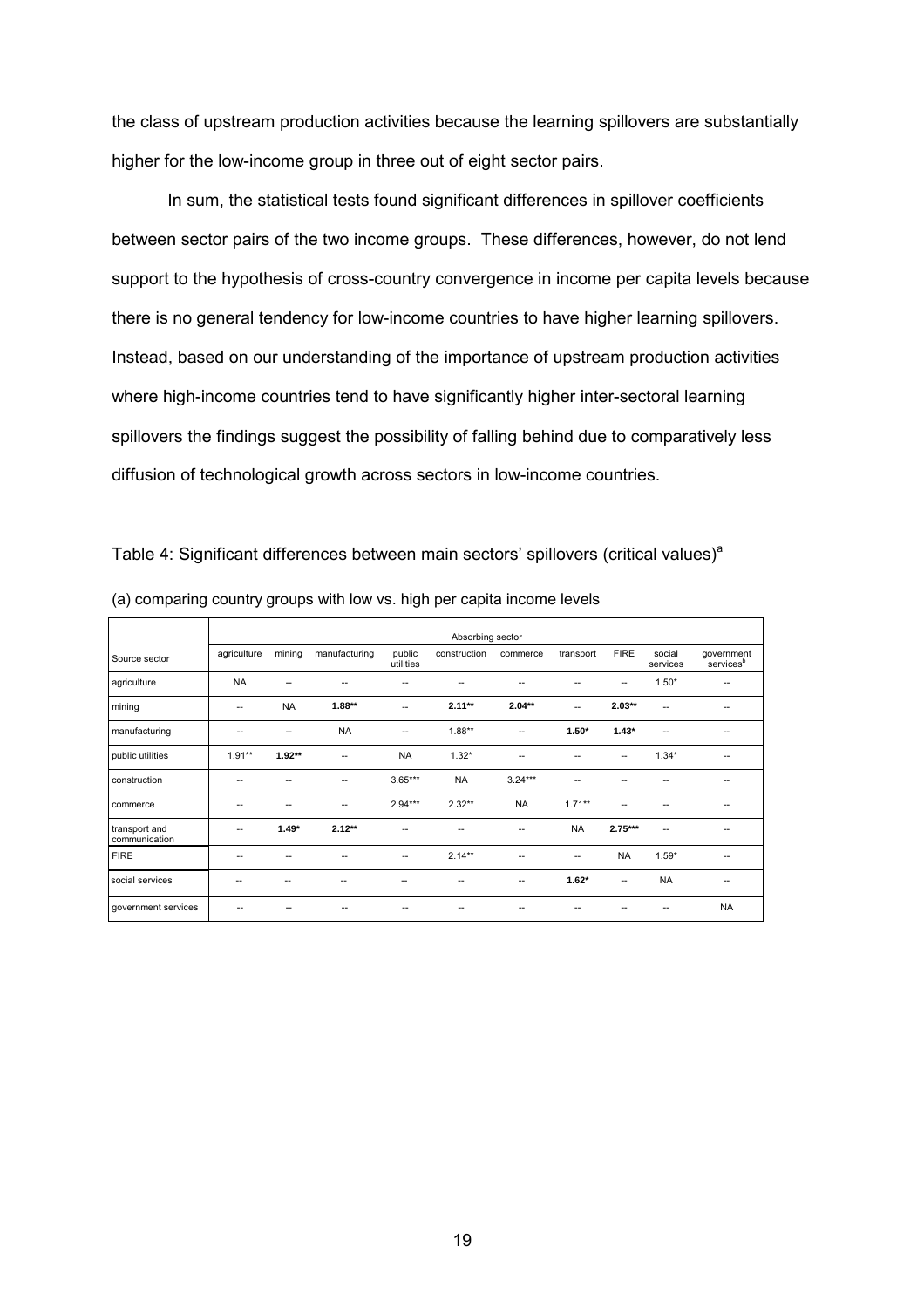(b) comparing country groups with low vs. high income concentration

|                                | Absorbing sector |                          |               |                          |              |           |                          |             |                          |                        |  |  |
|--------------------------------|------------------|--------------------------|---------------|--------------------------|--------------|-----------|--------------------------|-------------|--------------------------|------------------------|--|--|
| Source sector                  | agriculture      | mining                   | manufacturing | public<br>utilities      | construction | commerce  | transport                | <b>FIRE</b> | social<br>services       | government<br>services |  |  |
| agriculture                    | <b>NA</b>        | $1.30*$                  | --            | $2.33**$                 | --           | --        | --                       | $1.39*$     | $\overline{\phantom{a}}$ | --                     |  |  |
| mining                         | --               | <b>NA</b>                | $1.54*$       | $\overline{\phantom{a}}$ | $1.62*$      | --        | --                       | $2.39***$   | $\overline{\phantom{a}}$ | --                     |  |  |
| manufacturing                  | --               | $1.42*$                  | <b>NA</b>     | $2.26**$                 | $1.60*$      | --        | --                       | --          | $\overline{\phantom{a}}$ | --                     |  |  |
| public utilities               | 2.85***          | $2.25**$                 | --            | <b>NA</b>                | $3.51***$    | --        | --                       | $1.35*$     | $1.88**$                 | $- -$                  |  |  |
| construction                   | --               | --                       | --            | $5.45***$                | <b>NA</b>    | $2.19**$  | $1.47*$                  | $3.46***$   | $\overline{\phantom{a}}$ | $- -$                  |  |  |
| commerce                       | --               | $\overline{\phantom{a}}$ | $2.59***$     | $3.59***$                | $1.89**$     | <b>NA</b> | $\overline{\phantom{a}}$ | $1.41*$     | $\overline{\phantom{a}}$ | $- -$                  |  |  |
| transport and<br>communication | --               | $1.64*$                  | --            | $2.04**$                 | --           | --        | <b>NA</b>                | --          | --                       | --                     |  |  |
| <b>FIRE</b>                    | --               | $2.18**$                 | $1.53*$       | $1.54*$                  | --           | $1.86**$  | $3.25***$                | <b>NA</b>   | $1.79**$                 | --                     |  |  |
| social services                | $1.37*$          | $\overline{\phantom{a}}$ | --            | $1.51*$                  | $1.72**$     | --        | $2.36**$                 | --          | <b>NA</b>                | --                     |  |  |
| government services            | --               |                          |               |                          |              |           | --                       | --          | $1.44*$                  | <b>NA</b>              |  |  |

Notes:

<sup>a</sup>Under the assumption of normal distribution,  $\beta_i$  ~ N ( $\beta_i$ , V( $\beta_i$ ), to test whether two regression coefficients,  $\beta_1$  and  $\beta_2$ , drawn from samples of sizes  $n_1$  and  $n_2$ , differ significantly from each other, critical values (z<sub>1,2</sub>) are computed as follows. With  $\beta_1 - \beta_2 \sim N (\beta_1 - \beta_2, V(\beta_1) + V(\beta_2))$ ,

$$
z_{1,2} = \frac{\beta_1 - \beta_2}{\sqrt{V(\beta_1) + V(\beta_2)}} \sim N(0, 1).
$$

The null hypothesis H<sub>0</sub>:  $\beta_1 = \beta_2$  and H<sub>1</sub>:  $\beta_1 > \beta_2$ . The following are critical values (z<sub>1,2</sub>) from the tstatistic (1-tailed):

\*Significant at the 0.10 level z > 1.30

\*\*Significant at the 0.05 level z > 1.67

\*\*\*Significant at the 0.01 level z > 2.39

The tables show only values of sector pairs for which the null hypothesis could be rejected. Highlighted values in (a) or (b) indicate that the β-coefficient is higher for the country group with low income level or low income concentration, respectively.

<sup>b</sup>No government services data available for low-income countries.

Source: Author's calculations.

### *4.2 Manufacturing activities as source for growth diffusion*

In a historical account Amsden (2001) has recently studied the group of countries (labeled "the rest") that was successful at converging to the world technological frontier during the postwar period. She argues that the success of competing in world markets of the late-industrializing economy crucially depends on previously accumulated experience in manufacturing.<sup>10</sup> More generally, most research work in the area of technological change and growth focuses its attention more or less explicitly on the role of the manufacturing sector in the development process. In particular, manufacturing activities have been at the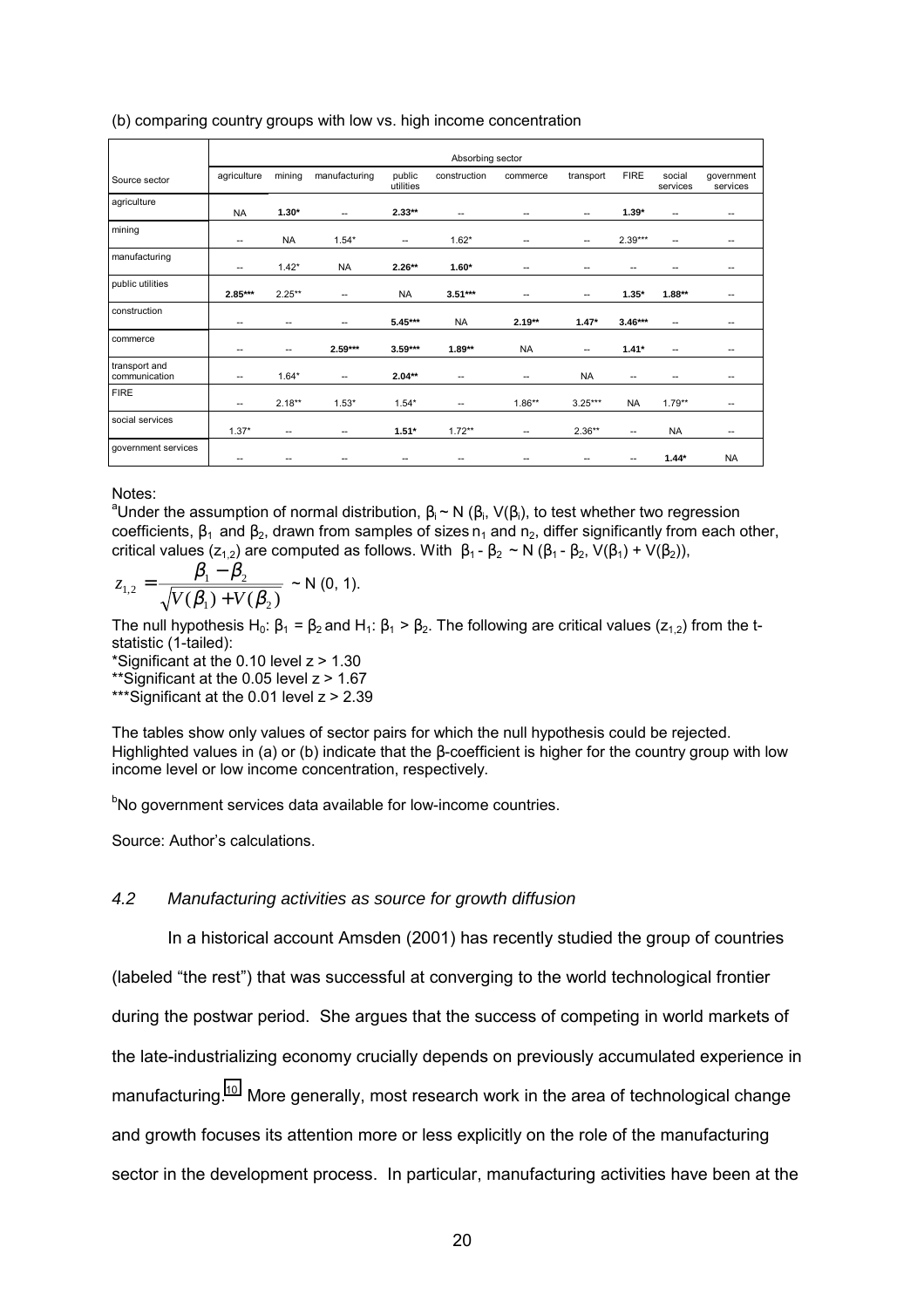core of the study of inventions and innovations and their diffusion. However, it is not at all clear how they are interlinked with overall growth of the economy. This section takes a closer look at the modified Kaldor-Verdoorn relation in the manufacturing sector as a possible source for either divergence or convergence of countries.

As mentioned above the estimation results suggest manufacturing as the sector that is most consistently linked with all other main activities in the economy. The statistical regularities reported in tables 2 and 3 show a robust long-run association for manufacturing both as a source of as well as a receiving sector for learning spillovers. The panels of figures 2 and 3 plot the β-coefficients on manufacturing output growth regressed on productivity growth for all other sectors of the low and high-income countries, respectively.

Every panel contains the smooth curve for the receiving sector (solid line) based on local regression fitting, as well as sample observations and standard error of the regression fit (dotted lines). A smooth fit is sensitive to the range of observations or "bandwidth" used in the local regressions. A bandwidth of alpha equal to .7 appeared to not oversmooth the curve. Techniques of nonlinear data smoothing allow us to relax the unnecessarily restrictive assumption of linearity of the statistical relationship under investigation. They also have the advantage of providing additional information as compared to linear fitting regarding the robustness of the estimates by tracing the data closely. In particular, through visualization of the statistical relationship a nonlinear estimation may reveal influential data points and/or heterogeneity of the samples.

The nonlinear fits confirm the findings from the linear estimations reported in the previous section. For both per capita income groups they show a stable positive relationship between the rate of growth of manufacturing output and productivity growth in all other sectors of the economy suggesting the prevalence of learning spillovers originating from manufacturing activity**.**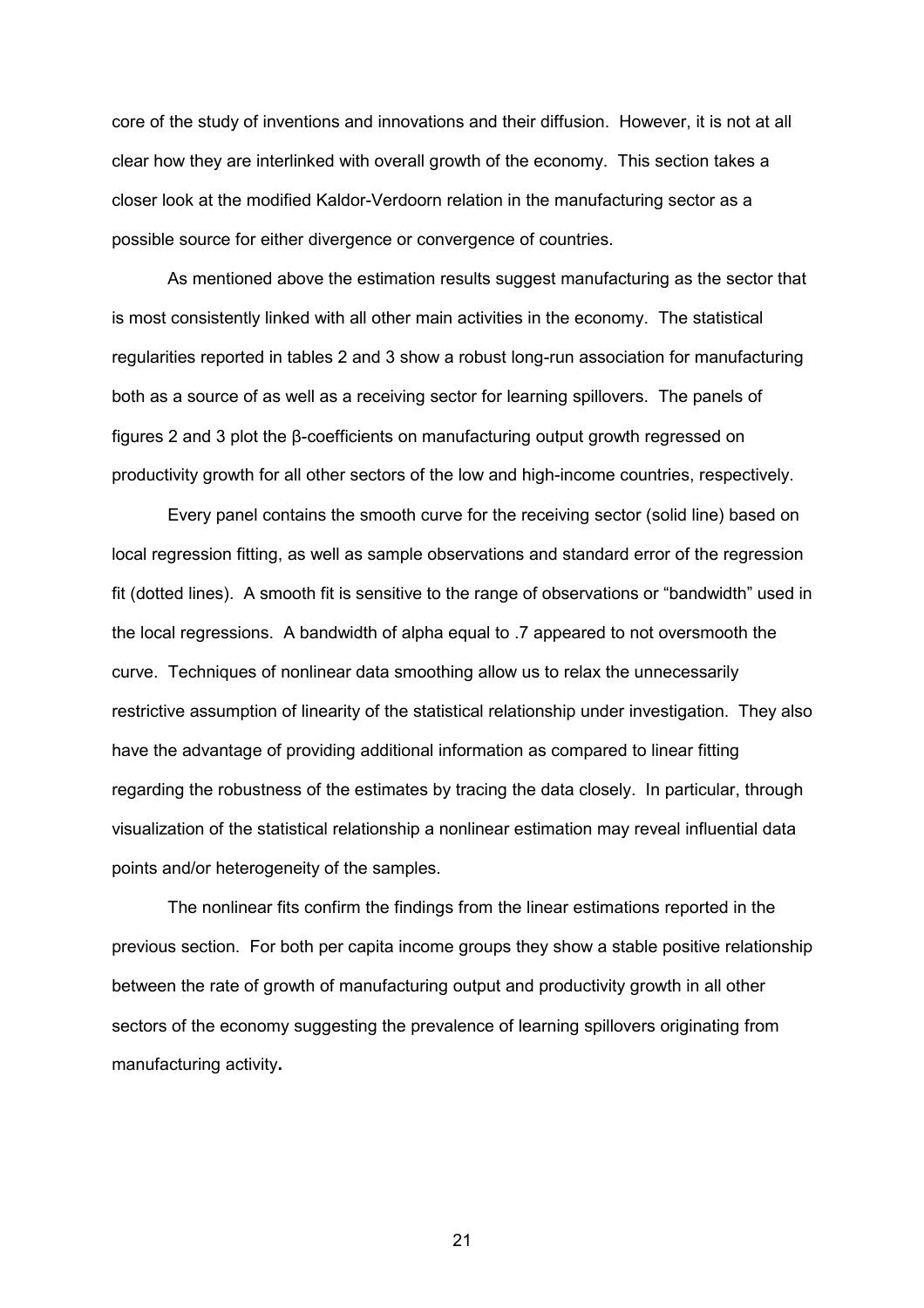



Note:

Smooth fits for manufacturing spillover are predicted based on low-income country data with a bandwidth of alpha equal .7. Solid curve and dotted lines show smooth fit and standard error, respectively.

Source: Author's computations.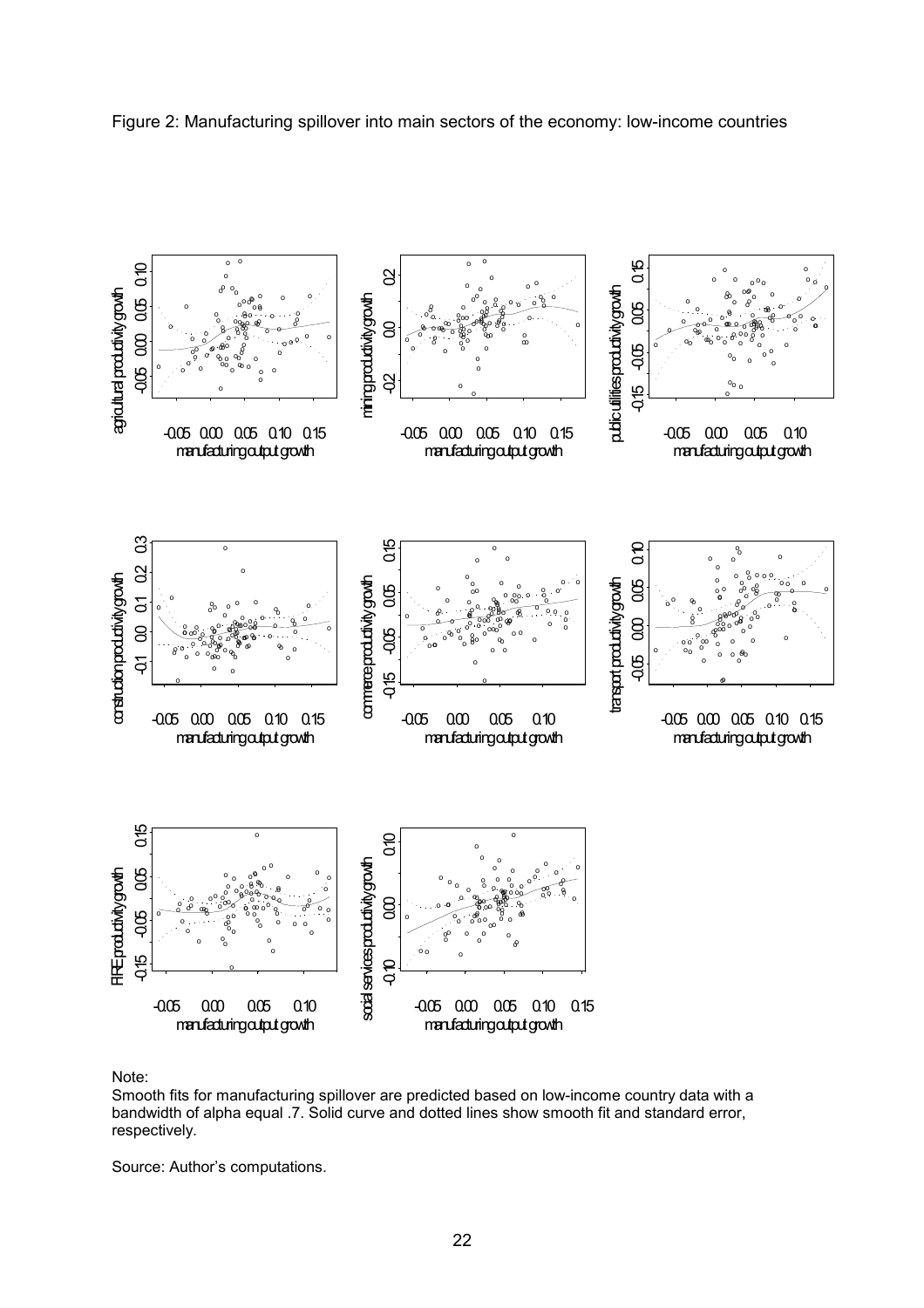![](_page_26_Figure_0.jpeg)

Figure 3: Manufacturing spillover into main sectors of the economy: high-income countries

Note:

Smooth fits for manufacturing spillover are predicted based on high-income country data with a bandwidth of alpha equal .7. Solid curve and dotted lines show smooth fit and standard error, respectively.

Source: Author's computations.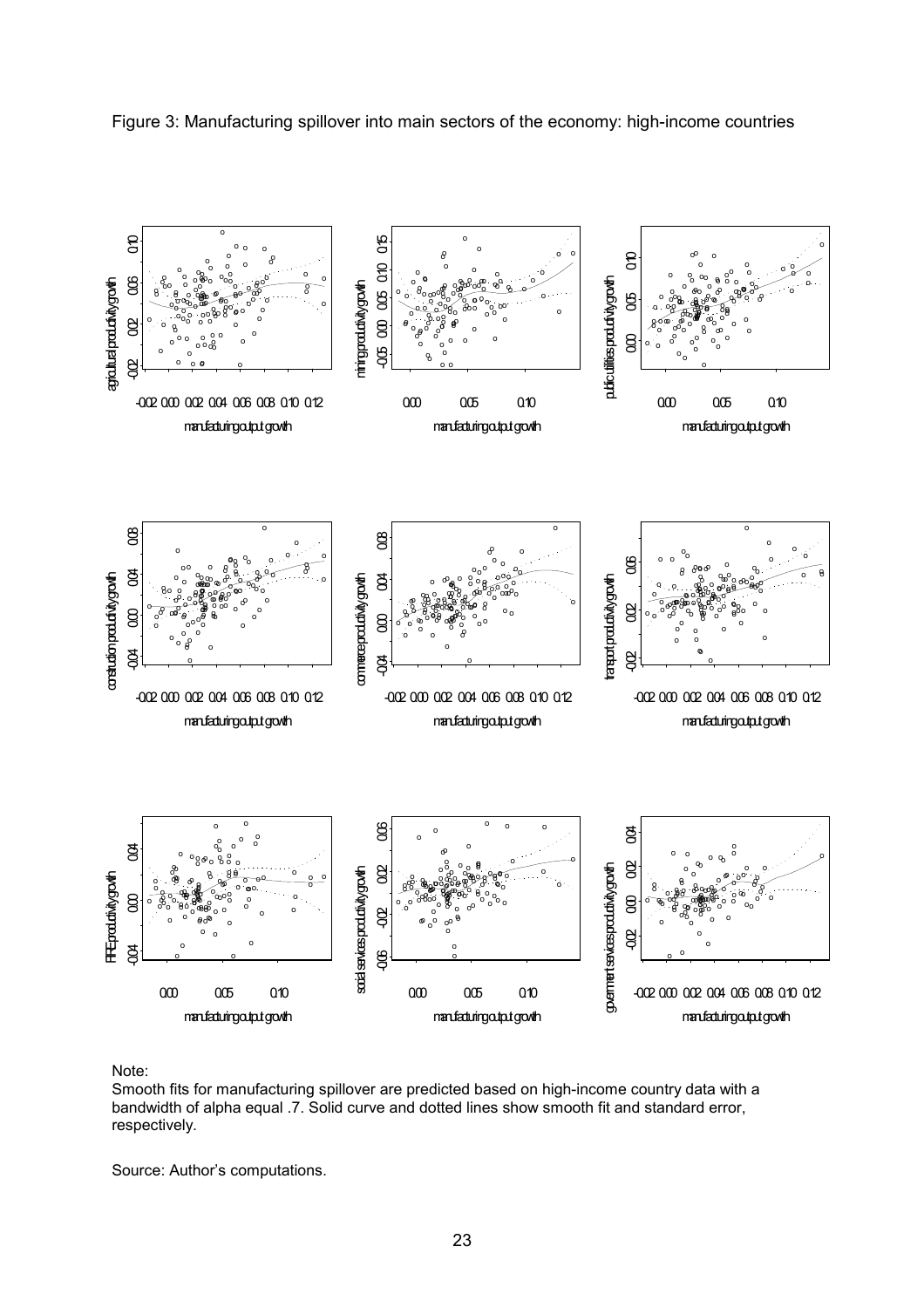As already mentioned in section 4.1 statistical tests indicated significant differences in the β-coefficients on manufacturing output growth between the two income groups. The question that hasnít been looked at yet is whether there are also differences across the two country groups in the statistical regularities of the sectors receiving spillovers from manufacturing.

Tables 5a and 5b show critical values for testing the null hypothesis of equality between the β-coefficients for manufacturing on absorbing sector j. By definition, either small or large sector estimates have a relatively higher probability for the null hypothesis to be rejected than sectors with average coefficients. Most strikingly, the results find fewer differences across absorbing sectors in low-income countries as compared to absorbing sectors in high-income countries. In other words, diversity in spillover behavior across sectors is associated with high per capita income levels.

What the two country groups have in common is that natural resource exploiting sectors (agriculture and mining) and downstream services (social and government services) show most significant differences with the other main activities in the economy. This again confirms the taxonomic regularities of sectoral activities. Additionally, in high-income economies FIRE and transport and communication show significant differences in their absorptive capacities compared to the other sectors.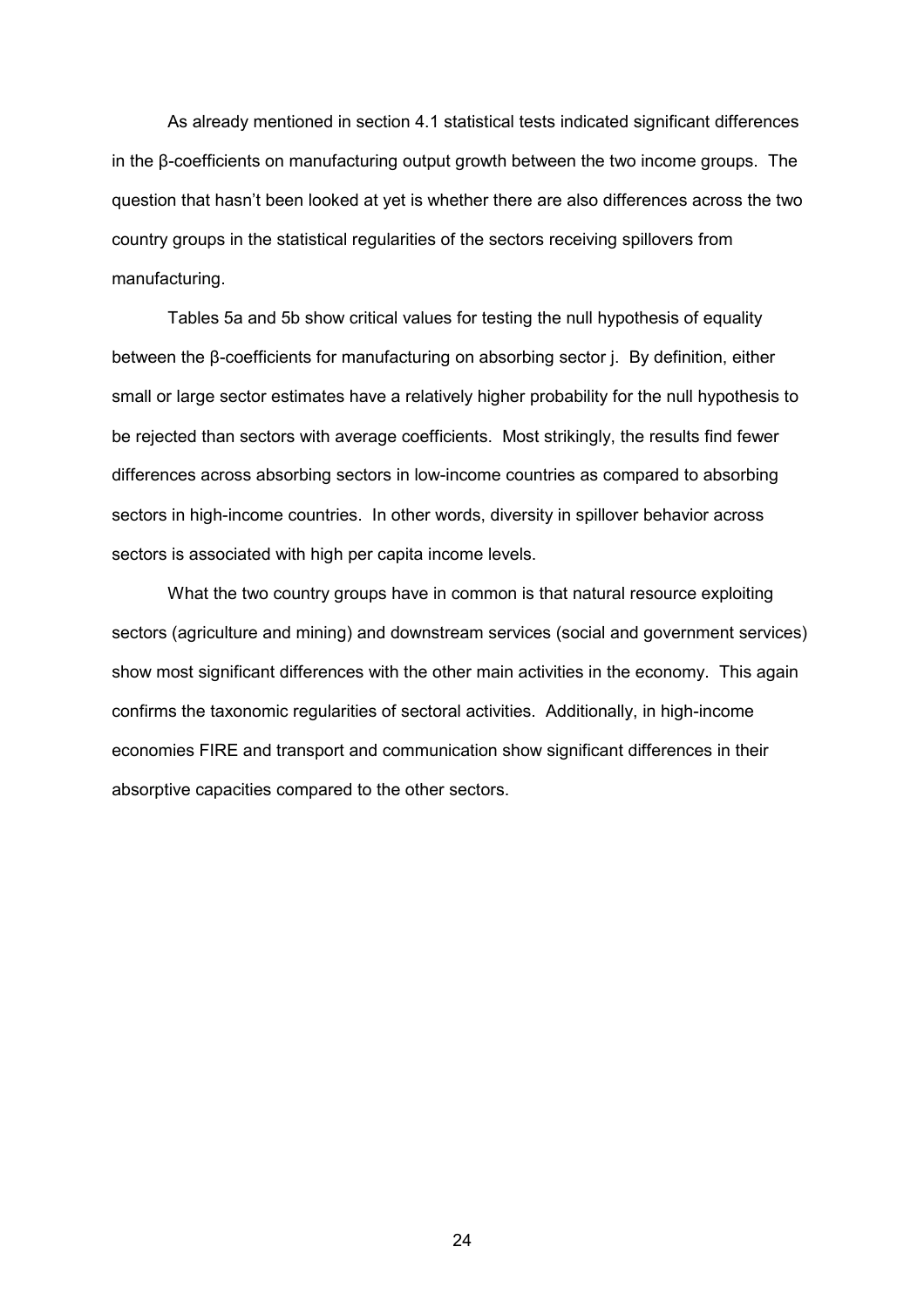## Table 5: Manufacturing spillover in low and high per capita income countries (critical values)<sup>a</sup>

|                                |                                |                          |                          |                          | Absorbing sector         |              |                          |             |
|--------------------------------|--------------------------------|--------------------------|--------------------------|--------------------------|--------------------------|--------------|--------------------------|-------------|
| Absorbing sector               | transport and<br>communication | commerce                 | public utilities         | <b>FIRE</b>              | mining                   | construction | social services          | agriculture |
| transport and<br>communication | <b>NA</b>                      | $\overline{\phantom{a}}$ | $\overline{\phantom{a}}$ | --                       | $\overline{\phantom{a}}$ | --           | $2.47***$                | $4.34***$   |
| commerce                       | $\overline{\phantom{a}}$       | <b>NA</b>                | $\overline{\phantom{a}}$ | --                       | $-$                      | --           | $2.28**$                 | $4.13***$   |
| public utilities               | $\overline{\phantom{m}}$       | $\sim$                   | <b>NA</b>                | --                       | --                       | --           | $1.83**$                 | $3.23***$   |
| <b>FIRE</b>                    | $\overline{\phantom{a}}$       | $\overline{\phantom{a}}$ | $\overline{\phantom{a}}$ | <b>NA</b>                | $\overline{\phantom{a}}$ | --           | $1.68**$                 | $3.12***$   |
| Mining                         | $\sim$                         | $\overline{\phantom{m}}$ | $\overline{\phantom{a}}$ | $\overline{\phantom{a}}$ | <b>NA</b>                | --           | $\overline{\phantom{a}}$ | $1.71***$   |
| construction                   | $\overline{\phantom{a}}$       | $\overline{\phantom{m}}$ | $\overline{\phantom{a}}$ | --                       | --                       | <b>NA</b>    | $\hspace{0.05cm}$        | $1.60*$     |
| social services                | $2.47***$                      | $2.28**$                 | $1.83**$                 | $1.68**$                 | $\overline{\phantom{a}}$ | $- -$        | <b>NA</b>                | $1.64*$     |
| agriculture                    | $4.34***$                      | $4.13***$                | $3.23***$                | $3.12***$                | $1.71***$                | $1.60*$      | $1.64*$                  | <b>NA</b>   |

## (a) manufacturing as source sector in low-income countries $<sup>b</sup>$ </sup>

#### (b) manufacturing as source sector in high-income countries

|                                |                          |                          |           |                                | Absorbing sector         |                          |                          |                          |                          |
|--------------------------------|--------------------------|--------------------------|-----------|--------------------------------|--------------------------|--------------------------|--------------------------|--------------------------|--------------------------|
| Absorbing sector               | public utilities         | construction             | commerce  | transport and<br>communication | <b>FIRE</b>              | social<br>services       | government<br>services   | mining                   | agriculture              |
| public utilities               | <b>NA</b>                | $\overline{\phantom{a}}$ | --        | $2.49***$                      | $3.28***$                | $3.53**$                 | $4.86***$                | $2.48***$                | $5.31***$                |
| construction                   | $\overline{\phantom{a}}$ | <b>NA</b>                | --        | $2.51***$                      | $3.33***$                | $3.59***$                | $4.99***$                | $2.47***$                | $5.43***$                |
| commerce                       | $\overline{\phantom{a}}$ | --                       | <b>NA</b> | $2.73***$                      | $3.68***$                | $3.98***$                | $5.67***$                | $2.50***$                | $5.95***$                |
| transport and<br>communication | $2.49***$                | $2.51***$                | $2.73***$ | <b>NA</b>                      | $\overline{\phantom{a}}$ | $\overline{\phantom{a}}$ | $2.41***$                | $1.30*$                  | $3.21***$                |
| <b>FIRE</b>                    | $3.28***$                | $3.33***$                | $3.68***$ | --                             | <b>NA</b>                | --                       | $1.66*$                  | $\overline{\phantom{a}}$ | $2.61***$                |
| social services                | $3.53**$                 | $3.59***$                | $3.98***$ | $\overline{\phantom{a}}$       | $\overline{\phantom{a}}$ | <b>NA</b>                | $1.42*$                  | $\overline{\phantom{a}}$ | $2.42***$                |
| government services            | $4.86***$                | 4.99***                  | $5.67***$ | $2.41***$                      | $1.66*$                  | $1.42*$                  | <b>NA</b>                | $\overline{\phantom{a}}$ | $1.36*$                  |
| Mining                         | $2.48***$                | $2.47***$                | $2.50***$ | $1.30*$                        | $\overline{\phantom{a}}$ | $\overline{\phantom{a}}$ | $\overline{\phantom{a}}$ | <b>NA</b>                | $\overline{\phantom{m}}$ |
| agriculture                    | $5.31***$                | $5.43***$                | $5.95***$ | $3.21***$                      | $2.61***$                | $2.42***$                | $1.36*$                  | $\overline{\phantom{a}}$ | <b>NA</b>                |

## Notes:

 $a,b$ See table 4.

Source: Author's calculations.

### *4.3 Income concentration*

The analysis which so far has focused on the effect of a changing structure of demand on the behavior of inter-sectoral learning spillovers will now be extended to other factors that may positively or negatively affect the diffusion of technological growth. One such factor that can be hypothesized as hampering the diffusion of technologies-both embodied, and disembodied in the form of learning spillovers- is the concentration of resources and particularly of income in the economy.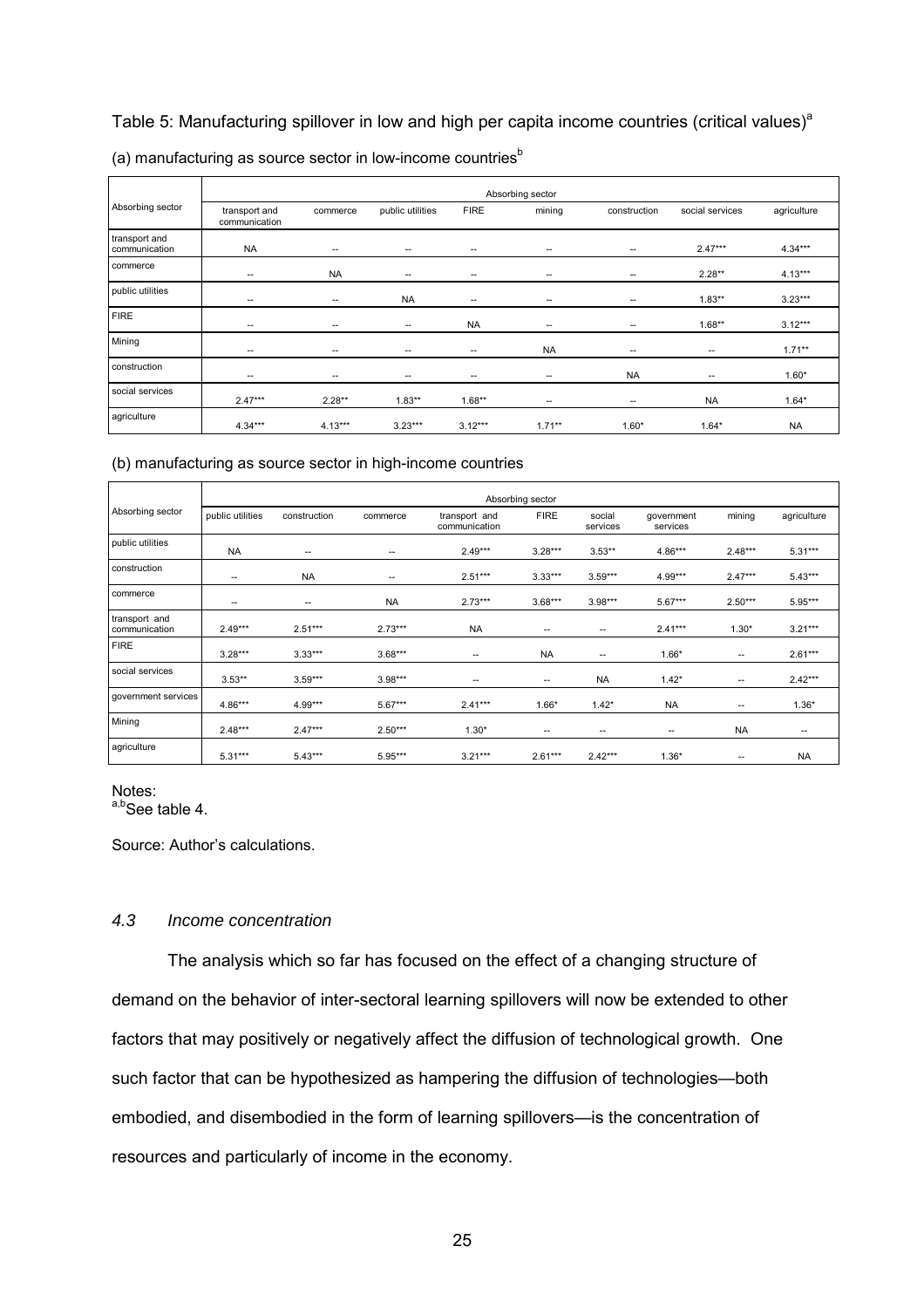At the macroeconomic level of the analysis the distribution or concentration of income has traditionally played a fundamental role in classical models of the determination of growth and technological change. Furthermore, the findings of recent empirical investigations into observed patterns of growth have emphasized the importance of income concentration by presenting a strong significant negative relation between the two for both historical panel data and postwar cross-section evidence (Perotti, 1992; Persson and Tabellini, 1994).

Beginning with the economic history work of the 1960s concentration has also played a key role in explaining growth and the spread of new technologies at the micro level sector or industry—of the economy. The relationship is often explored either in association with the size of the investments required for the adoption of the new technology (Mansfield, 1968), or changes in relative factor prices (David, 1966). For instance, in his influential study about technology diffusion David found that the spread of a particular capital good in agriculture (for example the reaper in the American Midwest from the 1830s through the 1850s) was a function of farm size. Only farms that were above a certain threshold in terms of their size adopted the new production technique embodied in the capital equipment early on, while the diffusion of the new technique was delayed for small family-sized farms. In other words, the concentration of resources hampers the widespread adoption of a new harvest technique or the diffusion of new technologies more generally.

This section will apply these ideas in the context of the modified Kaldor-Verdoorn law. The question is whether income concentration has an effect on the regularities of learning spillovers identified above. In arriving at a statistically testable hypothesis, first a few words on the methodology and data applied. There are a number of different indicators of the concentration or the distribution of income. Invariably, however, these tend to be at the aggregate level of the economy. More disaggregated statistical measures at the sector level are not available least for a large panel of countries. This investigation relies on the most common indicator for income distribution, the Gini coefficient of income inequality. Based on average Gini coefficients for the period between the early 1950s and the mid-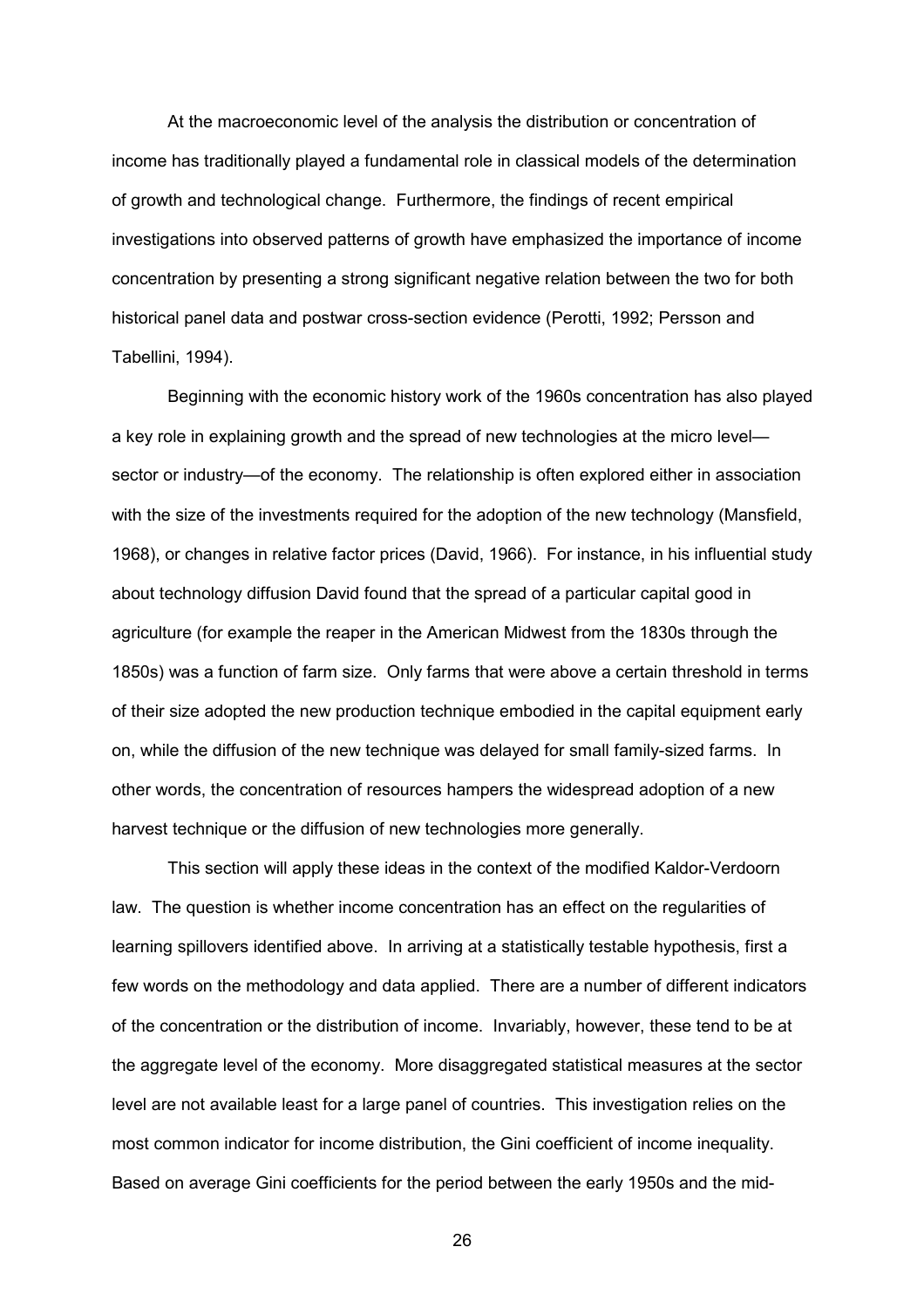1990s the 47 countries included in the sectoral panels were classified into low vs. high income concentration groups.<sup>[11](#page-48-0)</sup>

Table 6 summarizes the estimation results for the β-coefficients of the 10 sectors based on the income concentration classification. First, the estimates for both country groups support the prediction of the modified Kaldor-Verdoorn model of a positive relationship between the rate of growth of output in sector i and productivity growth in sector j.

Second, the previously identified sector taxonomy is also apparent when the country sample is grouped according to income concentration. Thus, the natural resource exploiting sectors (agriculture and mining) again show least potential for learning spillovers. At the other extreme upstream production activities (manufacturing, public utilities, construction, and transport and communication) have the biggest sectoral spillover coefficients. Similarly, the dichotomy for services activities is also repeated with comparably higher diffusion originating from upstream FIRE and commerce than from the downstream services.

In addition to supporting the taxonomy the classification of countries based on income concentration reveals further regularities in inter-sectoral spillovers compared to the findings from the previous two estimations of the model (whole sample, and country groupings according to income level). In particular, the estimates suggest that learning spillovers are comparably higher in source sectors of countries with low income concentration.

 The null hypothesis of equality between sector regression coefficients from the two country groups was investigated using the same statistical test as described above. Critical values were calculated for comparing pairs of corresponding β-coefficients for sectors of low vs. high income concentration. The results are presented in table 4b.

In particular, the upstream production activities of manufacturing, public utilities and construction show significantly higher inter-sectoral learning spillovers in countries with low income inequality. Similarly, higher spillovers from commerce as source sector are associated with low income inequality.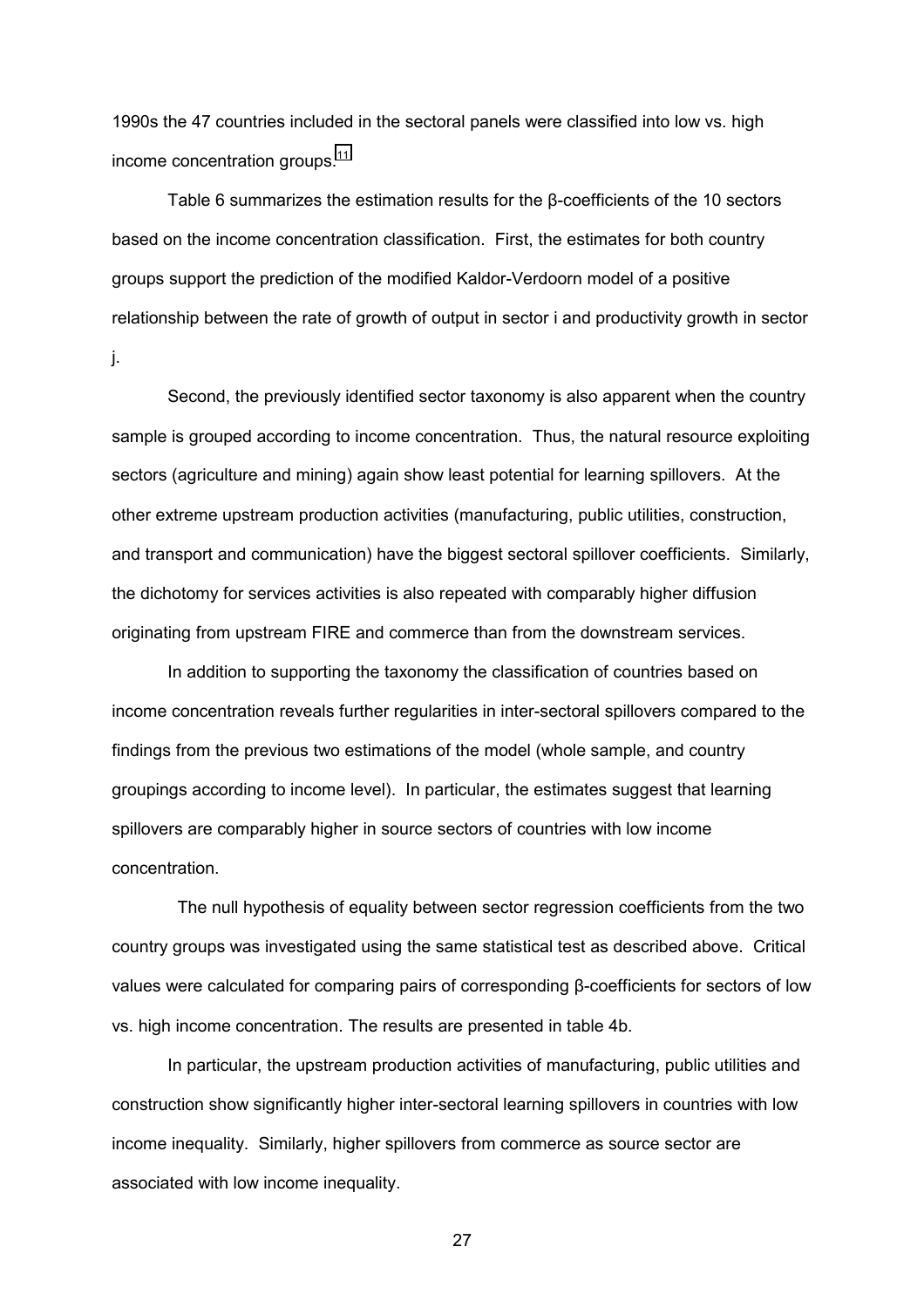|                        |                         |                        | Absorbing sector       |                        |                        |                        |                       |                        |                        |                        |                        |  |  |  |
|------------------------|-------------------------|------------------------|------------------------|------------------------|------------------------|------------------------|-----------------------|------------------------|------------------------|------------------------|------------------------|--|--|--|
| Source sector          | income<br>concentration | agriculture            | mining                 | manufacturing          | public<br>utilities    | construction           | commerce              | transport              | <b>FIRE</b>            | social<br>services     | government<br>services |  |  |  |
|                        | low                     | NA                     | 0.400<br>(1.458)       | 0.041<br>(0.400)       | $0.344**$<br>(2.335)   | $0.217*$<br>(1.648)    | 0.117<br>(1.047)      | $-0.036$<br>$(-0.385)$ | $0.271***$<br>(2.762)  | $-0.035$<br>$(-0.366)$ | 0.085<br>(1.430)       |  |  |  |
| agriculture            | high                    | <b>NA</b>              | $-0.052$<br>$(-0.232)$ | 0.090<br>(0.853)       | $-0.109$<br>$(-0.856)$ | 0.370***<br>(2.659)    | 0.099<br>(0.949)      | $-0.124$<br>$(-1.219)$ | 0.074<br>(0.719)       | $-0.010$<br>$(-0.106)$ | 0.120<br>(0.995)       |  |  |  |
|                        | low                     | 0.016<br>(0.686)       | <b>NA</b>              | $-0.026$<br>$(-0.981)$ | 0.020<br>(0.471)       | $-0.034$<br>$(-0.988)$ | 0.020<br>(0.698)      | 0.021<br>(0.856)       | $-0.032$<br>$(-1.290)$ | 0.011<br>(0.437)       | $0.020*$<br>(1.652)    |  |  |  |
| mining                 | high                    | 0.018<br>(0.530)       | <b>NA</b>              | 0.046<br>(1.197)       | 0.048<br>(0.933)       | 0.079<br>(1.305)       | $0.072*$<br>(1.864)   | 0.045<br>(1.086)       | $0.089**$<br>(2.027)   | 0.012<br>(0.323)       | 0.071<br>(1.120)       |  |  |  |
|                        | low                     | $0.088*$<br>(1.876)    | 0.142<br>(0.955)       | <b>NA</b>              | $0.663***$<br>(9.083)  | $0.494***$<br>(7.058)  | $0.497***$<br>(9.431) | $0.388***$<br>(7.121)  | $0.327***$<br>(5.283)  | $0.245***$<br>(5.080)  | $0.178***$<br>(4.171)  |  |  |  |
| manufacturing          | high                    | 0.114<br>(1.570)       | $0.471***$<br>(2.642)  | <b>NA</b>              | $0.392***$<br>(4.111)  | $0.259**$<br>(2.005)   | $0.545***$<br>(7.415) | $0.461***$<br>(6.502)  | $0.392***$<br>(4.654)  | $0.304***$<br>(4.280)  | 0.061<br>(0.721)       |  |  |  |
|                        | low                     | $0.138***$<br>(3.190)  | 0.130<br>(0.920)       | $0.338***$<br>(6.003)  | <b>NA</b>              | $0.508***$<br>(8.309)  | $0.318***$<br>(5.818) | $0.150***$<br>(2.858)  | $0.308***$<br>(6.186)  | $0.237***$<br>(5.233)  | $0.143***$<br>(4.294)  |  |  |  |
| public utilities       | high                    | $-0.089$<br>$(-1.329)$ | $0.582***$<br>(4.078)  | $0.227***$<br>(3.274)  | <b>NA</b>              | 0.069<br>(0.626)       | $0.252***$<br>(3.507) | 0.094<br>(1.263)       | $0.190***$<br>(2.643)  | 0.079<br>(1.120)       | 0.028<br>(0.312)       |  |  |  |
|                        | low                     | $0.082**$<br>(2.108)   | 0.180<br>(1.403)       | $0.269***$<br>(4.334)  | $0.501***$<br>(8.246)  | <b>NA</b>              | $0.364***$<br>(7.335) | $0.230***$<br>(5.022)  | $0.332***$<br>(7.993)  | $0.150***$<br>(3.599)  | $0.096***$<br>(3.173)  |  |  |  |
| construction           | high                    | $0.093***$<br>(2.934)  | $0.265**$<br>(2.547)   | $0.190***$<br>(5.321)  | $0.078*$<br>(1.646)    | NA                     | $0.229***$<br>(6.363) | $0.143***$<br>(3.892)  | $0.129***$<br>(3.107)  | $0.107***$<br>(3.108)  | 0.022<br>(0.253)       |  |  |  |
|                        | low                     | 0.081<br>(1.367)       | $0.341*$<br>(1.866)    | $0.593***$<br>(8.132)  | $0.568***$<br>(5.688)  | $0.568***$<br>(5.658)  | NA                    | 0.360***<br>(4.906)    | $0.315***$<br>(4.324)  | $0.293***$<br>(4.755)  | $0.114**$<br>(2.093)   |  |  |  |
| commerce               | high                    | 0.051<br>(0.603)       | $0.368*$<br>(2.638)    | $0.353***$<br>(6.203)  | 0.101<br>(1.206)       | $0.310***$<br>(3.327)  | NA                    | $0.262***$<br>(4.354)  | $0.174**$<br>(2.564)   | $0.268***$<br>(3.168)  | 0.181<br>(1.583)       |  |  |  |
|                        | low                     | 0.019<br>(0.320)       | 0.238<br>(1.174)       | $0.511***$<br>(5.750)  | $0.674***$<br>(6.452)  | $0.450***$<br>(4.381)  | $0.512***$<br>(6.699) | <b>NA</b>              | $0.317***$<br>(3.625)  | $0.383***$<br>(6.578)  | 0.052<br>(0.880)       |  |  |  |
| transport              | high                    | 0.053<br>(0.640)       | 0.686***<br>(3.767)    | $0.534***$<br>(6.320)  | $0.360***$<br>(3.181)  | 0.231<br>(1.627)       | $0.500***$<br>(5.315) | NA                     | $0.418***$<br>(4.730)  | $0.412***$<br>(5.259)  | 0.167<br>(1.022)       |  |  |  |
|                        | low                     | $0.133***$<br>(3.293)  | 0.042<br>(0.328)       | $0.251***$<br>(5.164)  | $0.293***$<br>(4.222)  | 0.087<br>(1.183)       | $0.243***$<br>(4.722) | $0.108**$<br>(2.082)   | NA                     | 0.051<br>(1.078)       | 0.107<br>(1.606)       |  |  |  |
| <b>FIRE</b>            | high                    | 0.141<br>(1.520)       | $0.534***$<br>(2.870)  | $0.408***$<br>(4.558)  | $0.489***$<br>(4.575)  | 0.164<br>(1.087)       | $0.431***$<br>(4.950) | $0.426***$<br>(5.102)  | <b>NA</b>              | $0.222***$<br>(2.678)  | 0.014<br>(0.164)       |  |  |  |
|                        | low                     | $-0.065$<br>$(-1.064)$ | 0.243<br>(1.305)       | $0.250***$<br>(3.175)  | $0.418***$<br>(3.913)  | 0.001<br>(0.013)       | $0.213**$<br>(2.409)  | $0.208***$<br>(2.820)  | $-0.001$<br>$(-0.013)$ | <b>NA</b>              | $0.117**$<br>(2.418)   |  |  |  |
| social<br>services     | high                    | 0.080<br>(0.931)       | 0.075<br>(0.391)       | $0.380***$<br>(4.247)  | 0.177<br>(1.486)       | $0.282**$<br>(2.183)   | $0.243**$<br>(2.516)  | $0.460***$<br>(5.973)  | 0.139<br>(1.480)       | <b>NA</b>              | $-0.112$<br>$(-0.547)$ |  |  |  |
|                        | low                     | 0.064<br>(0.639)       | $0.546*$<br>(1.700)    | $0.238**$<br>(2.200)   | 0.889***<br>(6.137)    | $0.339***$<br>(2.738)  | $0.205**$<br>(2.229)  | 0.078<br>(0.731)       | $0.257***$<br>(3.005)  | $0.374***$<br>(4.366)  | <b>NA</b>              |  |  |  |
| government<br>services | high                    | 0.858<br>(1.249)       | 1.612<br>(1.714)       | 0.299<br>(0.699)       | 0.243<br>(0.294)       | 0.056<br>(0.082)       | 0.542<br>(0.762)      | 0.043<br>(0.077)       | 0.298<br>(0.347)       | $-0.266$<br>$(-0.612)$ | <b>NA</b>              |  |  |  |

## Table 6: Low vs. high income concentration ( $\beta_{ij}$ -coefficients<sup>a</sup> and t-statistics)

## Notes:

<sup>a</sup>See table 2.

Source: Author's calculations. See data appendix for details.

The results for the natural resource exploiting sectors are most notable. While agriculture shows substantially higher inter-sectoral spillovers in countries with low concentration of income, mining performs significantly better both as source as well as absorbing sector in countries with high concentration of income. Another exception to the general tendency for stronger diffusion of technological growth to be associated with low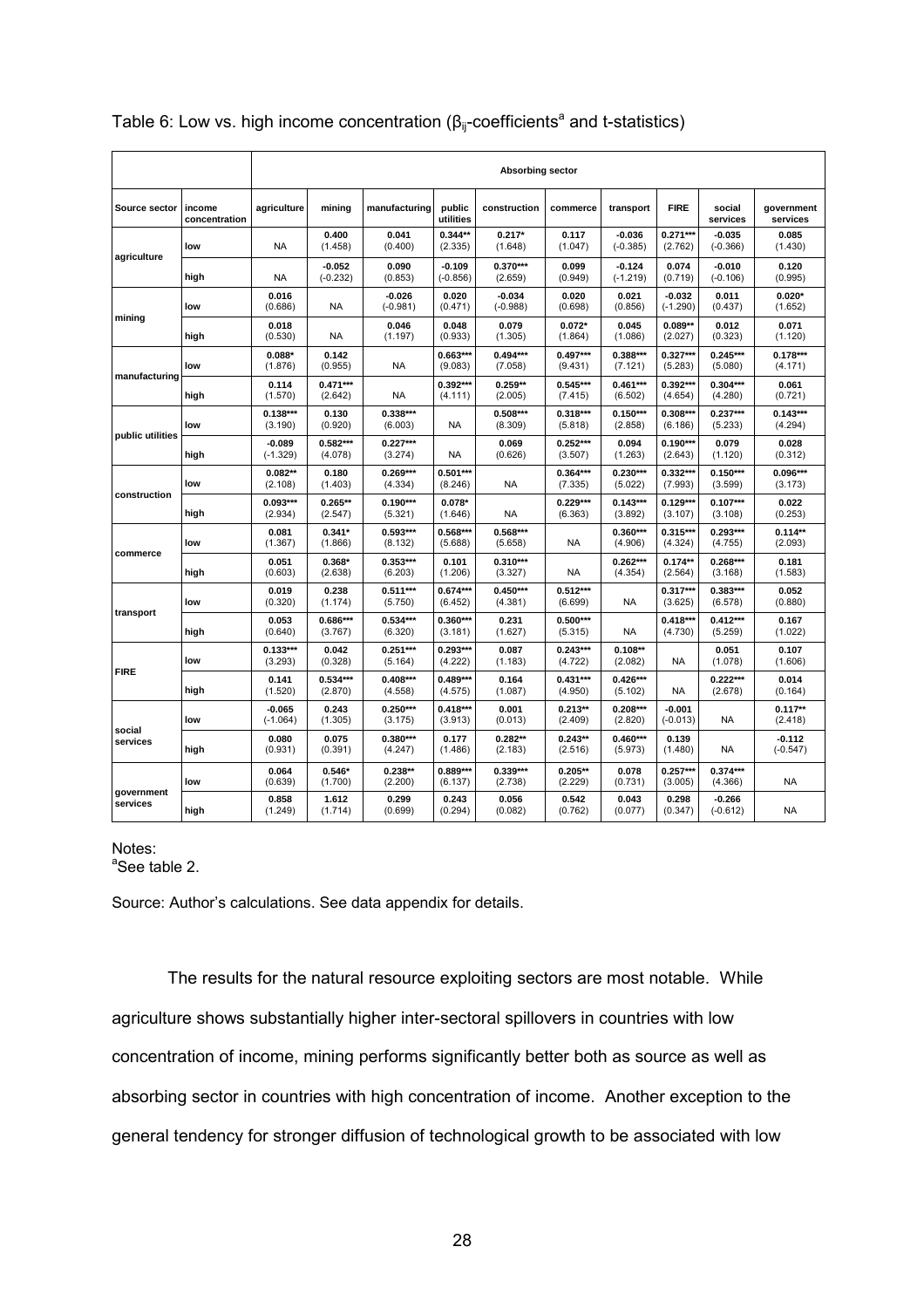income inequality is FIRE for which the findings suggest that it generates significantly higher spillovers in concentrated economies.

## 5. Public capital stocks and productivity spillovers

## *5.1 Human capital*

The following two sections will focus on the role of public capital—both human and physical—for productivity spillovers between sectors in the economy. In particular, human capital has been given a lot of attention in models of technical change and measures of human capital have been applied in numerous cross-section and time-series studies of both the augmented Solow approach or endogenous growth models. There are important lessons to be learned from the different approaches, however, only the main arguments can briefly be summarized here.<sup>12</sup> First, the most important result of the study of observed growth is that models based on human or knowledge capital overpredict technical change and therefore growth rates of income per capita. Statistics show that human capital and research intensity in advanced countries have increased dramatically over time, yet per capita income growth rates have roughly remained constant (Jones, 1998). Second, similar to other explanatory variables human capital measures in particular human capital investments have been shown to have problems of robustness when used in cross-country growth regressions (Wolff, 2000). Thus while it has been widely accepted that human capital plays an important role for technical change and long-run development more generally, it is probably now also accepted that the nature of the interrelation with long-term growth performance is complex.

For instance, commonly in the framework of the augmented Solow model the effects are captured by introducing human capital in form of an additional input into the aggregate production function, which assumes constant elasticity of substitution of factor inputs. However, more disaggregated analyses are better suited for the conceptualization of alternative, more realistic channels through which human capital interacts with growth. Especially sector, industry or firm models that attempt to capture ideas of the diffusion of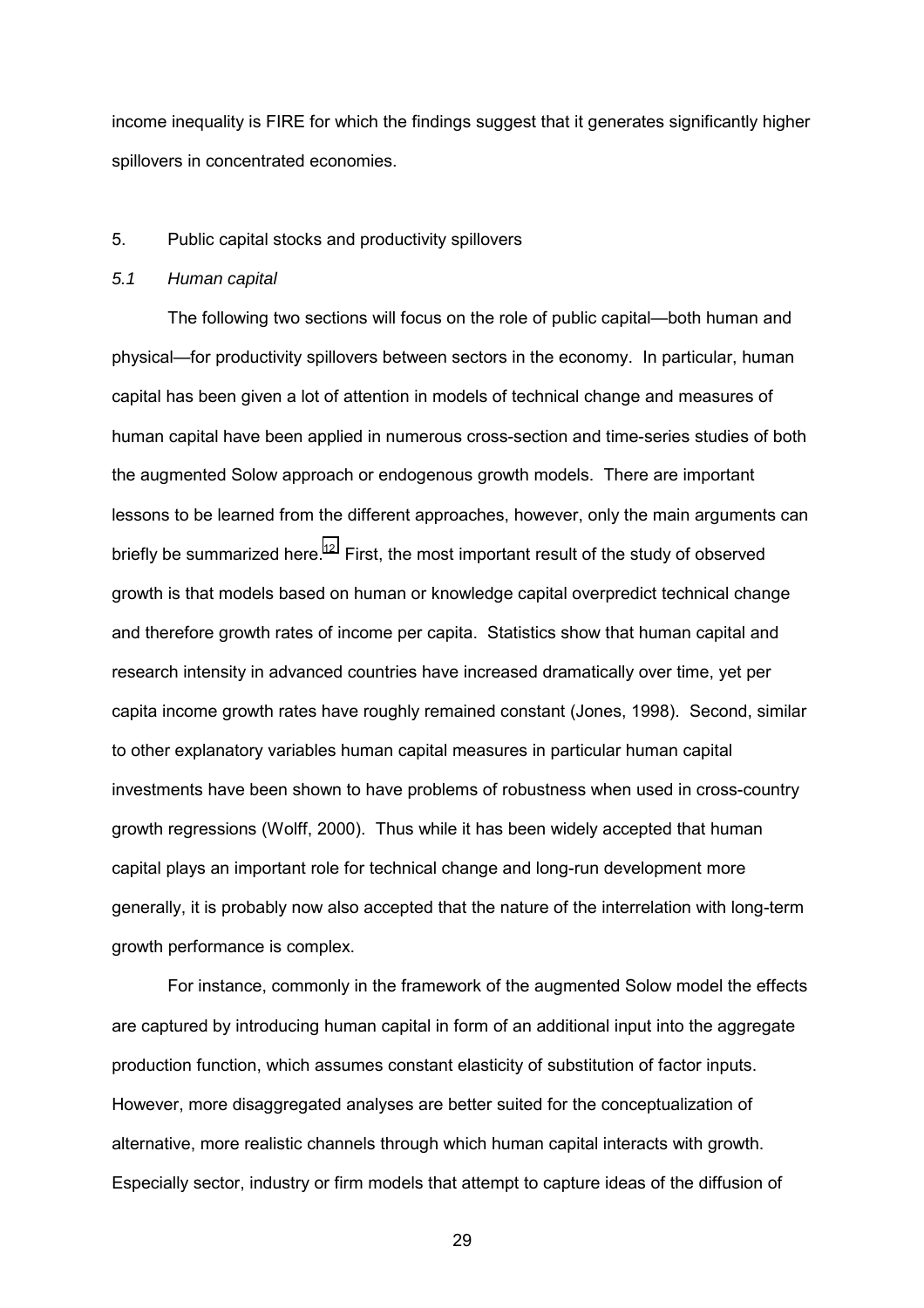technological growth over space and time lend themselves for the analysis of the flow or mobility of resources between economic activities. Human capital, i.e., skill and knowledge, is, of course, *embodied* in people, and the migration of labor between economic activities was identified by classical development economists like W. Arthur Lewis and Simon Kuznets as one of the most important stylized facts in the development process. However, the mobility of labor was not merely seen as a result of changing factor prices but rather as structural shifts that coincide with fundamental socio-economic transformations like e.g. the declining importance of agricultural activities along with intensive urbanization, or the development of the welfare state.

While some of these earlier transformations are not yet completed in many parts of the world we may already be faced with similar dramatic changes of what has been labeled the "knowledge-based economy." Only time will tell of the extend of the recent changes, but what the early development work has taught us is that the role of mobility or flow of human capital for technological growth diffusion goes beyond mere factor substitution and requires an understanding of co-evolving social and economic institutions.

Human capital or education may thus play a complementary role, and only its coevolution or the combination with other necessary factors may facilitate successful development.<sup>13</sup> A slightly different but related way of thinking about human capital is the already mentioned and widely accepted idea of social capabilities (simply a broader definition of human capital) which have to be in place for successful development to occur (Abramovitz, 1986). This premise that the state of education facilitates economic performance will be examined by applying human capital indicators to the modified Kaldor-Verdoorn model. It is expected that the state of human capital in the economy is associated positively with learning spillovers between sectors.

The methodology of applying human capital to the idea of spillovers is limited by the availability of suitable data at the sector level for a broad number of countries. In particular, there is no consistent evidence on the flow of human capital between sectors. Further, due to the mentioned robustness problems with indicators of human capital investments in cross-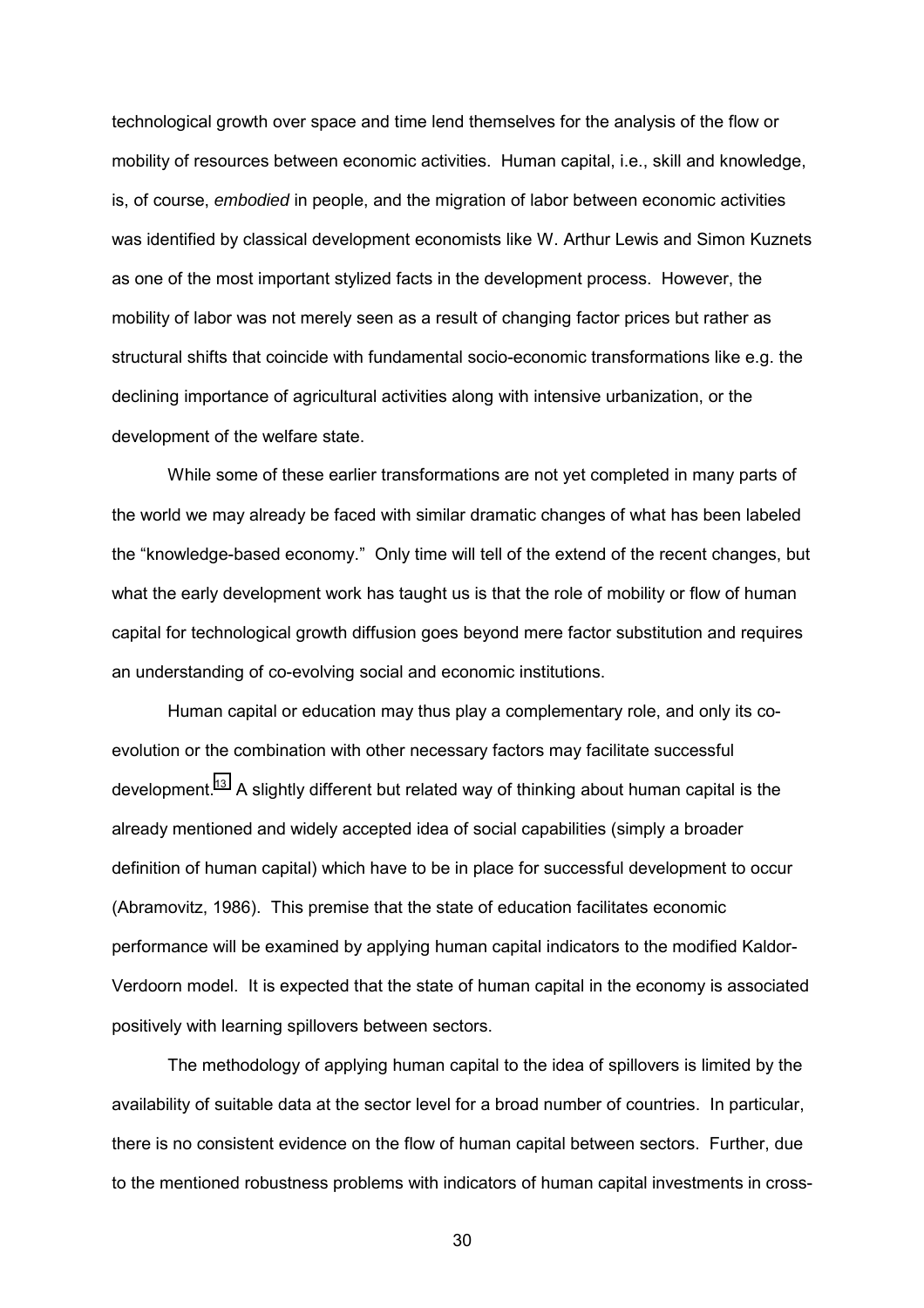sectional studies this investigation relies on a composite index that measures stocks of human capital in the country.<sup>14</sup> The countries covered in the sample were grouped according to an index of human capital stocks using the country median as the cutoff for countries with low levels vs. countries with high levels of educational attainment.

The main findings can be summarized as follows (see table 7). First, the results confirm the sector taxonomy of productivity spillovers due to learning identified in sections 3.2 and 4.1. The upstream production sectors and here again manufacturing activities show the strongest learning spillovers.

The pattern of unsubstantial spillovers for the downstream resource exploiting sectors also does not change as compared to the earlier results when educational attainment is accounted for. Similarly the estimation results for the upstream services activities particularly FIRE suggest higher spillovers compared to the downstream service sectors.

Second, the findings support the hypothesis of a positive association between the productivity spillover of a given sector and the stock of human capital in the economy. The estimates suggest an overall tendency of the sectoral spillovers to be higher for the group of countries with high educational attainment. The hypothesis of systematic differences between sector pairs of spillover coefficients from the two country groups was tested for statistical significance. Table 8a shows critical values for those cases for which the null hypothesis of equality between coefficients could be rejected.

Sector pairs with significantly bigger β-coefficients for the country group with comparably high educational attainment are highlighted in the table. They clearly outnumber the cases for which the spillover coefficients are significantly bigger in countries with low human capital stocks. Most strikingly, significantly stronger productivity spillovers of the upstream production activities (manufacturing and public utilities) are associated with high educational attainment. But also agriculture, commercial services and upstream FIRE activities show a significant tendency for productivity spillovers to be stronger in countries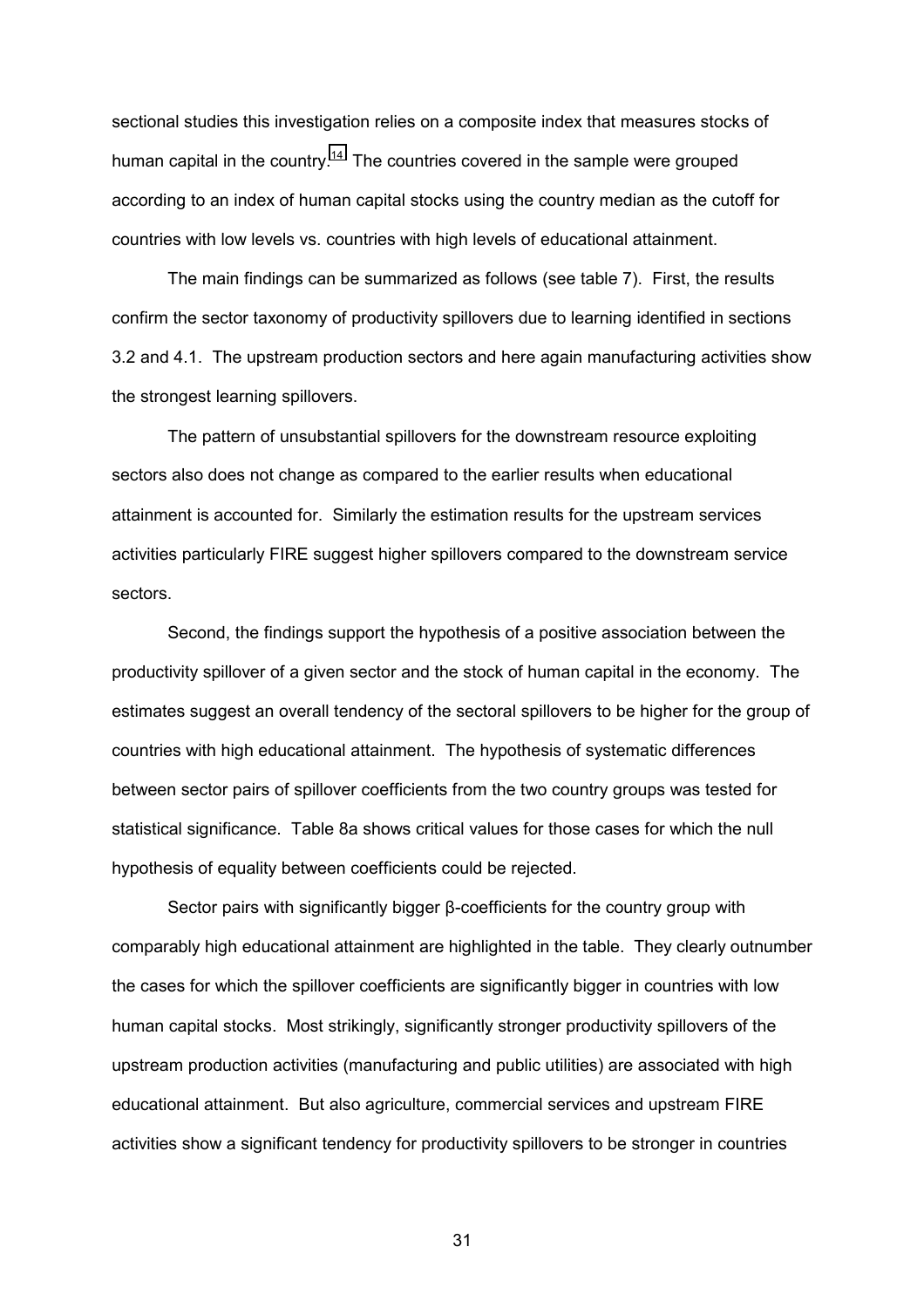with high human capital stocks. In sum, these findings suggest an overall positive association between human capital and productivity spillovers at the sector level.

|                                                             |                           | <b>Absorbing sector</b> |                        |                        |                        |                        |                        |                        |                        |                        |                                     |  |  |  |
|-------------------------------------------------------------|---------------------------|-------------------------|------------------------|------------------------|------------------------|------------------------|------------------------|------------------------|------------------------|------------------------|-------------------------------------|--|--|--|
| Source sector                                               | educational<br>attainment | agriculture             | mining                 | manufacturing          | public<br>utilities    | construction           | commerce               | transport              | <b>FIRE</b>            | social<br>services     | government<br>services <sup>b</sup> |  |  |  |
|                                                             | low                       | <b>NA</b>               | $-0.097$<br>$(-0.408)$ | 0.117<br>(1.019)       | $-0.072$<br>$(-0.500)$ | $0.430***$<br>(2.598)  | 0.063<br>(0.600)       | $-0.104$<br>$(-0.946)$ | 0.185<br>(1.582)       | $-0.025$<br>$(-0.231)$ |                                     |  |  |  |
| agriculture                                                 | high                      | <b>NA</b>               | 0.379<br>(1.391)       | $-0.025$<br>$(-0.225)$ | 0.208<br>(1.471)       | 0.030<br>(0.255)       | 0.105<br>(0.888)       | $-0.081$<br>$(-0.801)$ | 0.056<br>(0.609)       | $-0.004$<br>$(-0.043)$ | 0.047<br>(0.816)                    |  |  |  |
|                                                             | low                       | -0.012<br>$(-0.281)$    | NA                     | 0.031<br>(0.657)       | 0.104<br>(1.627)       | 0.078<br>(1.011)       | $0.072*$<br>(1.695)    | 0.016<br>(0.319)       | $0.148***$<br>(2.597)  | $-0.008$<br>$(-0.156)$ |                                     |  |  |  |
| mining<br>manufacturing<br>public utilities<br>construction | high                      | 0.021<br>(1.070)        | <b>NA</b>              | $-0.012$<br>$(-0.450)$ | $-0.004$<br>$(-0.115)$ | $-0.027$<br>$(-0.959)$ | 0.018<br>(0.638)       | 0.028<br>(1.160)       | $-0.032$<br>$(-1.477)$ | 0.022<br>(0.969)       | 0.020<br>(1.578)                    |  |  |  |
|                                                             | low                       | 0.117<br>(1.531)        | $0.450**$<br>(2.503)   | <b>NA</b>              | $0.445***$<br>(4.008)  | $0.296**$<br>(2.190)   | $0.400***$<br>(5.640)  | $0.435***$<br>(5.960)  | $0.353***$<br>(3.481)  | $0.282***$<br>(3.741)  |                                     |  |  |  |
|                                                             | high                      | $0.084*$<br>(1.770)     | 0.126<br>(0.830)       | <b>NA</b>              | 0.606***<br>(9.160)    | $0.615***$<br>(10.042) | $0.656***$<br>(12.476) | $0.428***$<br>(8.189)  | $0.408***$<br>(8.021)  | $0.261***$<br>(5.240)  | $0.188***$<br>(4.657)               |  |  |  |
|                                                             | low                       | $-0.081$<br>$(-1.052)$  | 0.558***<br>(3.742)    | $0.266***$<br>(3.462)  | NA                     | 0.146<br>(1.133)       | $0.221***$<br>(2.999)  | 0.077<br>(0.942)       | $0.276***$<br>(3.383)  | 0.025<br>(0.309)       |                                     |  |  |  |
|                                                             | high                      | $0.123***$<br>(2.929)   | 0.204<br>(1.426)       | $0.372***$<br>(6.316)  | <b>NA</b>              | $0.472***$<br>(8.421)  | $0.370***$<br>(6.485)  | $0.208***$<br>(3.904)  | $0.213***$<br>(4.337)  | $0.262***$<br>(5.935)  | $0.156***$<br>(4.856)               |  |  |  |
|                                                             | low                       | $0.117**$<br>(2.283)    | $0.230*$<br>(1.771)    | $0.223***$<br>(3.829)  | $0.203**$<br>(2.767)   | <b>NA</b>              | $0.226***$<br>(4.444)  | $0.192***$<br>(3.506)  | $0.289***$<br>(4.589)  | $0.127**$<br>(2.333)   |                                     |  |  |  |
|                                                             | high                      | $0.063***$<br>(2.607)   | $0.208**$<br>(1.998)   | $0.234***$<br>(7.250)  | $0.167***$<br>(4.078)  | <b>NA</b>              | $0.284***$<br>(7.803)  | $0.168***$<br>(5.499)  | $0.127***$<br>(4.250)  | $0.112***$<br>(4.208)  | $0.113***$<br>(3.729)               |  |  |  |
|                                                             | low                       | $-0.068$<br>$(-0.597)$  | $0.388**$<br>(2.520)   | $0.322***$<br>(4.752)  | 0.038<br>(0.381)       | $0.278**$<br>(2.387)   | NA                     | $0.229***$<br>(3.257)  | 0.133<br>(1.588)       | $0.278**$<br>(2.469)   |                                     |  |  |  |
| commerce                                                    | high                      | $0.119**$<br>(2.421)    | $0.293**$<br>(1.796)   | $0.638***$<br>(9.786)  | $0.528***$<br>(6.657)  | $0.631***$<br>(8.201)  | ΝA                     | $0.441***$<br>(7.360)  | $0.373***$<br>(6.604)  | $0.284***$<br>(5.391)  | $0.155***$<br>(3.006)               |  |  |  |
|                                                             | low                       | 0.063<br>(0.692)        | 0.864***<br>(4.563)    | $0.551***$<br>(5.561)  | $0.447***$<br>(3.352)  | $0.338**$<br>(2.044)   | $0.432***$<br>(4.707)  | <b>NA</b>              | $0.410***$<br>(3.723)  | $0.450***$<br>(5.306)  |                                     |  |  |  |
| transport                                                   | high                      | 0.027<br>(0.476)        | 0.089<br>(0.468)       | $0.489***$<br>(6.173)  | 0.535***<br>(5.864)    | $0.371***$<br>(4.164)  | $0.602***$<br>(7.210)  | <b>NA</b>              | $0.332**$<br>(4.624)   | $0.348***$<br>(6.005)  | $0.098*$<br>(1.736)                 |  |  |  |
| <b>FIRE</b>                                                 | low                       | $0.163***$<br>(2.638)   | 0.375***<br>(2.764)    | $0.263***$<br>(3.915)  | $0.294***$<br>(3.559)  | 0.079<br>(0.704)       | $0.236***$<br>(3.977)  | $0.222***$<br>(3.312)  | <b>NA</b>              | 0.097<br>(1.420)       |                                     |  |  |  |
|                                                             | high                      | 0.104<br>(1.591)        | $-0.172$<br>$(-0.886)$ | $0.558***$<br>(6.736)  | 0.585***<br>(5.833)    | $0.467***$<br>(4.512)  | $0.593***$<br>(6.816)  | $0.422**$<br>(5.518)   | <b>NA</b>              | $0.204***$<br>(2.926)  | $0.103*$<br>(1.698)                 |  |  |  |
|                                                             | low                       | 0.049<br>(0.508)        | 0.094<br>(0.468)       | $0.373***$<br>(3.362)  | 0.082<br>(0.571)       | 0.069<br>(0.427)       | $0.228**$<br>(2.285)   | $0.451***$<br>(5.327)  | 0.121<br>(1.083)       | NA                     |                                     |  |  |  |
| social<br>services                                          | high                      | $-0.026$<br>$(-0.459)$  | 0.232<br>(1.263)       | $0.302***$<br>(4.050)  | $0.431***$<br>(4.576)  | $0.269***$<br>(3.247)  | $0.268***$<br>(3.076)  | $0.302***$<br>(4.342)  | 0.025<br>(0.372)       | <b>NA</b>              | $0.114**$<br>(2.353)                |  |  |  |
| government                                                  | low                       |                         |                        |                        |                        |                        |                        |                        |                        |                        | <b>NA</b>                           |  |  |  |
| services                                                    | high                      | 0.055<br>(0.557)        | $0.573*$<br>(1.915)    | $0.214**$<br>(2.060)   | $0.841***$<br>(6.147)  | $0.330***$<br>(2.810)  | $0.218**$<br>(2.415)   | 0.070<br>(0.679)       | $0.249***$<br>(2.863)  | $0.354***$<br>(4.281)  | <b>NA</b>                           |  |  |  |

Table 7: Low vs. high educational attainment ( $\beta_{ij}$ -coefficients<sup>a</sup> and t-statistics)

Notes:

<sup>a</sup>See table 2.

<sup>b</sup>No government services data available for countries with low educational attainment.

Source: Author's calculations. See data appendix for details.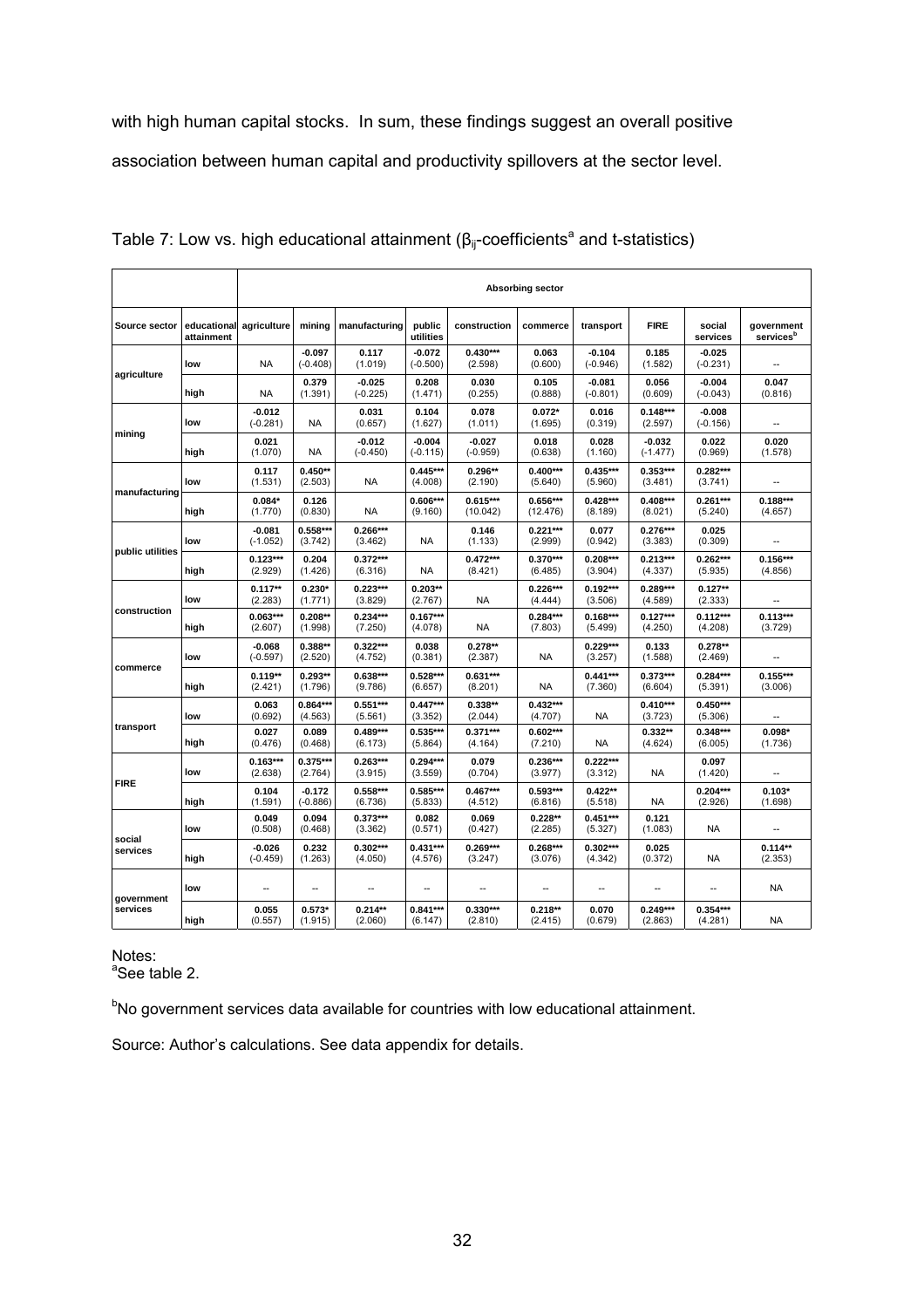### *5.2 Infrastructure investment and capital stock*

Similarly to the treatment of human capital as a source for development the problem of public capital, more specifically the accumulation of public investment or stocks of infrastructure has received a lot of attention in the theoretical and empirical literature on long-run growth and technical change. Considerable controversy remains as regards the relative importance of public and private physical capital in the economic growth process. Aschauer (1989) was the first to demonstrate strong positive effects of public capital on economic performance. In contrast, Barro (1991) finds that public capital investment and private capital investment have similar effects on growth based on a cross-section of 98 countries. In another cross-section study Easterly and Rebelo (1993) identify an important role for particular infrastructure capital in the area of transport and communication.<sup>[15](#page-48-0)</sup>

A corollary issue of the question over the relationship between public capital and economic performance has also recently been treated in the literature. This work addresses the question over the importance of the effectiveness, or "efficiency," of public capital to the growth process (Hulten, 1996). In a cross-country study Aschauer (2000) has merged these related aspects and finds evidence that both the amount of public capital accumulated and its efficiency have significant positive effects on output per worker.<sup>[16](#page-48-0)</sup>

Without doubt these are important findings not least for the formulation of economic development policies. However, overwhelmingly, these investigations into the relationship between public capital and growth performance and technical change remain at the aggregate level of the economy. Most importantly, both theoreticians and practitioners understand that fiscal policy may introduce sectoral biases, in particular the disproportionate support of urban economic activities.<sup>17</sup> Thus more directed development policies may benefit from disaggregated analysis into the relationship between public capital and the performance of different sectors in the economy.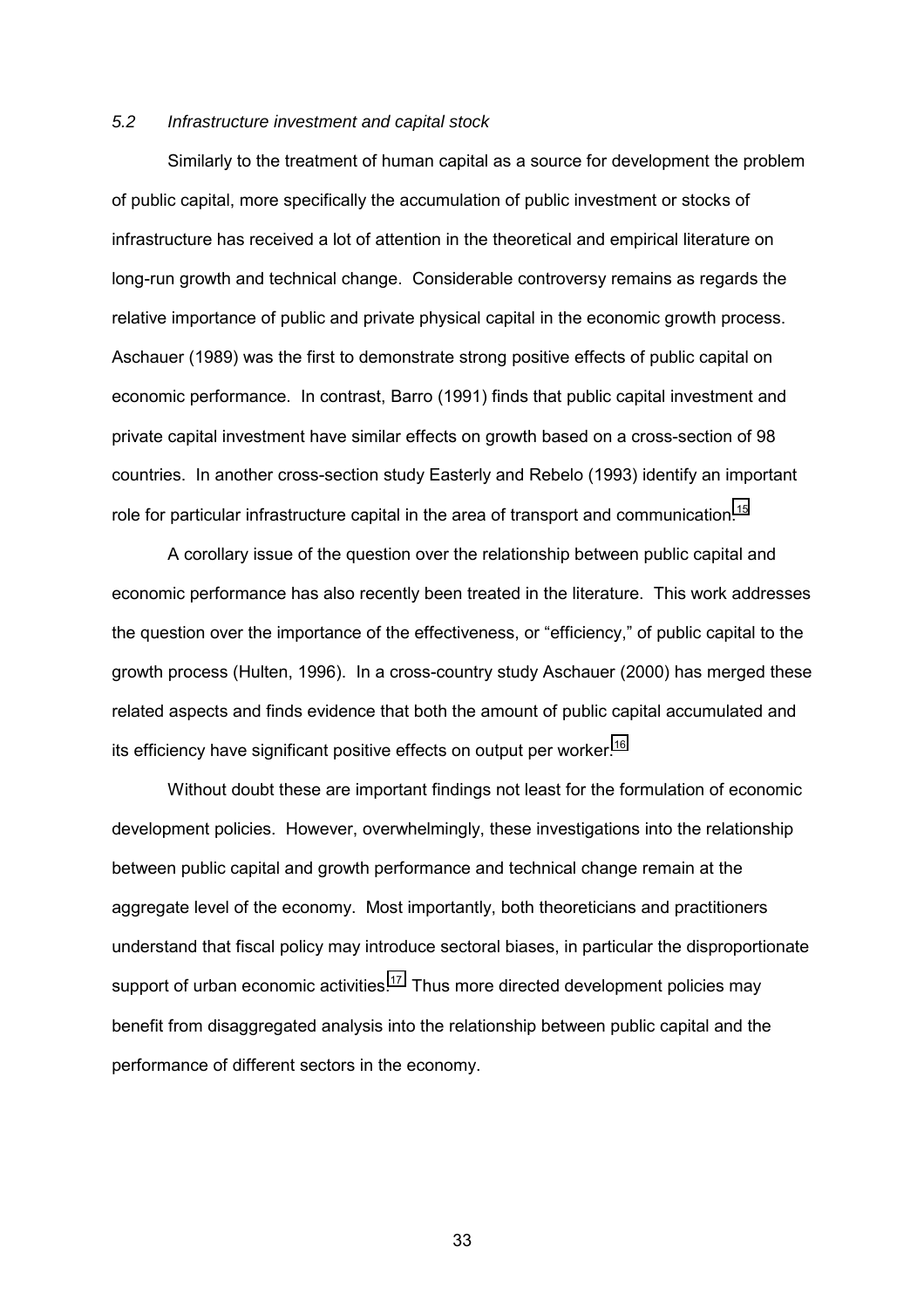## Table 8: Public capital (critical values for significant differences between main sectors' spillovers)<sup>a</sup>

|                                | Absorbing sector |           |               |                     |              |           |           |             |                    |                                     |  |
|--------------------------------|------------------|-----------|---------------|---------------------|--------------|-----------|-----------|-------------|--------------------|-------------------------------------|--|
| Source sector                  | agriculture      | mining    | manufacturing | public<br>utilities | construction | commerce  | transport | <b>FIRE</b> | social<br>services | government<br>services <sup>b</sup> |  |
| agriculture                    | <b>NA</b>        | $1.31*$   |               | $1.39*$             | $1.98**$     |           |           |             |                    |                                     |  |
| mining                         | --               | <b>NA</b> | --            | $1.45*$             | --           |           | --        | $2.95***$   | н.                 |                                     |  |
| manufacturing                  | --               | $1.38*$   | <b>NA</b>     | $1.30*$             | $2.15***$    | $2.89***$ |           |             |                    | --                                  |  |
| public utilities               | $2.33**$         | $1.71**$  | --            | <b>NA</b>           | $2.32**$     | $1.60*$   | $1.34*$   | --          | $2.60***$          | --                                  |  |
| construction                   | --               |           | --            | --                  | <b>NA</b>    | --        | --        | $2.32**$    | --                 | --                                  |  |
| commerce                       | $1.52**$         | --        | $3.36***$     | $3.84***$           | $2.54**$     | <b>NA</b> | $2.30**$  | $2.36**$    | --                 | --                                  |  |
| transport and<br>communication |                  | $2.89***$ | --            | ۰.                  | --           | $1.37*$   | <b>NA</b> |             |                    | --                                  |  |
| <b>FIRE</b>                    | --               | $2.30**$  | $2.77***$     | $2.24**$            | $2.54***$    | $3.40***$ | $1.97**$  | <b>NA</b>   | --                 | --                                  |  |
| social services                |                  |           | ٠.            | $2.03**$            | --           | --        | $1.35*$   | --          | <b>NA</b>          | $\overline{\phantom{a}}$            |  |
| government<br>services         |                  |           |               |                     |              |           |           |             |                    | <b>NA</b>                           |  |

### (a) comparing country groups with low vs. high educational attainment

## (b) comparing country groups with low vs. high infrastructure capital

|                                | Absorbing sector |           |                        |                     |              |           |           |             |                    |                                     |  |
|--------------------------------|------------------|-----------|------------------------|---------------------|--------------|-----------|-----------|-------------|--------------------|-------------------------------------|--|
| Source sector                  | agriculture      | mining    | manufacturing          | public<br>utilities | construction | commerce  | transport | <b>FIRE</b> | social<br>services | government<br>services <sup>b</sup> |  |
| agriculture                    | <b>NA</b>        | --        | $2.65***$              | $1.99**$            | $1.41*$      | $1.91**$  | н.        | $2.84***$   | --                 |                                     |  |
| mining                         | --               | <b>NA</b> | --                     | $1.99**$            | ٠.           | --        |           |             |                    | --                                  |  |
| manufacturing                  | --               | --        | <b>NA</b>              | --                  | --           | $2.28**$  |           |             |                    | --                                  |  |
| public utilities               | --               | --        | $\qquad \qquad \cdots$ | <b>NA</b>           | --           |           |           | --          | $2.16**$           | --                                  |  |
| construction                   | --               | $1.68**$  | $1.31*$                | $2.69***$           | <b>NA</b>    |           | $1.90**$  | $3.51***$   | --                 |                                     |  |
| commerce                       | --               | $1.82**$  | $2.49***$              | $2.18**$            | $2.29**$     | <b>NA</b> |           |             |                    |                                     |  |
| transport and<br>communication |                  |           | --                     | --                  | $1.60*$      | --        | <b>NA</b> |             |                    | --                                  |  |
| <b>FIRE</b>                    |                  | --        | $2.25**$               | $2.38**$            | --           | $2.79***$ | $2.57***$ | <b>NA</b>   | $1.40*$            | --                                  |  |
| social services                | --               | --        | --                     | --                  | ۰.           |           |           | --          | <b>NA</b>          | $\overline{\phantom{m}}$            |  |
| government<br>services         |                  |           |                        |                     |              |           |           |             |                    | <b>NA</b>                           |  |

### Notes: <sup>a</sup>See table 4.

The tables show values only for sector pairs for which the null hypothesis could be rejected. Highlighted values in (a) or (b) indicate that the β-coefficient is higher for the country group with high educational attainment or high infrastructure capital stock, respectively.

<sup>b</sup>No government services data for (a) countries with low educational attainment, and (b) countries for which infrastructure capital data is available.

Source: Author's calculations.

The same data methodology as in the previous sections is applied here to explore

the effect of investment and accumulation of physical public capital on the diffusion of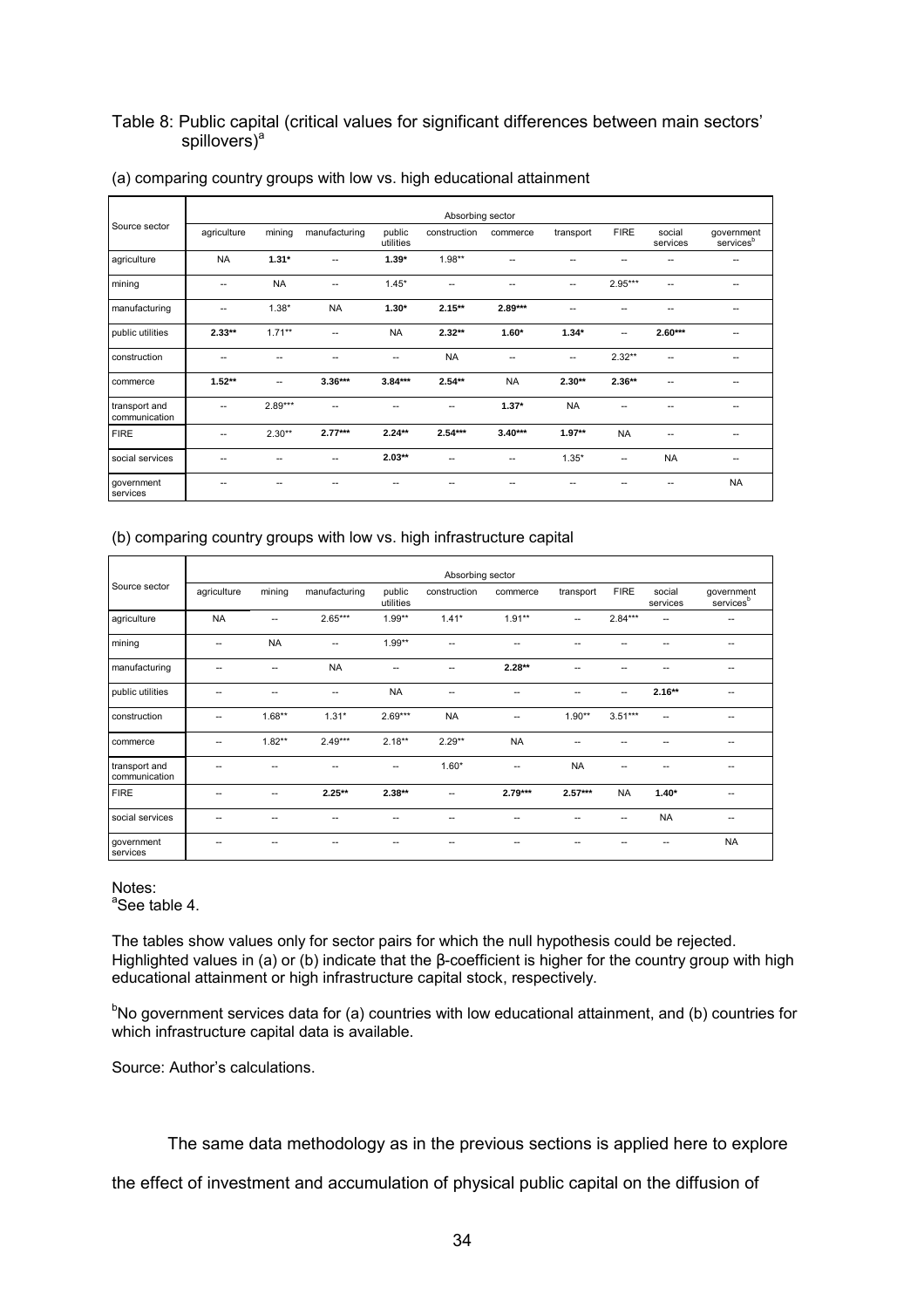technological growth. The countries in the sample were classified according to indicators of public capital. It is expected that similar to the findings for the aggregate economy public investment and stocks of public capital have a positive effect on inter-sectoral productivity spillovers. And similar to Hulten's (1996) and Aschauer's (2000) analyses, evidence on public investment, physical public capital stocks, and measures of the efficiency of public capital are utilized.<sup>18</sup>

The data for public investment in percent of GDP is taken from the World Bank (Pfeffermann et al., 1997). Measures for the latter two aspects of physical public capitalamount and efficiency—are also from the World Bank (1994). They cover the following infrastructure areas: (i) power, (ii) telecommunications, (iii) paved roads, (iv) water, and (v) railways. Based on these public capital indicators the countries in the sample were classified into two groups.<sup>19</sup> The country group with relatively high public capital in terms of quantity and quality is expected to show higher productivity spillovers between sectors than the group of countries with low public capital.

Table 9 presents the estimation results for the matrix of inter-sectoral spillovers. The taxonomy of productivity spillovers between sectors remains robust when public capital is accounted for. The upstream production activities of manufacturing, public utilities, construction, and transport and communication exhibit again higher spillover coefficients than the downstream activities of the natural resource exploiting sectors. And also the upstream services sectors, in particular FIRE, suggest higher spillover potential than downstream service activities, like for example the social services.

In addition, there is now a sharp distinction between the high spillover sectors associated with high public capital development and the high spillover sectors associated with low public capital development (cf. table 8b). Based on testing for statistical differences between sectors FIRE shows the clearest pattern of significantly higher sectoral βcoefficients for the country group with relatively higher public capital. In contrast, for three sectors, agriculture, construction and commercial services, the estimates suggest that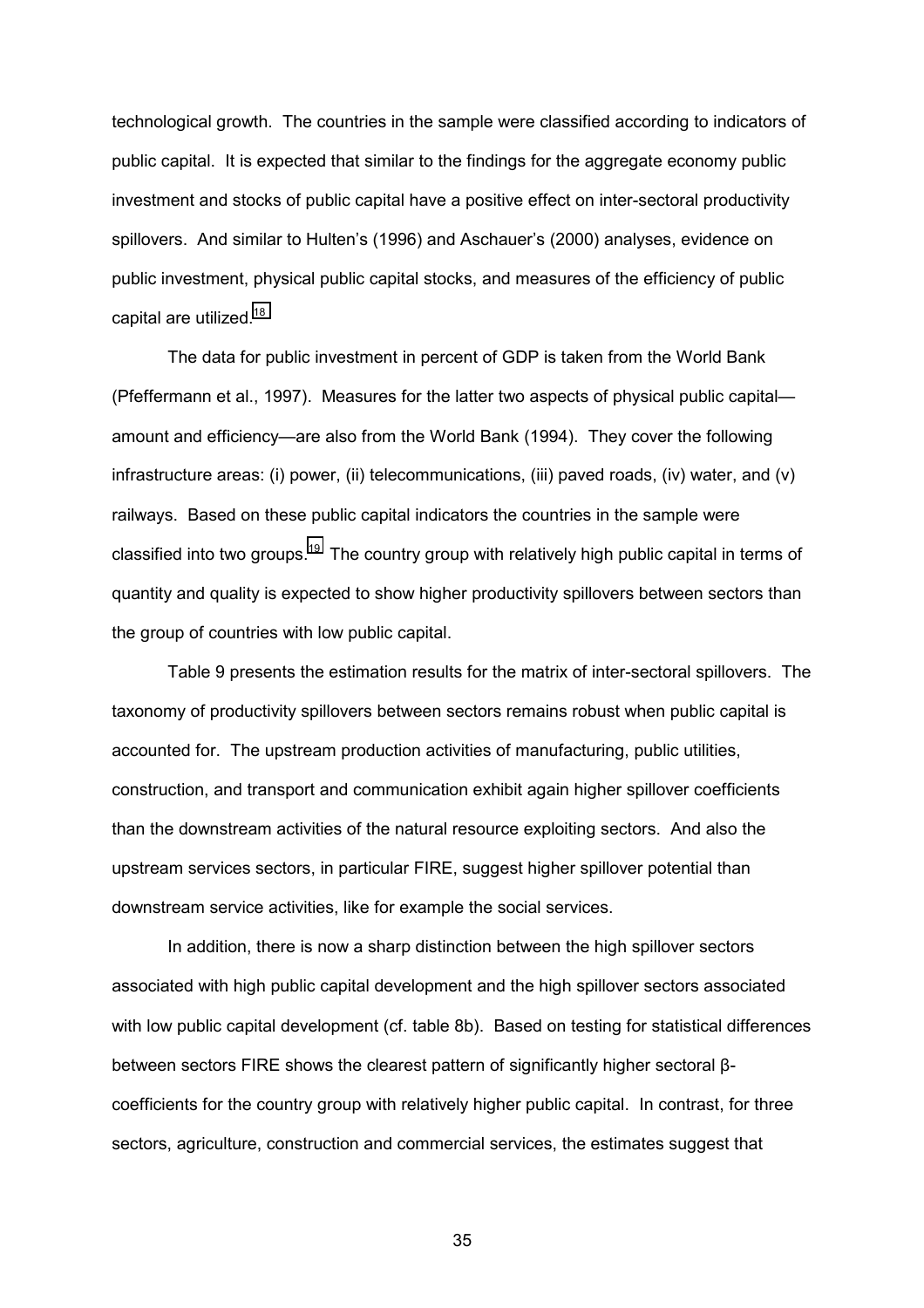significantly higher productivity spillovers are associated with comparatively less public capital development.

|                  |                                      | <b>Absorbing sector</b>  |                          |                        |                          |                       |                        |                        |                          |                          |                                     |
|------------------|--------------------------------------|--------------------------|--------------------------|------------------------|--------------------------|-----------------------|------------------------|------------------------|--------------------------|--------------------------|-------------------------------------|
| Source sector    | infra-<br>structure<br>capital stock | agriculture              | minina                   | manufacturing          | public<br>utilities      | construction          | commerce               | transport              | <b>FIRE</b>              | social<br>services       | government<br>services <sup>t</sup> |
| agriculture      | low                                  | <b>NA</b>                | 0.292<br>(0.832)         | $0.421***$<br>(2.627)  | 0.271<br>(1.310)         | $0.579**$<br>(2.503)  | $0.372***$<br>(2.616)  | 0.042<br>(0.267)       | $0.484***$<br>(2.925)    | $-0.026$<br>$(-0.159)$   |                                     |
|                  | high                                 | <b>NA</b>                | $-0.132$<br>$(-0.411)$   | $-0.189$<br>$(-1.142)$ | $-0.307$<br>$(-1.495)$   | 0.129<br>(0.588)      | $-0.068$<br>$(-0.374)$ | $-0.191$<br>$(-1.228)$ | $-0.184$<br>$(-1.104)$   | $-0.197$<br>$(-1.361)$   | $\sim$                              |
| mining           | low                                  | 0.031<br>(0.728)         | <b>NA</b>                | $0.116*$<br>(1.680)    | $0.172*$<br>(1.977)      | $0.241**$<br>(2.384)  | $0.140**$<br>(2.464)   | 0.078<br>(1.052)       | 0.180<br>(1.654)         | 0.034<br>(0.523)         | $\overline{a}$                      |
|                  | hiah                                 | 0.048<br>(0.911)         | <b>NA</b>                | 0.027<br>(0.455)       | $-0.072$<br>$(-0.084)$   | 0.070<br>(0.067)      | 0.095<br>(1.409)       | 0.010<br>(0.150)       | 0.053<br>(0.795)         | $-0.025$<br>$(-0.440)$   | ц,                                  |
| manufacturing    | low                                  | $0.145**$<br>(2.118)     | $0.561***$<br>(2.687)    | <b>NA</b>              | $0.422***$<br>(2.944)    | $0.369**$<br>(2.233)  | $0.361***$<br>(4.505)  | $0.448***$<br>(6.110)  | $0.396***$<br>(2.816)    | $0.200**$<br>(2.093)     |                                     |
|                  | high                                 | 0.175<br>(1.527)         | 0.210<br>(0.871)         | <b>NA</b>              | $0.506***$<br>(3.484)    | $0.311**$<br>(1.859)  | $0.669***$<br>(6.132)  | $0.534***$<br>(4.432)  | $0.490***$<br>(3.669)    | $0.365***$<br>(3.536)    | $\overline{\phantom{a}}$            |
| public utilities | low                                  | $-0.027$<br>$(-0.364)$   | $0.551***$<br>(2.812)    | $0.271**$<br>(2.543)   | <b>NA</b>                | $0.325**$<br>(2.045)  | $0.248***$<br>(2.890)  | 0.104<br>(1.084)       | $0.326***$<br>(2.924)    | $-0.023$<br>$(-0.232)$   | $\overline{a}$                      |
|                  | high                                 | 0.033<br>(0.324)         | $0.484**$<br>(2.467)     | $0.311***$<br>(3.382)  | <b>NA</b>                | $0.249*$<br>(1.712)   | $0.289**$<br>(2.535)   | 0.186<br>(1.598)       | $0.237**$<br>(2.080)     | $0.280***$<br>(2.814)    | $\overline{a}$                      |
| construction     | low                                  | $0.168***$<br>(3.450)    | $0.489***$<br>(3.023)    | 0.286***<br>(3.686)    | $0.313***$<br>(3.560)    | <b>NA</b>             | $0.248***$<br>(4.170)  | $0.257***$<br>(4.141)  | $0.441***$<br>(5.543)    | $0.116***$<br>(1.632)    | $\overline{a}$                      |
|                  | high                                 | $0.098**$<br>(2.604)     | 0.140<br>(1.079)         | $0.169***$<br>(3.974)  | 0.027<br>(0.442)         | <b>NA</b>             | $0.192***$<br>(3.811)  | $0.107**$<br>(2.196)   | $0.104*$<br>(1.957)      | $0.108***$<br>(2.651)    | $\sim$                              |
| commerce         | low                                  | 0.175<br>(1.502)         | $0.932***$<br>(2.822)    | $0.716***$<br>(4.747)  | $0.537***$<br>(2.629)    | $0.733***$<br>(3.052) | <b>NA</b>              | $0.411***$<br>(2.839)  | 0.312<br>(1.533)         | $0.340**$<br>(2.288)     |                                     |
|                  | high                                 | 0.148<br>(1.377)         | $0.271*$<br>(1.805)      | $0.311***$<br>(4.964)  | 0.043<br>(0.430)         | 0.133<br>(1.271)      | <b>NA</b>              | $0.239***$<br>(3.321)  | $0.203**$<br>(2.416)     | $0.320***$<br>(2.917)    | $\overline{a}$                      |
| transport        | low                                  | $0.210**$<br>(2.255)     | $0.767**$<br>(2.272)     | $0.658***$<br>(4.517)  | $0.578***$<br>(2.813)    | $0.626***$<br>(2.746) | $0.430***$<br>(3.468)  | <b>NA</b>              | $0.465**$<br>(2.342)     | $0.437***$<br>(3.561)    | Ξ.                                  |
|                  | high                                 | 0.068<br>(0.596)         | $0.631***$<br>(3.038)    | $0.559***$<br>(5.492)  | $0.408***$<br>(2.712)    | 0.172<br>(1.020)      | $0.535***$<br>(4.463)  | <b>NA</b>              | $0.512**$<br>(4.459)     | $0.439***$<br>(4.553)    | $\overline{a}$                      |
| <b>FIRE</b>      | low                                  | $0.186***$<br>(3.535)    | $0.273**$<br>(1.960)     | $0.238***$<br>(3.185)  | $0.209**$<br>(2.006)     | 0.138<br>(1.061)      | $0.208***$<br>(3.096)  | $0.196***$<br>(2.633)  | <b>NA</b>                | 0.033<br>(0.394)         | $\overline{a}$                      |
|                  | high                                 | 0.153<br>(1.111)         | $0.546**$<br>(2.274)     | $0.541***$<br>(4.838)  | $0.621***$<br>(4.510)    | 0.180<br>(0.949)      | $0.562***$<br>(5.219)  | $0.537**$<br>(4.880)   | <b>NA</b>                | $0.228**$<br>(2.062)     | $\qquad \qquad -$                   |
| social services  | low                                  | 0.048<br>(0.519)         | 0.306<br>(1.053)         | $0.267*$<br>(1.691)    | 0.144<br>(0.696)         | 0.055<br>(0.246)      | $0.286**$<br>(2.200)   | $0.382***$<br>(3.298)  | $-0.043$<br>$(-0.248)$   | <b>NA</b>                | Ξ.                                  |
|                  | high                                 | 0.033<br>(0.254)         | $-0.070$<br>$(-0.296)$   | $0.434***$<br>(3.750)  | $0.282*$<br>(1.790)      | $0.269*$<br>(1.750)   | $0.336**$<br>(2.499)   | $0.480***$<br>(4.525)  | $0.106*$<br>(0.811)      | <b>NA</b>                | $\overline{a}$                      |
| government       | low                                  | $\overline{\phantom{a}}$ | $\overline{\phantom{a}}$ | --                     | $\overline{\phantom{a}}$ | --                    | ٠.                     | --                     | $\overline{\phantom{a}}$ | $\overline{\phantom{a}}$ | <b>NA</b>                           |
| services         | high                                 | $\overline{a}$           | $\overline{a}$           | $\overline{a}$         | $\overline{a}$           | $\overline{a}$        | Ξ.                     | Ξ.                     | Ξ.                       | $\overline{a}$           | <b>NA</b>                           |

Table 9: Low vs. high infrastructure capital ( $\beta_{ij}$ -coefficients<sup>a</sup> and t-statistics)

Notes:

<sup>a</sup>See table 2.

<sup>b</sup>No government services data for countries for which infrastructure capital stock data is available.

Source: Author's calculations. See data appendix for details.

One plausible way of interpreting this latter finding in particular for the agricultural sector is that the infrastructure measures utilized here, like e.g. power and water supply,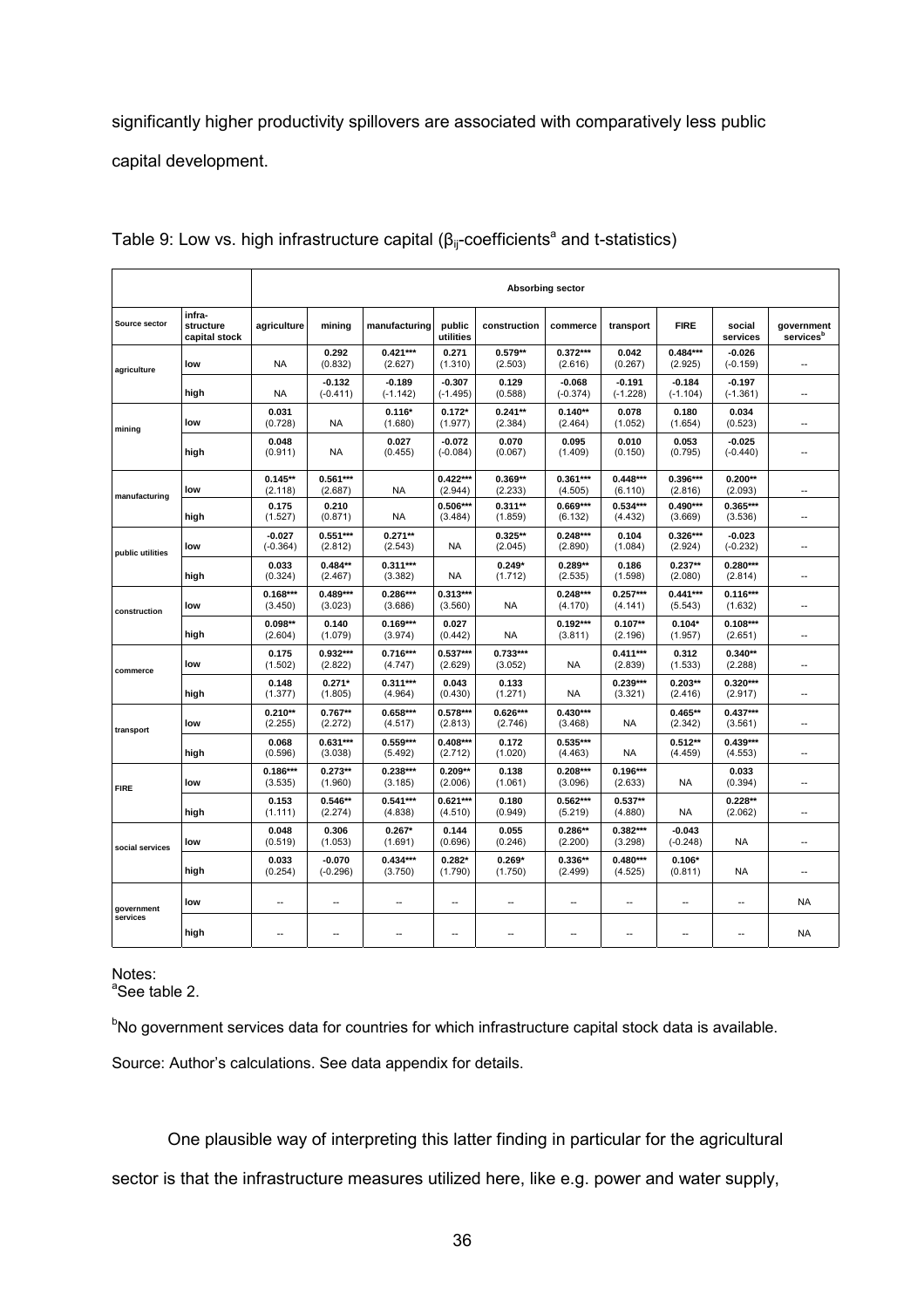roads and phone lines, essentially capture the fiscal policy bias already mentioned above. It is fair to say that in less developed countries a bias towards urban economic activities appears to dominate. This may explain why agriculture shows significantly higher productivity spillovers in countries where infrastructure capital stocks are relatively smaller, which in turn may represent less skewed fiscal policies. Of course, this is not to say that the agricultural sector does not benefit from public capital development.

## 6. Conclusions

While it is widely accepted that the diffusion of technological growth across time and space is an important source of economic performance, this research area continues to be under-explored. This paper investigated the existence and character of technological growth diffusion in form of sectoral learning spillovers. Learning represents an essential component in the process of diffusion of technological change. Many scholars have stressed that the fundamental nature of technological growth is the result of incremental changes, often individually small but cumulatively very large. Two related forms of learning—learning by doing and learning by using—have been identified in the literature, and the proposed extension of the Kaldor-Verdoorn model utilizes the ideas of the latter.

The production process of a given economic sector is simultaneously fed technical modifications originating in downstream and upstream activities. The steady flow of small improvements will show up as efficiency increases in the production of the sector that absorbs them. In terms of the extended Kaldor-Verdoorn model, it can be expected that the rate of growth of output or demand in one sector of the economy positively affects another sector's productivity growth. In essence, this model captures the impact of technological growth that results from a changing composition of demand. It can further be expected that any one economic activity represents a source as well as an absorber of the consequences of learning by using, which taken together will yield a matrix of inter-sectoral learning.

Based on panel data for 47 countries during the postwar period the identified statistical regularities support the hypothesis of the diffusion of technological growth as a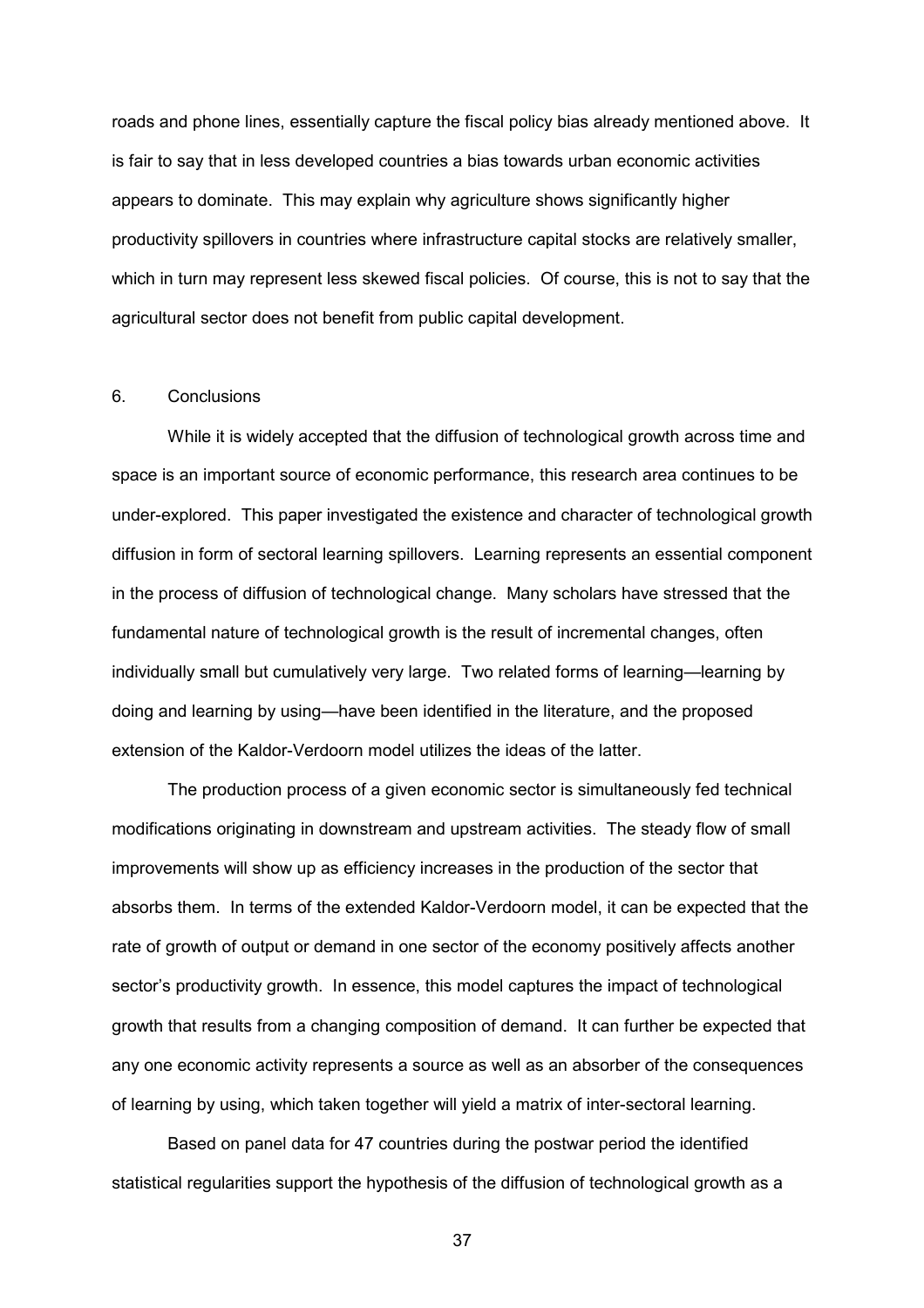result of a changing structure of demand. The evidence further suggests robust differences across sectors in the magnitude of productivity spillovers. In particular, the patterns reveal a distinctive role for upstream production activities, especially manufacturing, as a source of technological growth diffusion.

No significant differences in these patterns were found between low and high-income

countries. Thus, the estimated spillover potential of sectors in low-income economies does

not suggest a tendency for catching-up to occur. However, higher potential of technological

growth diffusion at the sector level was found to be associated with (i) low income

concentration, and (ii) high public (human and physical) capital stocks.

### Data Appendix

A. *Data sources for low-income countries*

#### Value added at constant prices

The country data for value added used in the paper is taken from the annual series "Gross" Domestic Product by Kind of Activity (at constant prices)" of the U.N. National Accounts which was provided by the United Nations Statistics Division, New York. The data is in national currency and is arranged according to the International Standard Industry Classification (ISIC) code at the one-digit level, i.e. it covers nine main "activities" or sectors. The sum total of these nine sectors' real value added (excluding "producers of government services") gives the gross domestic product (GDP) at factor prices. For most countries, the series covers the period from the mid-1970s to 1993.

 For Brazil, sectoral output data is taken from *Estatísticas Historicas do Brasil: Series Economicas, demograficas e sociais de 1550 a 1988*, 2nd ed., Instituto Brasileiro de Geografia e Estatística (IBGE) 1990.

#### Employment

The country data for sectoral employment was provided by the International Labour Office, Geneva, also published in *Yearbook of Labour Statistics*. It is an annual series that covers (at maximum) the period from 1975 to 1993. The data is disaggregated at the one-digit level of the *ISIC* codes, the very same level of disaggregation as the country series from the *U.N. National Accounts*.

 Due to a smaller country coverage of the employment series additionally national data sources were used for Peru (Compendio Estadístico), and Mexico (Sistema de Cuentas Nacionales de México).

### Labor productivity

Sectoral labor productivity for the countries was computed by combining the two data series of sectoral value added and employment described above. In other words, sectoral productivity is defined as sectoral value added (here in national currency) divided by the number of persons employed in the sector.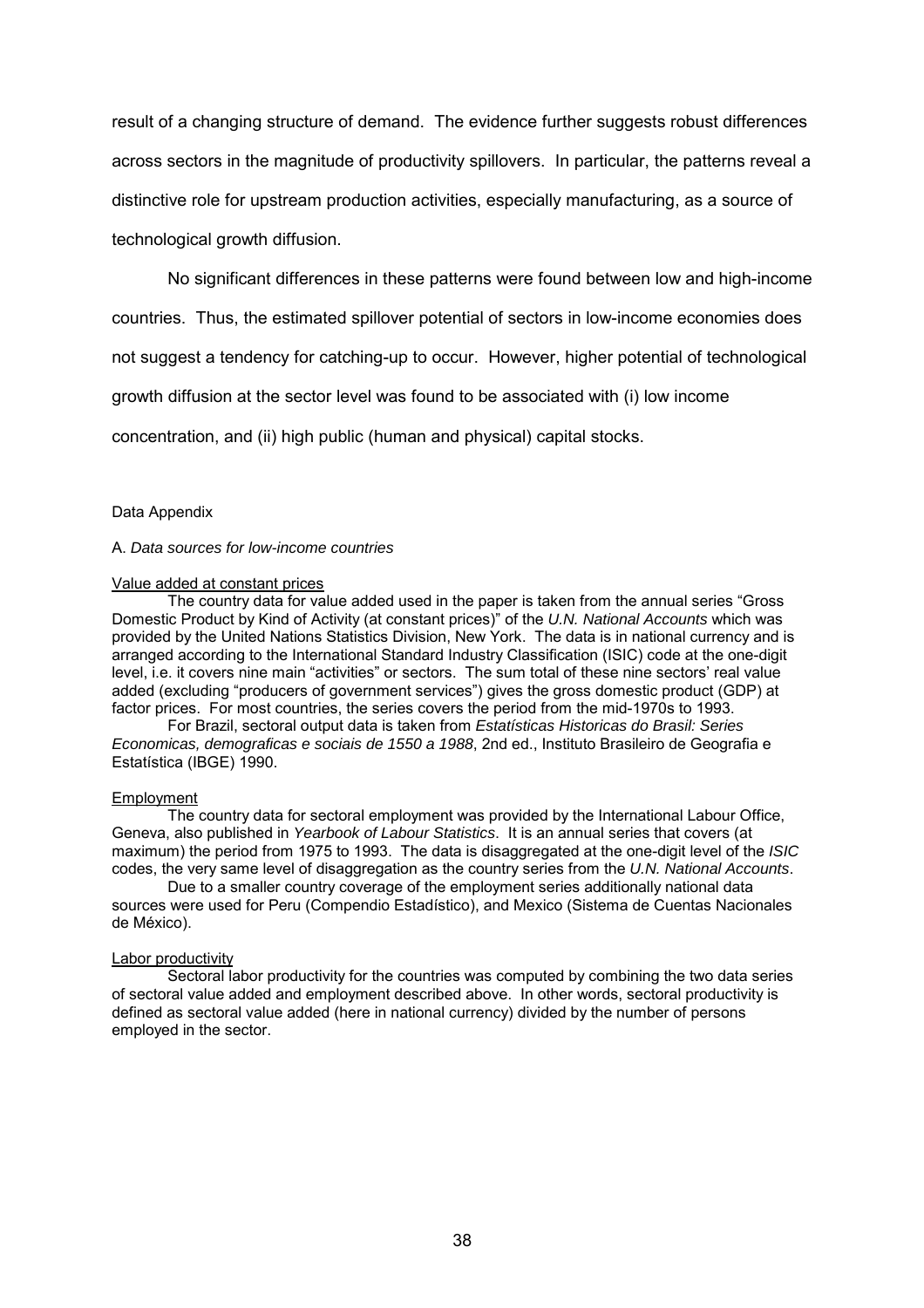Table A.1: Low-income country coverage

| Sub-Saharan Africa                   | Botswana, Ghana, Kenya, Malawi, Sierra Leone, South Africa,<br>Zambia, Zimbabwe                          |
|--------------------------------------|----------------------------------------------------------------------------------------------------------|
| Latin America and the<br>l Caribbean | Bolivia, Brazil, Chile, Colombia, Costa Rica, Guatemala, Mexico,<br>Panama, Peru, Puerto Rico, Venezuela |
| South and East Asia                  | India, Indonesia, Korea, Malaysia, Myanmar, Philippines,<br>Singapore, Sri Lanka, Thailand               |
| <b>Other</b>                         | Turkey, Jordan                                                                                           |

## B. *Data sources for high-income countries*

### Value added at constant prices and employment

The main source for both the data series of real value added at the sector level and sectoral employment is the *International Sectoral Data Base* (ISDB) published by the OECD in 1998. Additional data sources were used for Austria, Canada, Germany, Japan, Portugal, and Spain.

Table B.1: High-income country data sources and coverage

| Country               | Sectoral data series                      |                                           |  |  |  |  |
|-----------------------|-------------------------------------------|-------------------------------------------|--|--|--|--|
|                       | value added at constant prices            | employment                                |  |  |  |  |
| AUSTRALIA             | OECD (1998)                               | OECD (1998)                               |  |  |  |  |
| AUSTRIA               | ÖSTAT (1995)                              | ÖSTAT (1995)                              |  |  |  |  |
| <b>BELGIUM</b>        | OECD (1998)                               | OECD (1998)                               |  |  |  |  |
| CANADA                | Leacy and Urquhart (1983);<br>OECD (1998) | Leacy and Urquhart (1983);<br>OECD (1998) |  |  |  |  |
| <b>DENMARK</b>        | van Ark (1996); OECD (1998)               | van Ark (1996); OECD (1998)               |  |  |  |  |
| <b>FINLAND</b>        | OECD (1998)                               | OECD (1998)                               |  |  |  |  |
| <b>FRANCE</b>         | OECD (1998)                               | OECD (1998)                               |  |  |  |  |
| GERMANY               | van Ark (1996)                            | van Ark (1996)                            |  |  |  |  |
| <b>ITALY</b>          | OECD (1998)                               | OECD (1998)                               |  |  |  |  |
| JAPAN                 | Pilat (1994); OECD (1998)                 | Pilat (1994); OECD (1998)                 |  |  |  |  |
| <b>NETHERLANDS</b>    | van Ark (1996); OECD (1998)               | van Ark (1996); OECD (1998)               |  |  |  |  |
| <b>NORWAY</b>         | OECD (1998)                               | OECD (1998)                               |  |  |  |  |
| PORTUGAL              | Pinheiro (1997)                           | Pinheiro (1997)                           |  |  |  |  |
| SPAIN                 | van Ark (1996)                            | van Ark (1996)                            |  |  |  |  |
| <b>SWEDEN</b>         | OECD (1998)                               | OECD (1998)                               |  |  |  |  |
| <b>UNITED KINGDOM</b> | OECD (1998)                               | OECD (1998)                               |  |  |  |  |
| UNITED STATES         | OECD (1998)                               | OECD (1998)                               |  |  |  |  |

#### Labor productivity

Same definition as above.

C. *Data sources for income concentration and public (physical and human) capital stocks*

### Income distribution

Gini coefficients and top to bottom income share ratios are from Deininger and Squire (1996). See source article for details on methodology and country and time period covered. Additional data is from *Human Development Report* (UNDP). The Gini for Myanmar is from 1958 Burma.

Here "high" income inequality is defined by a Gini coefficient that is higher than the average Gini coefficient for the world, i.e., equal or greater than 36.12, and denoted by 1 (0 otherwise). For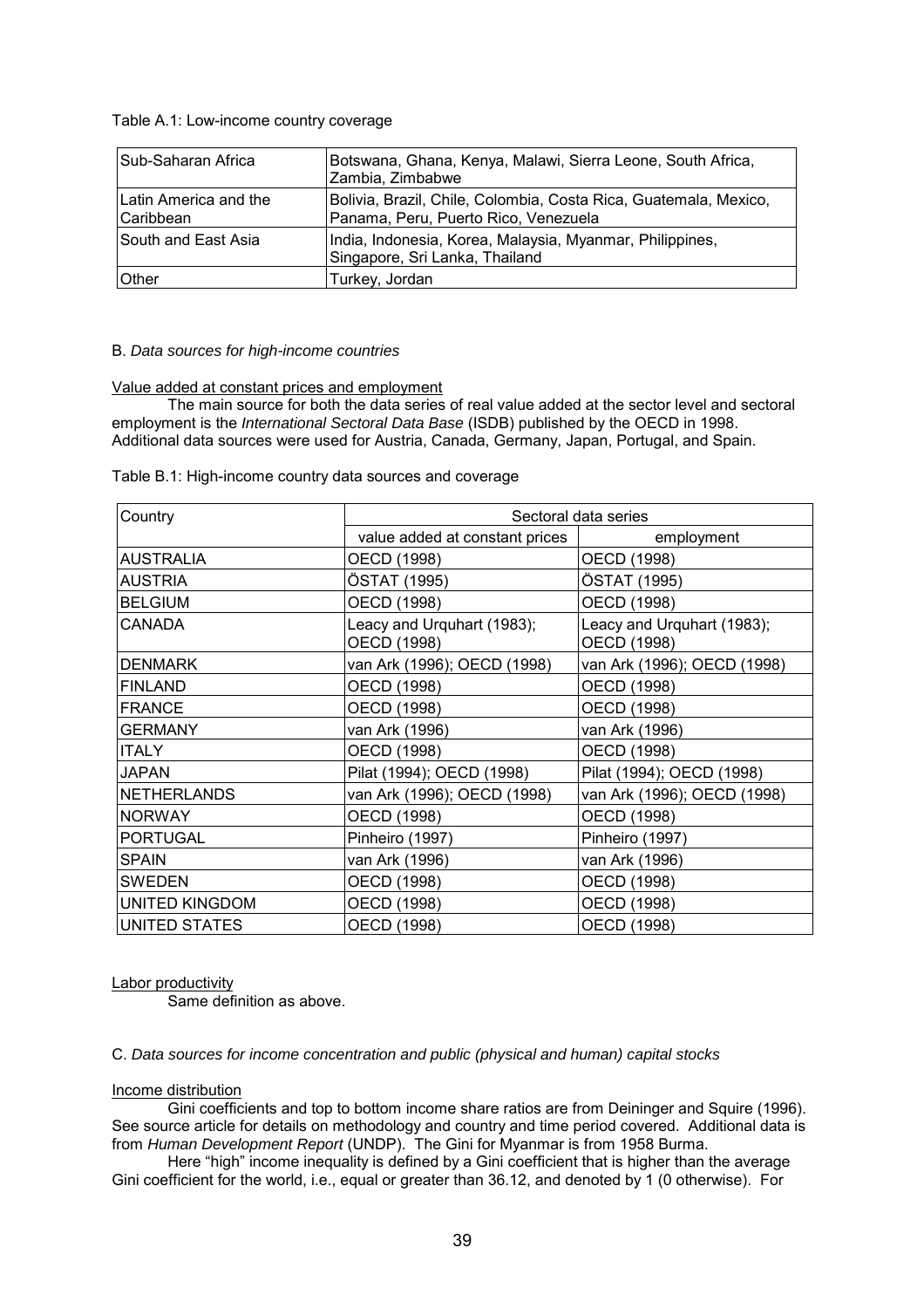the ratio of top quintile's share of income to bottom quintile's share the cutoff rate between high and low inequality is defined by the sample's average ratio of 7.8.

### Public investment and capital stocks

### (1) *Public investment*

Public investment data (in percent of GDP) for developing countries in 1975 and 1985 is from Pfeffermann, Kisunko, and Sumlinski (1997). Missing data is filled in from Easterly, Rodriguez and Schmidt-Hebbel (1994).

### (2) *Infrastructure stocks*

Measures of infrastructure stocks are from *World Development Report* (World Bank, 1994) covering the following indicators:

(a) power supply in percent of total households in 1984;

(b) power system losses in percent of total output in 1990;

(c) telephone mainlines per 1000 persons in 1990;

(d) faults per 100 mainlines per year;

(e) road density in km per million persons in 1988;

(f) access to safe water in percent of total population in 1990;

(g) losses in percent of total water provision;

(h) rail traffic in km per million US\$ GDP in 1990.

### (3) *Human capital indicator*

Educational attainment data for 1980-1985 is from *Human Development Report* (UNDP, 1991). The educational attainment index measures human capital stocks for a broad number of countries. It is based on a weighted average of literacy rates and mean years of schooling defined as the average number of years of school attained by the population aged 15 and above.

The individual human capital stock indicators included in the index are similar to the educational attainment measures collected for the human capital database by Barro and Lee (2001). The advantage of UNDP's data, however, is that it provides a ready to use composite index of human capital stocks for consistent cross-country comparison.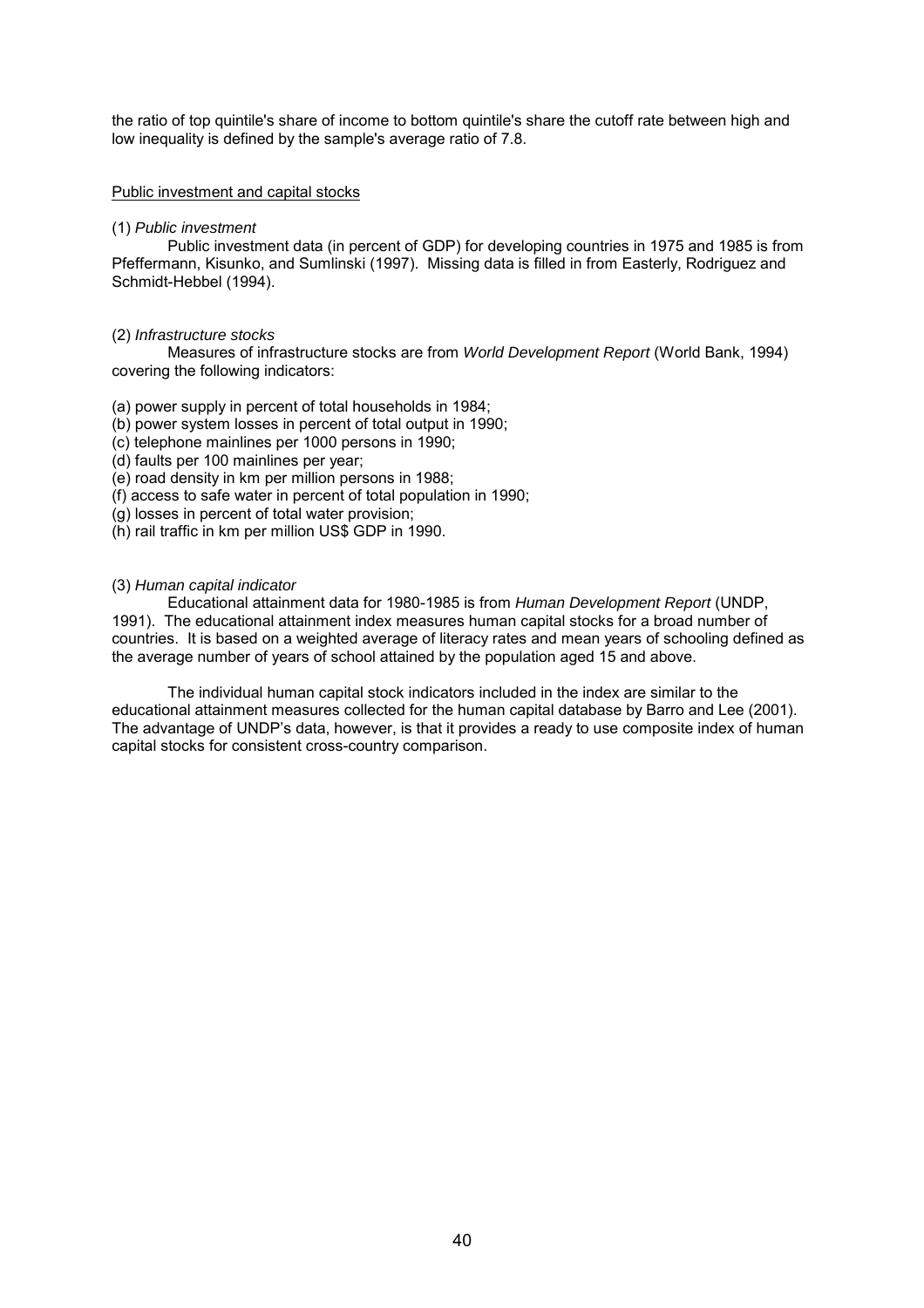#### **REFERENCES**

- Abramovitz, Moses A, "Catching Up, Forging Ahead, and Falling Behind," Journal of Economic *History*, June 1986, vol. 46, no. 2, pp. 385-406.
- Amsden, Alice H., *The Rise of "The Rest"—Challenges to the West from Late-Industrializing Economies*, Oxford: Oxford University Press, 2001.
- Ark, Bart van, "Sectoral Growth Accounting and Structural Change in Post-War Europe," Chapter 3, pp. 84-164, in *Quantitative Aspects of Post-War European Economic Growth*, Bart van Ark and Nicholas Crafts (eds.), Cambridge: Cambridge University Press, 1996.
- Arrow, Kenneth J., "The Economic Implications of Learning by Doing," Review of Economic Studies, June 1962, vol. 29, no. 3, pp. 155-173.
- Aschauer, David Alan, "Is Public Expenditure Productive?" Journal of Monetary Economics, March 1989, vol. 23, no. 2, pp. 177-200.
- Aschauer, David Alan, "Public Capital and Economic Growth: Issues of Quantity, Finance, and Efficiency,î *Economic Development and Cultural Change*, January 2000, vol. 48, no. 2, pp. 391-406.
- Barro, Robert J., "Inequality and Growth in a Panel of Countries," Journal of Economic Growth, March 2000, vol. 5, no. 1, pp. 5-32.
- Barro, Robert J., "Economic Growth in a Cross Section of Countries," Quarterly Journal of Economics, May 1991, vol. 106, no. 2, pp. 407-443.
- Barro, Robert J., and Jong-Wha Lee, "International Data on Educational Attainment: Updates and Implications,î *Oxford Economic Papers*, July 2001, vol. 53, no. 3, pp. 541-563.
- David, Paul A., "The Mechanization of Reaping in the Ante-Bellum Midwest," in *Industrialization in Two Systems: Essays in Honor of Alexander Gerschenkron*, Henry Rosovsky (ed.), New York: Wiley, 1966.
- David, Paul A., Bronwyn H. Hall, and Andrew A. Toole, "Is Public R&D a complement or substitute for Private R&D? A Review of the Econometric Evidence,î *Research Policy*, April 2000, vol. 29, no. 4-5, pp. 497-529.
- Deininger, Klaus, and Lyn Squire, "A New Data Set Measuring Income Inequality," *World Bank Economic Review*, 1996, vol. 10, no. 3, pp. 565-591.
- Dosi, Giovanni, "Technological Paradigms and Technological Trajectories," *Research Policy*, 1982, vol. 11, pp. 147-162.
- Durlauf, Steven N., and Danny T. Quah, "The New Empirics of Economic Growth," in *Handbook of Macroeconomics*, Volume 1A, John B. Taylor and Michael Woodford (eds.), Netherlands: Elsevier Science Publishers, 1999, pp. 235-308.
- Easterly, William R., and Ross Levine, "It's Not Factor Accumulation: Stylized Facts and Growth Models,î *World Bank Economic Review*, 2001, vol. 15, no. 2, pp. 177-219.
- Easterly, William R., and Sergio Rebelo, "Fiscal Policy and Economic Growth," *Journal of Monetary Economics*, December 1993, vol. 32, no. 3, pp. 417-458.
- Easterly, William R., Carlos A. Rodriguez, and Klaus Schmidt-Hebbel (eds.), *Public Sector Deficits and Macroeconomic Performance*, New York: Oxford University Press, 1994.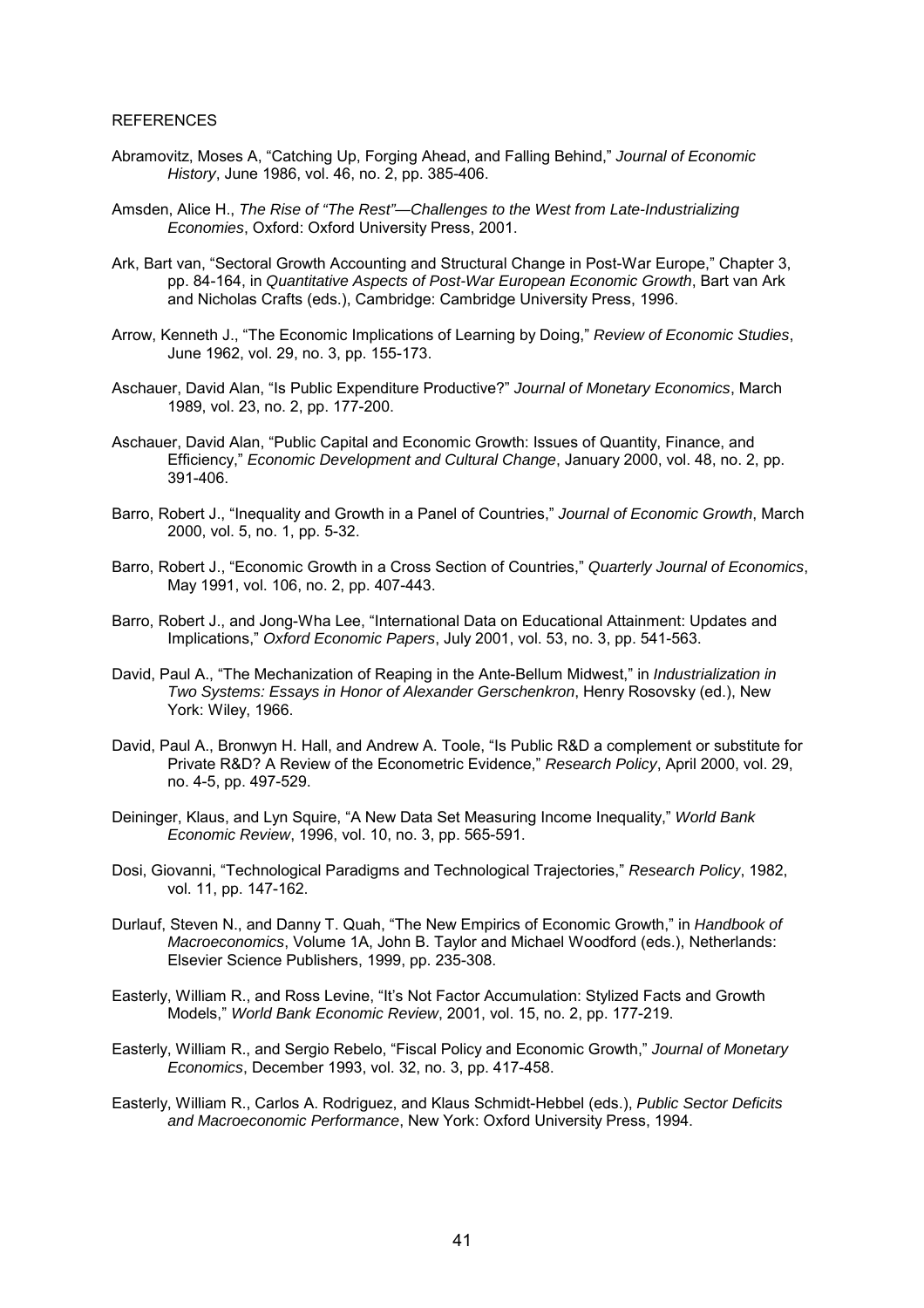- Felipe, Jesus, "Total Factor Productivity Growth in East Asia: A Critical Survey," Journal of *Development Studies*, April 1999, vol. 35, no. 4, pp. 1-41.
- Geroski, Paul A, "Models of Technology Diffusion," *Research Policy*, April 2000, vol. 29, no. 4-5, pp. 603-625.
- Hulten, Charles R., "Infrastructure Capital and Economic Growth: How Well You Use It May Be More Important than How Much You Have," NBER working paper no. 5847, Cambridge, MA, December 1996.
- Jones, Charles I., *Introduction to Economic Growth*, New York: W. W. Norton, 1998.
- Kaldor, Nicholas, *Causes of the Slow Rate of Economic Growth in the United Kingdom*, Cambridge: Cambridge University Press, 1966.
- Kaldor, Nicholas, "Economic Growth and The Verdoorn Law—A Comment on Mr. Rowthorn's Article." *Economic Journal*, December 1975, vol. 85, no. 340, pp. 891-896.
- Leacy, Frank H. and Malcolm C. Urquhart (eds.), *Historical Statistics of Canada*, Second Edition, Toronto: Macmillan, 1983.
- Malerba, Franco, and Luigi Orsenigo, "Technological Regimes and Sectoral Patterns of Innovative Activities,î *Industrial and Corporate Change*, 1997, vol. 6, no. 1, pp. 83-117.
- Mansfield, Edwin, *Industrial Research and Technological Innovation*, New York: W.W. Norton.
- Nelson, Richard R., "Research on Productivity Growth and Productivity Differences: Dead Ends and New Departures," Journal of Economic Literature, September 1981, vol. 19, no. 3, pp. 1029-1064.
- Nelson, Richard R., "The Agenda for Growth Theory: A Different Point of View," *Cambridge Journal of Economics*, September 1998, vol. 22, no. 3, pp. 497-520.
- Nelson, Richard R., and Howard Pack, "The Asian Miracle and Modern Growth Theory," *Economic Journal*, July 1999, vol. 109, no. 457, pp. 416-436.
- Nelson, Richard R., and Bhaven N. Sampat, "Making Sense of Institutions as a Factor Shaping Economic Performance,î *Journal of Economic Behavior and Organization*, January 2001, vol. 44, no. 1, pp. 31-54.
- Nelson, Richard R., and Sidney G. Winter, *An Evolutionary Theory of Economic Change*, Cambridge, MA: The Belknap Press of Harvard University Press, 1982.
- OECD, *International Sectoral Data Base*, Paris: OECD, 1998.

Österreichisches Statistisches Zentralamt, *Republik Österreich: 1945-1995*, Vienna: ÖSTAT, 1995.

- Pavitt, Keith, "Sectoral Patterns of Technical Change," Research Policy, 1984, vol. 13, pp. 343-373.
- Perotti, Roberto, "Income Distribution, Politics, and Growth," American Economic Review, May 1992, vol. 82, no. 2, pp. 311-316.
- Persson, Torsten, and Guido Tabellini, "Is Inequality Harmful for Growth?" American Economic *Review*, June 1994, vol. 84, no. 3, pp. 600-621.
- Pfeffermann, Guy P., Gregory V. Kisunko, and Mariusz A. Sumlinski, "Trends in Private Investment in Developing Countries: Statistics for 1970-97," Washington, DC: International Finance Corporation, 1997.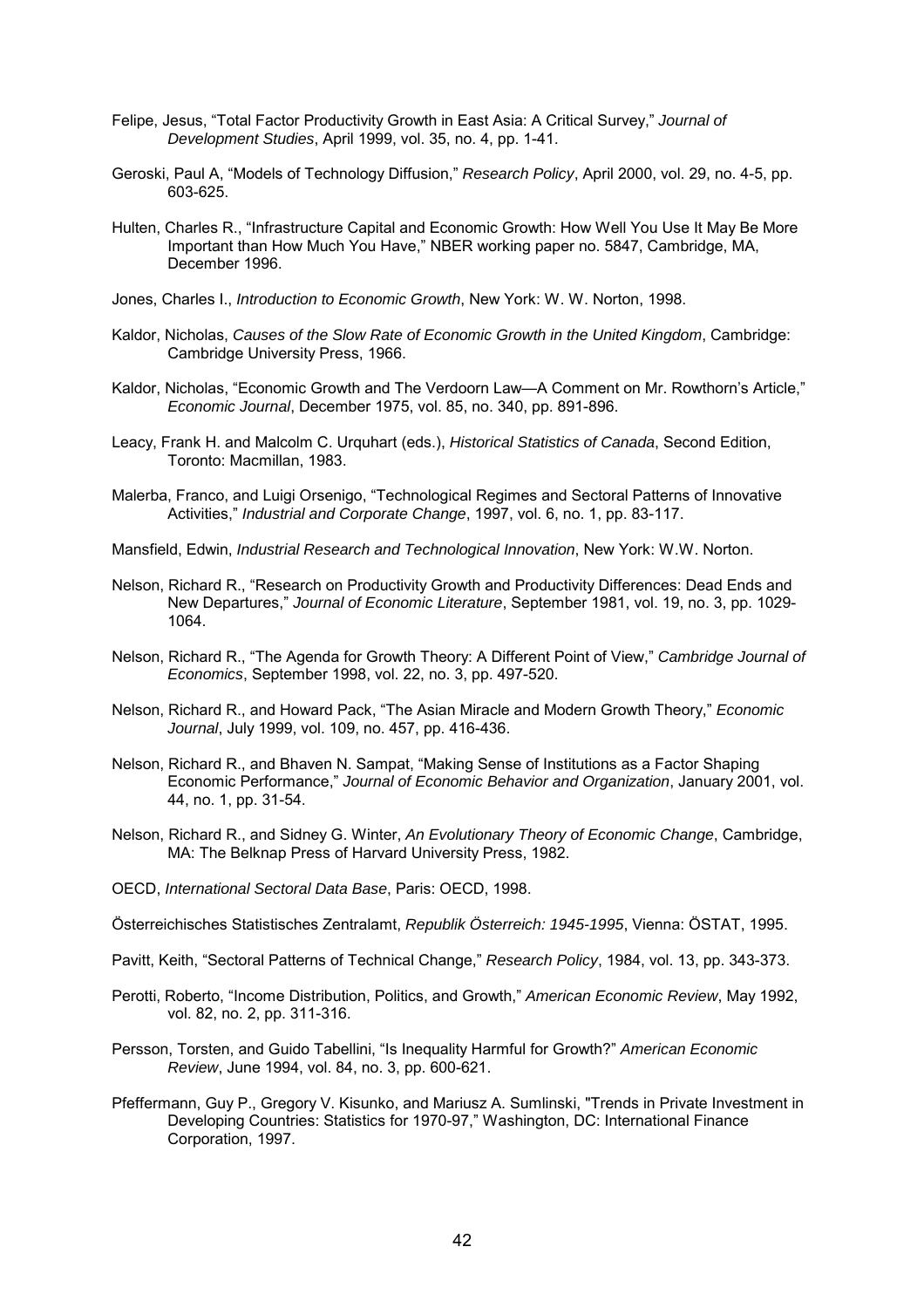- Pieper, Ute, "Sectoral Regularities of Productivity Growth in Developing Countries—A Kaldorian Interpretation,<sup>n</sup> Cambridge Journal of Economics, 2003, forthcoming.
- Pilat, Dirk, *The Economics of Rapid Growth*, England: Edward Elgar Publishing, 1994.
- Pinheiro, Maximiano (ed.), *Séries Longas para a Economia Portuguesa, Pós II Guerra Mundial*, vol. I, Series Estatísticas, Lisbon: Banco de Portugal, 1997.
- Rosenberg, Nathan, *Inside The Black Box*, Cambridge: Cambridge University Press, 1982.
- Rowthorn, Robert E., "A Reply to Lord Kaldor's Comment," *Economic Journal*, December 1975, vol. 85, no. 340, pp. 897-901.
- Silverberg, Gerald, and Doris Lehnert, "Long Waves and 'Evolutionary Chaos' in a Simple Schumpeterian Model of Embodied Technical Change,î *Structural Change and Economic Dynamics*, 1993, vol. 4., no. 1, pp. 9-37.
- Sturm, Jan Egbert, Gerard H. Kuper, and Jacob de Haan, "Modelling Government Investment and Economic Growth on a Macro Level: A Review," in Market Behavior and Macroeconomic *Modelling*, Steven Brakman, Hans van Ees, and Simon K. Kuipers (eds.), London: Macmillan, 1998.
- Temple, Jonathan, "The New Growth Evidence," Journal of Economic Literature, March 1999, vol. 37, no. 1, pp. 112-156.
- United Nations Development Programme, *Human Development Report*, various years, New York: Oxford University Press.
- Verspagen, Bart, "A New Empirical Approach to Catching Up or Falling Behind," *Structural Change and Economic Dynamics*, 1991, vol. 2, no. 2, pp. 359-380.
- Verdoorn, Petrus Johannes, "Fattori che regolano lo sviluppo della produttivitá del lavoro," L'industria, 1949, vol. 1, pp. 3-10. [English translation by Anthony P. Thirlwall in *National Income and Economic Progress: Essays in Honour of Colin Clark*, Duncan Ironmonger et al. (eds.), London: Macmillan, 1988.]
- Wolff, Edward N., "Human Capital Investment and Economic Growth: Exploring the Cross-Country Evidence,î *Structural Change and Economic Dynamics*, December 2000, vol. 11, no. 4, pp. 433-472.
- World Bank, *World Development Report*, New York: Oxford University Press for the World Bank, various years.
- World Bank, "Estimation of Internationally Comparable per Capita Income Numbers for Operational Purposes," Washington, DC: The World Bank, 2001.
- Young, Allyn A., "Increasing Returns and Economic Progress," *Economic Journal*, December 1928, vol. 38, no. 152, pp. 527-542.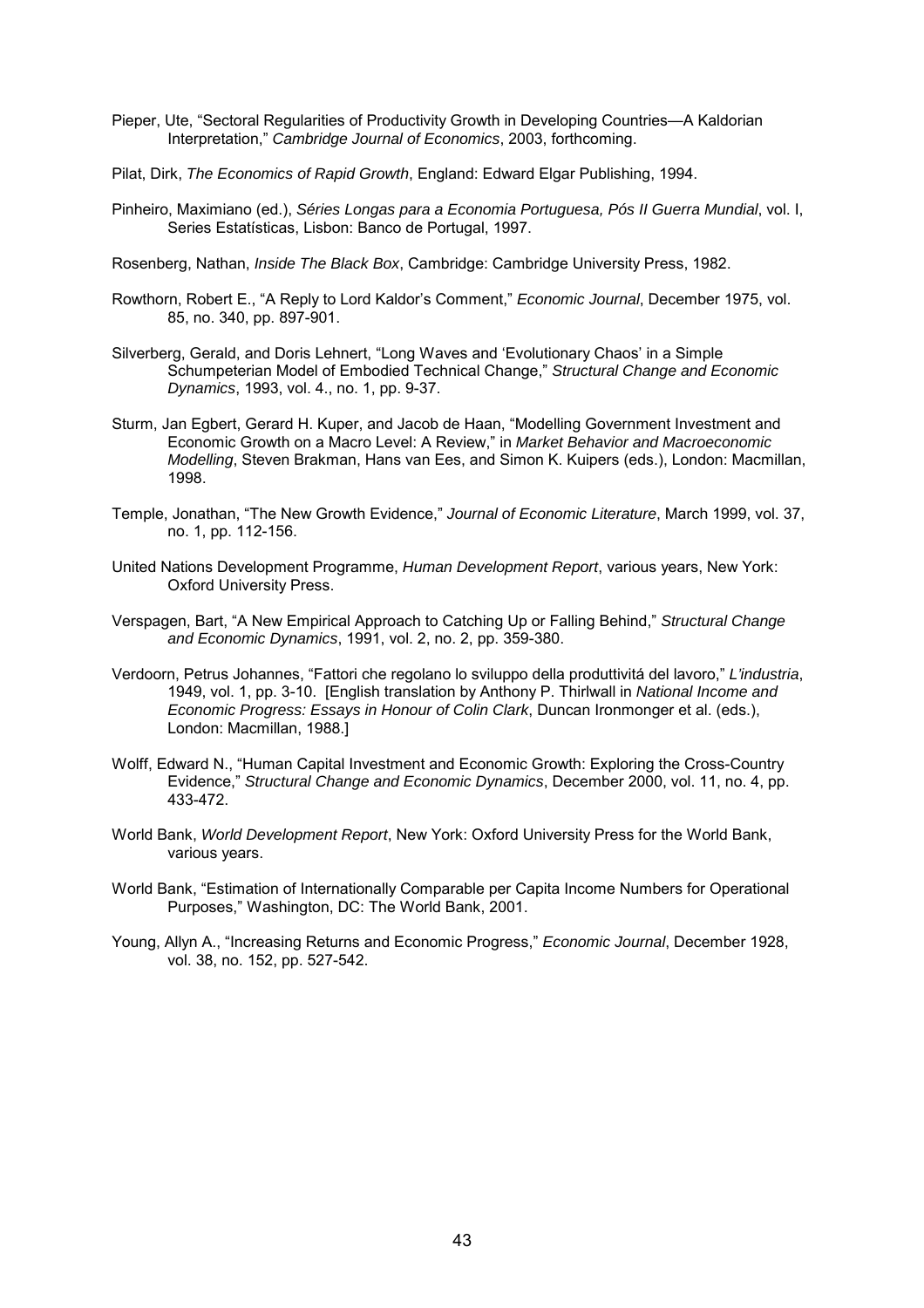### Notes

 $\overline{a}$ 

<sup>1</sup>Cf. Easterly and Levine (2001) for recent empirical investigations of the stylized facts of economic

growth.<br><sup>2</sup>See for example the classic study by Pavitt (1984) on sectoral patterns of technical change using survey data on main innovations in postwar Britain. Cf. also for recent work Dosi (1982) on technological growth regimes, and Malerba and Orsenigo (1997) for a taxonomy on industry-specific characteristics of innovative activities.

 $3$ A detailed survey is beyond the scope of this paper. See Geroski (2000) for a recent overview of models of the dynamic processes of technology diffusion.

<sup>4</sup>Nelson (1998) provides a comprehensive survey of the important theoretical issues.

5 For an overview of this body of literature, see e.g. the symposium in the *Journal of Post-Keynesian Economics* (1983). Pieper (2003) offers a recent re-examination of this relationship applying new nonlinear statistical techniques.

<sup>6</sup>Kaldor (1966) interpreted the close statistical association between the long-run rate of growth of productivity and output of the Verdoorn law as technological growth due to learning. He therefore specified long-run productivity growth as a function of the rate of growth of demand—which he argued was the independent variable—and not changes in employment. Cf. Pieper (2003) for a recent discussion of the debate in the context of observed patterns of sectoral productivity growth in 30 developing economies.

Using the data set for low-income economies in another paper Pieper (2003) computes 5 as well as 10-year growth rates to estimate the Kaldor relationship. Since there were no significant differences between the estimates and in the interest to preserve degrees of freedom, here 5-year averages were also taken because they appear to smooth these data series appropriately.

<sup>8</sup>Since it became clear that the predictions of the so-called *convergence* literature have been supported only by experienced growth of a limited number of countries, subsequent research has pointed out the importance of other factors that may help explain the catching up of some countries over others. These types of factors, like e.g. *social capabilities* (Abramovitz, 1986), that attempt to measure a countryís potential to assimilate technological knowledge tend to be introduced to the models as exogenous variables. See Verspagen (1991) for a critique of the convergence framework and an explicit treatment of the possibility of falling behind of countries.

9 Data for GNP per capita in US dollars for 1975, 1985, and 1990 and the per capita income classification is taken from *World Tables*, The World Bank, various volumes. Income groups are defined for 1975 (1985; 1990) as follows: Low-income countries are those with a GNP per capita of less than \$4500 (\$6850; \$7620); and high-income countries are those with a GNP per capita of \$4500 (\$6850; \$7620) or more.

The World Bank country classification attempts to provide comparative estimates of economic capacity. Per capita income thresholds are calculated by finding a stable relationship between a summary measure of well-being such as poverty incidence and infant mortality on the one hand and economic variables including per capita GNP estimated based on the World Bank's *Atlas methodology* on the other. The thresholds are updated every year to incorporate the effect of international inflation, which is measured by the average inflation of the G-5 countries ("SDR deflator"). Thus, the thresholds remain constant in real terms over time. See World Bank (2001) for a discussion on estimating internationally comparable per capita income numbers.

 $10$ This group of countries "the rest"—which had elsewhere been called the "convergence club" comprising of China, India, Indonesia, South Korea, Malaysia, Taiwan, and Thailand in Asia; Argentina, Brazil, Chile, and Mexico in Latin America; and Turkey in Europe—had acquired enough manufacturing experience in the production of silk, cotton textiles, foodstuffs, and light consumer goods to move into mid-technology and later high-technology sectors (Amsden, 2001).

 $11$ A Gini coefficient is an index based on household survey data measuring income inequality between 0 and 100, where the latter represents highest possible inequality. Data is from the World Bank data set by Klaus Deininger and Lyn Squire. Cf. Deininger and Squire (1996) for details on methodology and country and time period covered. Additional data is from *Human Development Report*, UNDP, various years. See data appendix for details on methodology to classify countries. It turns out that the country classification based on Gini coefficients coincides with other measures of income concentration like for example the ratio of top quintile's share of income to bottom quintile's share.

<sup>12</sup>See Durlauf and Quah (1999) and Temple (1999) for comprehensive critical reviews. Also cf. Jones (1998) on observed growth and associated problems with time-series predictions of endogenous growth models.